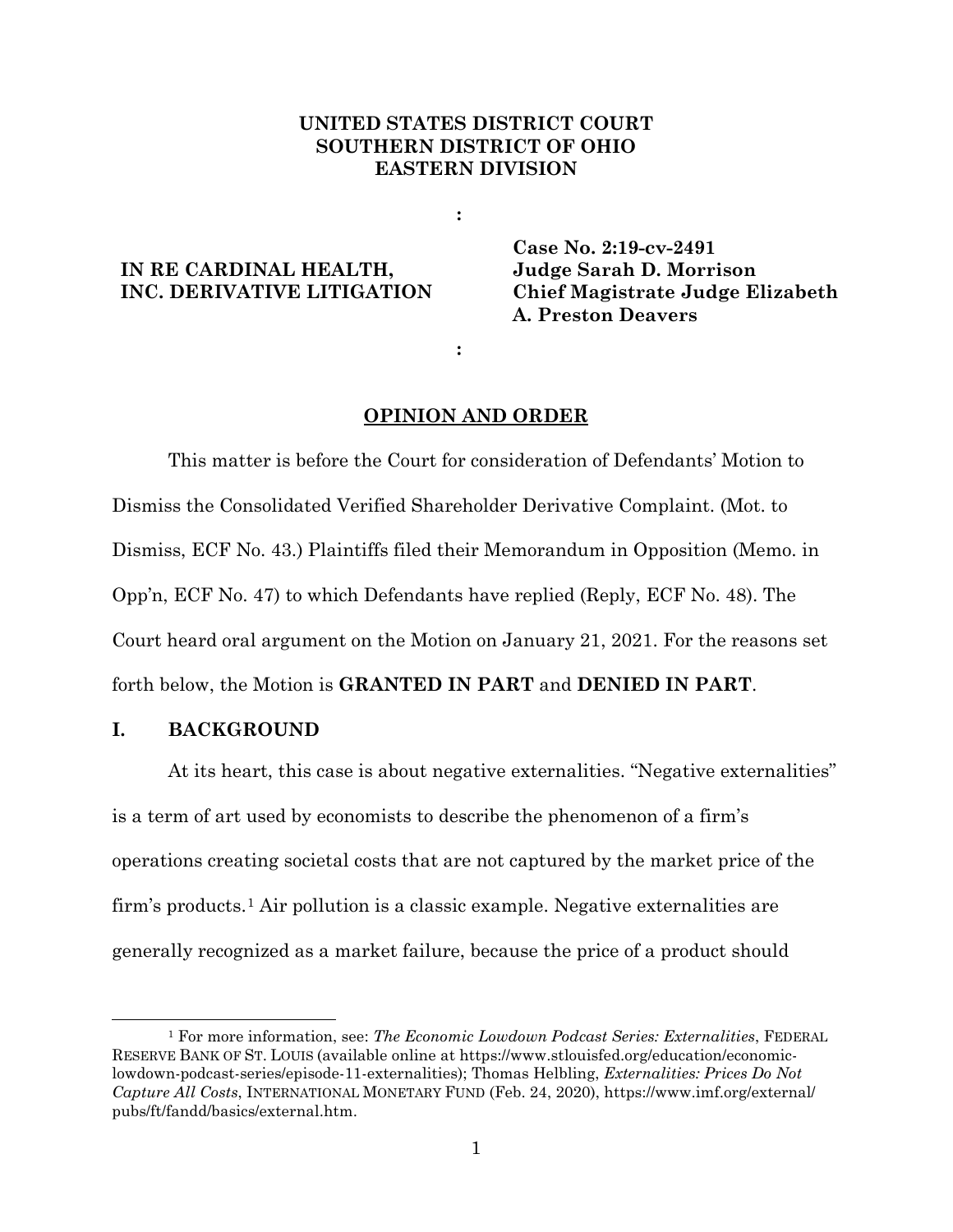account for the true cost of its production. When the societal costs reach a certain magnitude, the firm is often forced—by regulation, taxation, litigation, or a combination thereof—to 'internalize' the costs. The thrust of the claims now before the Court is that the directors and officers of this firm, Nominal Defendant Cardinal Health, Inc., failed (or refused) to mitigate the societal costs of Cardinal Health's business in the face of increasing evidence that the company would be forced to bear them.

All well-pled factual allegations in the Consolidated Verified Shareholder Derivative Complaint (Consol. Compl., ECF No. 35) are considered as true for purposes of the Motion to Dismiss. *See Gavitt v. Born*, 835 F.3d 623, 639–40 (6th Cir. 2016). The following summary draws from the allegations in that Consolidated Complaint, the documents integral to and incorporated therein, and certain other documents which are subject to judicial notice.

#### **A. Parties**

#### **1. Nominal Defendant Cardinal Health, Inc.**

Cardinal Health is a publicly traded Ohio corporation headquartered in Dublin, Ohio. (Consol. Compl., ¶ 22.) The sixteenth largest company in the United States, Cardinal Health's recent annual revenues topped \$135 billion. (*Id*., ¶ 41.) Cardinal Health generally operates two business lines, Medical and Pharmaceutical, which are separately managed and reported. (*Id*., ¶ 42.) The Medical segment manufactures, sources, and distributes medical, surgical, and laboratory products. (*Id*.) The Pharmaceutical segment distributes pharmaceutical and over-the-counter healthcare products. (*Id*.) On average, the Pharmaceutical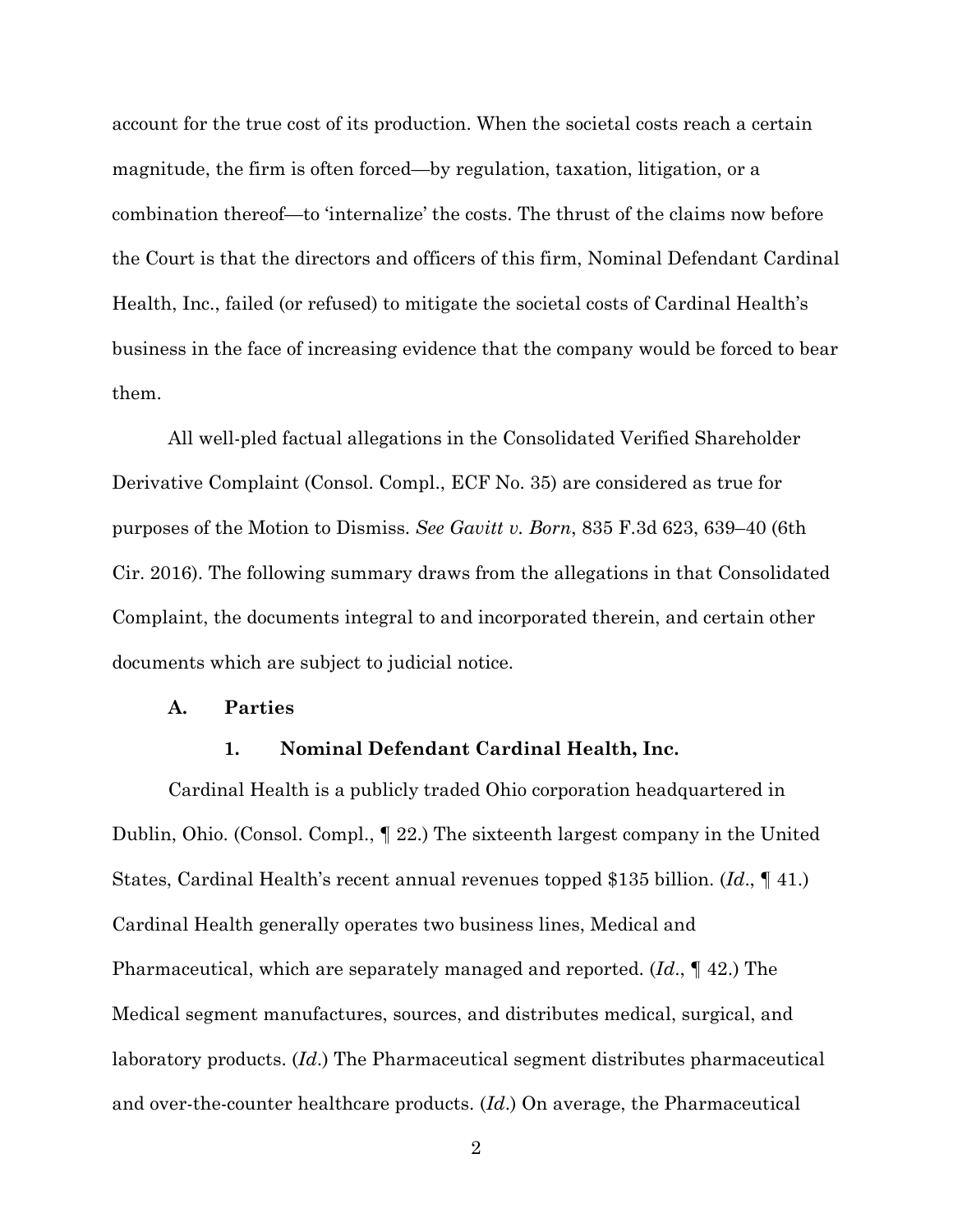segment accounted for 90.0% of all Cardinal Health revenue for the ten-year period ending in 2018. (*Id*., ¶ 43.)

Cardinal Health is one of the three largest distributors of pharmaceutical products in the country. (*Id*., ¶¶ 3, 22, 66.) A distributor purchases pharmaceutical products from the manufacturers and sells them to pharmacies, where they are then dispensed to patients. (*Id*., ¶ 44.) The distributor's position in the pharmaceutical supply chain makes it uniquely capable to identify and stunt diversion of prescription drugs for illegal use. (*Id*., ¶ 69.) It is no surprise, then, that the law imposes certain obligations on distributors in this respect.

At the federal level, the Comprehensive Drug Abuse Prevention and Control Act of 1970, 21 U.S.C. § 801, *et seq*. and its implementing regulations (also known as the "Controlled Substances Act" or "CSA") affirmatively requires distributors of controlled substances2 to, *inter alia*:

- Maintain effective controls against diversion of particular controlled substances into other than legitimate medical, scientific, and industrial channels;
- Design and operate a system to identify suspicious orders of controlled substances;
- Inform the Drug Enforcement Administration ("DEA") of suspicious orders when discovered; and

<sup>2</sup> Several prescription opioids, including hydrocodone and oxycodone, are listed as Schedule II controlled substances. Schedule II controlled substances: (i) have a high potential for abuse; (ii) have a currently accepted medical use; and (iii) if abused, may lead to severe psychological or physical dependence. 21 U.S.C. § 812(b)(2); 21 C.F.R. § 1308.12. (*See also* Consol. Compl., ¶ 47.)

Distributors of controlled substances are required to obtain an annual registration from the DEA. 21 U.S.C. § 822(a)(1); 21 C.F.R. § 1301.11(a). (*See also* Consol. Compl., ¶ 48.) The obligations listed here are requirements for obtaining or maintaining registration.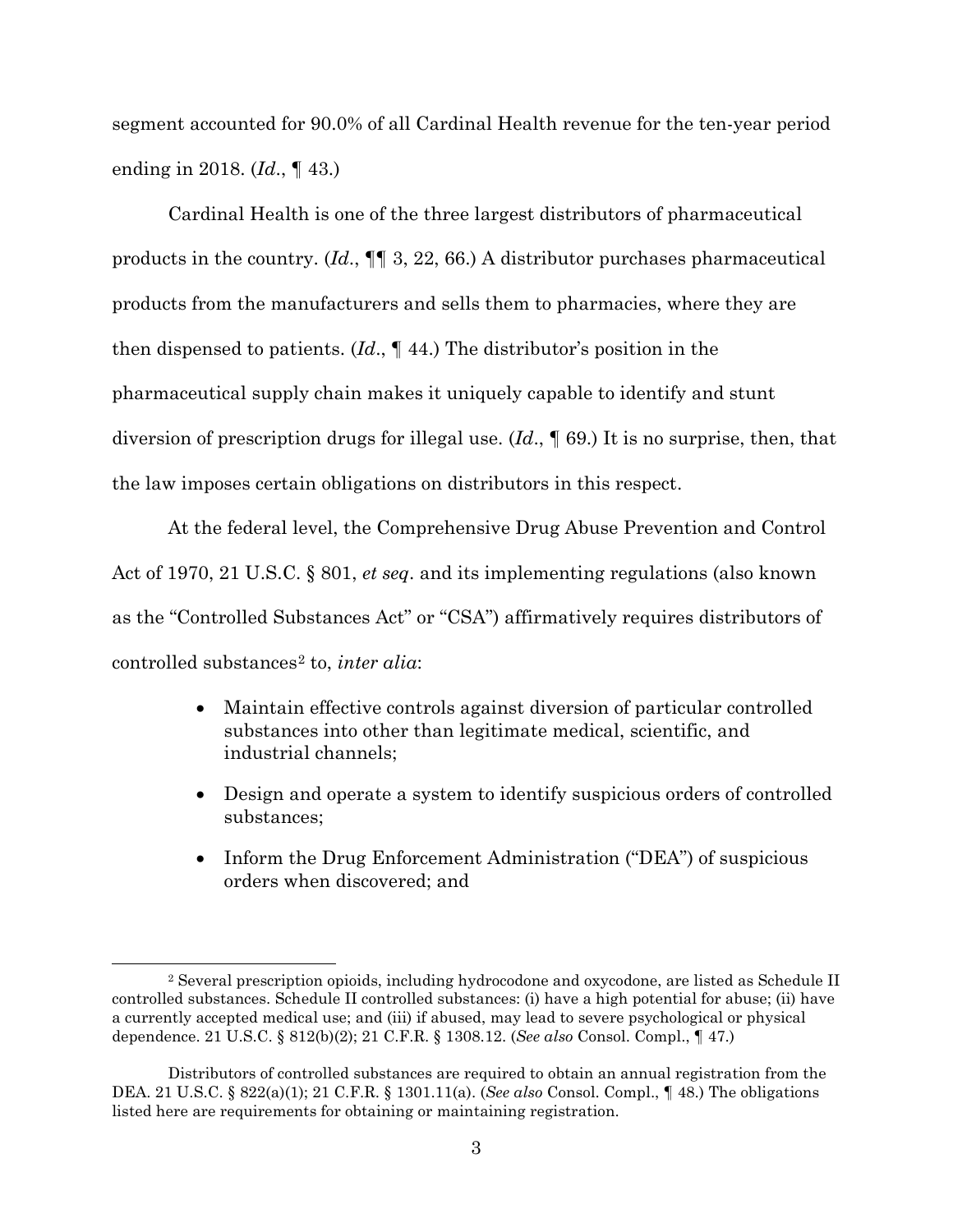• Conduct meaningful diligence to avoid filling suspicious orders that might be improperly diverted.

21 U.S.C. §§ 823(b), 832(a); 21 C.F.R. § 1301.74(b). (*See also* Consol. Compl., ¶¶ 4, 49.) Suspicious orders are defined to include "orders of unusual size, orders deviating substantially from a normal pattern, and orders of unusual frequency." 21 C.F.R. § 1301.74(b). (*See also* Consol. Compl., ¶ 49.)

The DEA is charged with enforcing the CSA. *See generally*, 21 C.F.R. Ch. II. Among other enforcement tools, the DEA may deny, revoke, or suspend a distributor's registration if it determines the distributor is operating in violation of the CSA, or if its actions are inconsistent with the public interest. *See* 21 U.S.C. §§ 823(b), 824. (*See also* Consol. Compl., ¶ 50.)

### **2. Plaintiffs**

Plaintiffs Melissa Cohen, Stanley M. Malone, and Michael Splaine own shares in Cardinal Health. Ms. Cohen purchased her shares in September 2001 (Consol. Compl., ¶ 19); Mr. Malone purchased his shares in January 2004 (*Id*., ¶ 20); and Mr. Splaine purchased his shares in August 2015 (*Id*., ¶ 21). Each has maintained ownership since that date. (*Id*., ¶¶ 19–21.)

### **3. Individual Defendants**

Plaintiffs bring this action, for the benefit of Cardinal Health, against the following current and former members of Cardinal Health's Board of Directors and executive management team: David J. Anderson, Colleen F. Arnold, George S. Barrett, Carrie S. Cox, Calvin Darden, Bruce L. Downey, Patricia A. Hemingway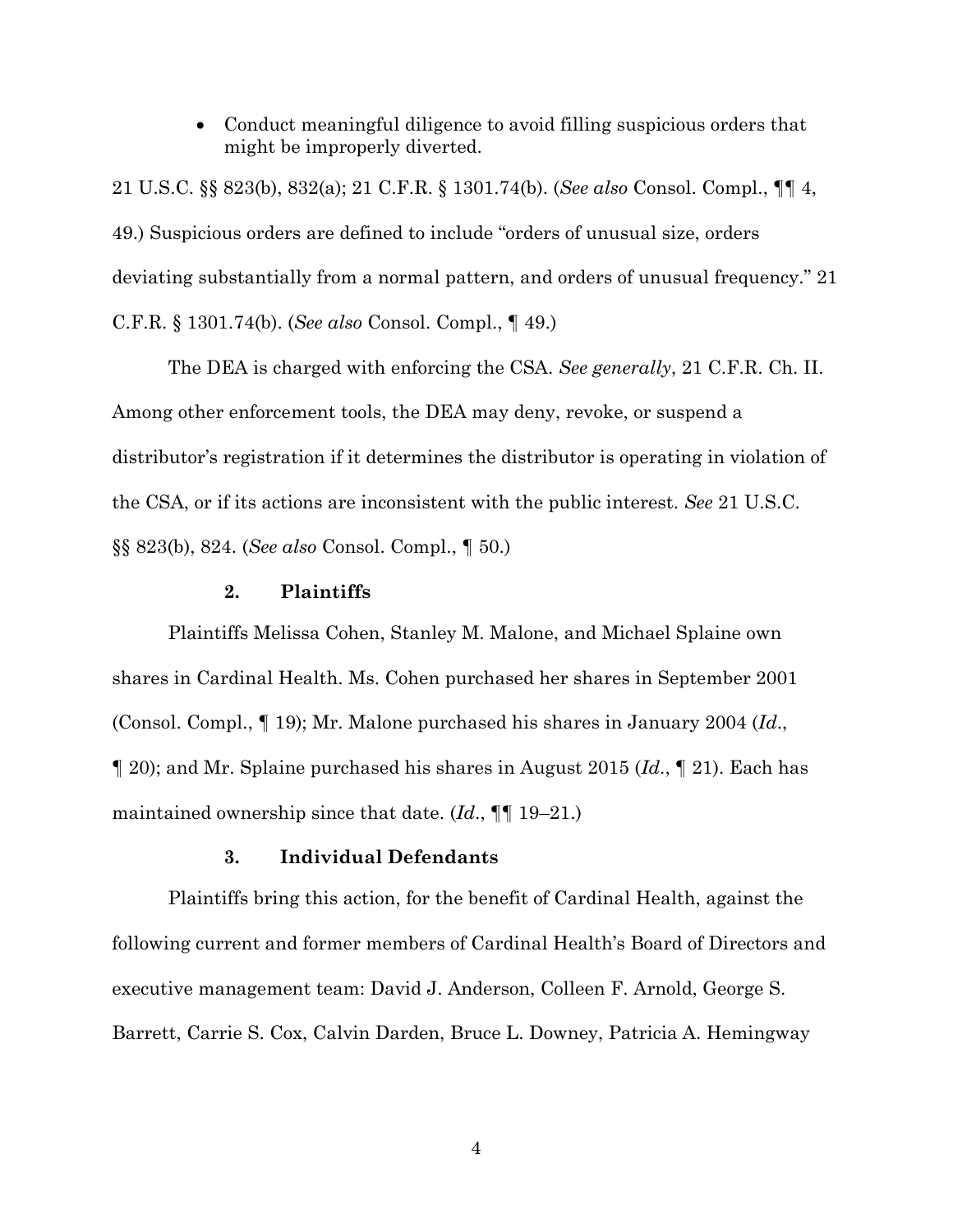Hall, Akhil Johri, Clayton M. Jones, Michael C. Kaufmann, Gregory B. Kenny, Nancy Killefer, David P. King, and J. Michael Losh. (*See generally, id*.)

Mr. Anderson served on the Board from 2014 until September 5, 2018. (*Id*., ¶ 23.) Mr. Anderson was a member of the Audit Committee from 2014 through 2018. (*Id*.)

Ms. Arnold has served on the Board since 2007. (*Id*., ¶ 24.) Ms. Arnold was a member of: the Nominating and Governance Committee from 2010 through 2018; the Audit Committee from 2009 through 2010; and the Compensation Committee in 2008. (*Id*.) Ms. Arnold rejoined the Audit Committee in 2018. (*Id*.)

Mr. Barrett served as CEO and Chairman from 2009 through 2017. (*Id*., ¶ 25.) At the end of 2017, Mr. Barrett stepped down as CEO, but continued to serve as Executive Chairman until November 2018. (*Id*.)

Ms. Cox has served on the Board since 2009. (*Id*., ¶ 26.) Ms. Cox was a member of the Audit Committee from 2010 through 2013. (*Id*.) She has also been a member of the Compensation Committee since 2014, and the Ad Hoc Committee since 2018. (*Id*.)

Mr. Darden has served on the Board since 2005. (*Id*., ¶ 27.) Mr. Darden has been a member of the Compensation Committee since 2005, and the Ad Hoc Committee since 2018. (*Id*.)

Mr. Downey has served on the Board since 2009. (*Id*., ¶ 28.) Mr. Downey was a member of the Audit Committee from 2009 through September 2019. (*Id*.) He has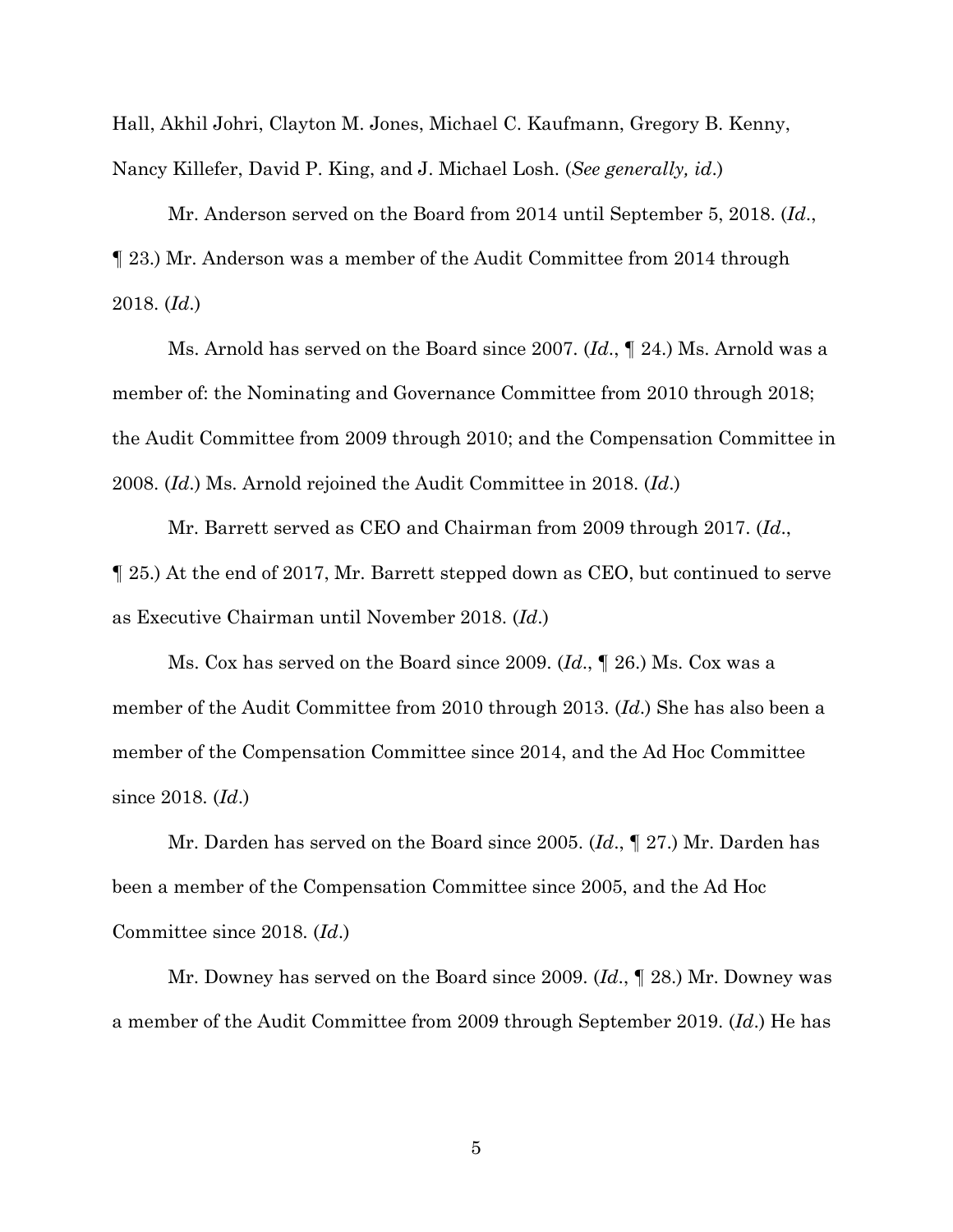been a member of the Nominating and Governance Committee and the Ad Hoc Committee since 2018. (*Id*.)

Ms. Hemingway Hall has served on the Board since 2013. (*Id*., ¶ 29.) Ms. Hemingway Hall was a member of the Audit Committee from November 2013 through 2018. (*Id*.) She has also been a member of the Nominating and Governance Committee since 2015 and the Compensation Committee since November 2018. (*Id*.)

Mr. Johri has served on the Board since February 2018. (*Id*., ¶ 30.) Mr. Johri has been a member of the Audit Committee since that time. (*Id*.)

Mr. Jones served on the Board from 2012 through 2018. (*Id*., ¶ 31.) Mr. Jones was a member of the Compensation Committee from 2013 through 2014, and the Audit Committee from 2014 through 2018. (*Id*.)

Mr. Kaufmann has served on the Board since he became CEO of Cardinal Health on January 1, 2018. (*Id*., ¶ 32.) Mr. Kaufmann was CEO of the Pharmaceutical segment from April 2008 to November 2014, and CFO of the company from November 2014 through 2017. (*Id*.)

Mr. Kenny has served on the Board since 2007. (*Id*., ¶ 33.) Mr. Kenny succeeded Mr. Barrett as Executive Chairman. (*Id*.) He was a member of the Audit Committee from August to November 2007, and the Compensation Committee from 2008 through 2014. (*Id*.) Mr. Kenny has been a member of the Nominating and Governance Committee since 2009 and the Ad Hoc Committee since 2018. (*Id*.)

Ms. Killefer has served on the Board since 2015. (*Id*., ¶ 34.) Ms. Killefer has been a member of the Compensation Committee since that time. (*Id*.)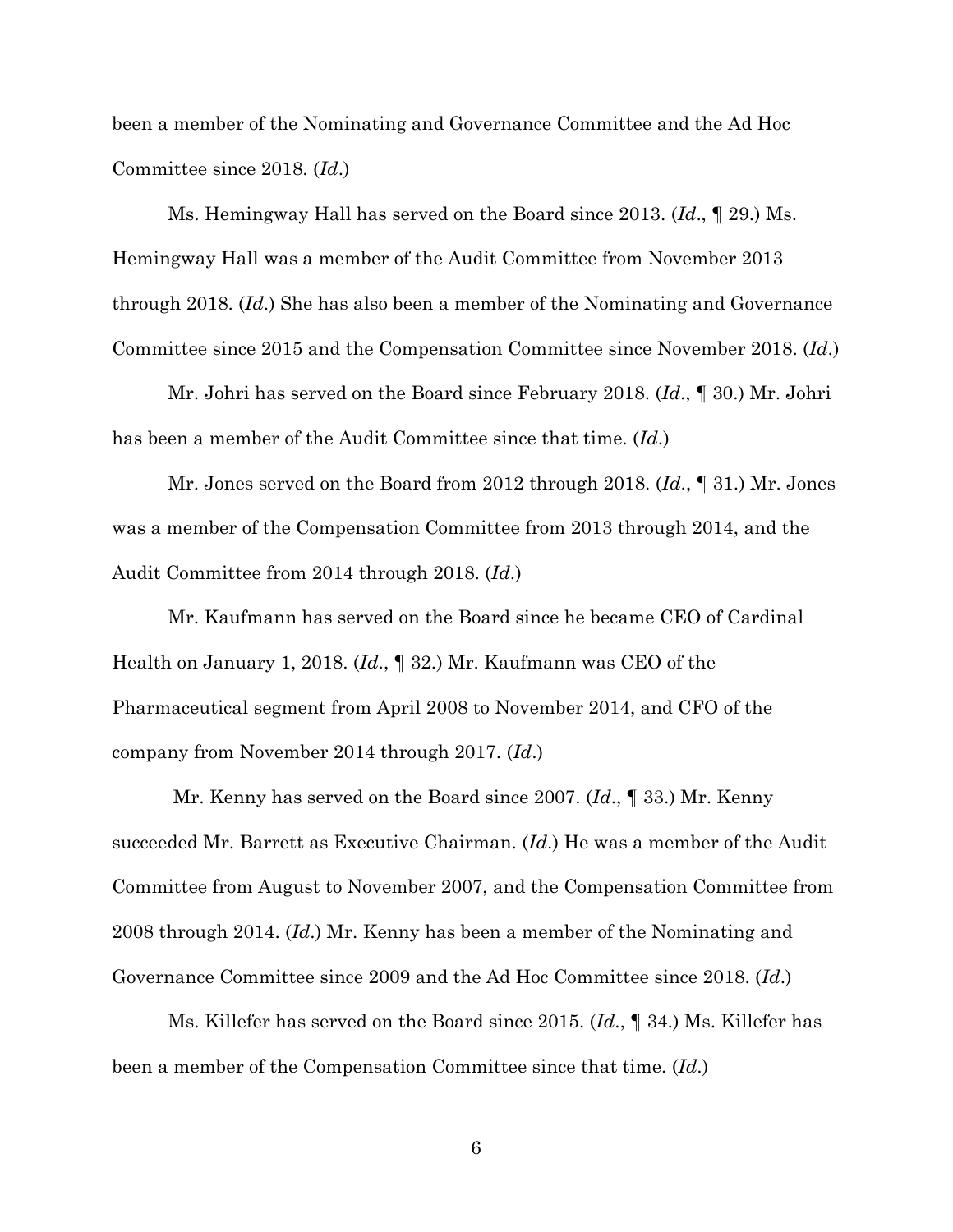Mr. King served on the Board from 2011 through 2018. (*Id*., ¶ 35.) Mr. King was a member of the Audit Committee from November 2011 through 2013, and the Compensation Committee from November 2013 through 2018. (*Id*.)

Finally, Mr. Losh served on the Board from 1996 to 2009, and rejoined in December 2018. (*Id*., ¶ 36.) Mr. Losh was a member of the Audit Committee in 2008, and has served again in that capacity since 2018. (*Id*.)

## **B. Factual Background**

Plaintiffs have availed themselves of the Ohio law permitting them to examine Cardinal Health's books and records of account, together with the minutes of the proceedings of its Board and committees of the Board (the "Books and Records"). (Consol. Compl., preamble. *See also* Ohio Rev. Code § 1701.37.)

### **1. Board Governance**

Cardinal Health's Board is organized and operates in accordance with internal governing documents, including the Corporate Governance Guidelines and various committee charters. (Consol. Compl., ¶ 82.) The Corporate Governance Guidelines provide, in part:

The Board, operating directly and through its committees, fulfills the following primary functions:

- 1. Oversee management in the conduct of Cardinal Health's business;
- 2. Oversee management's efforts to establish and maintain for the Company high standards of legal and ethical conduct in all of its businesses, including conformity with all applicable laws and regulations; . . .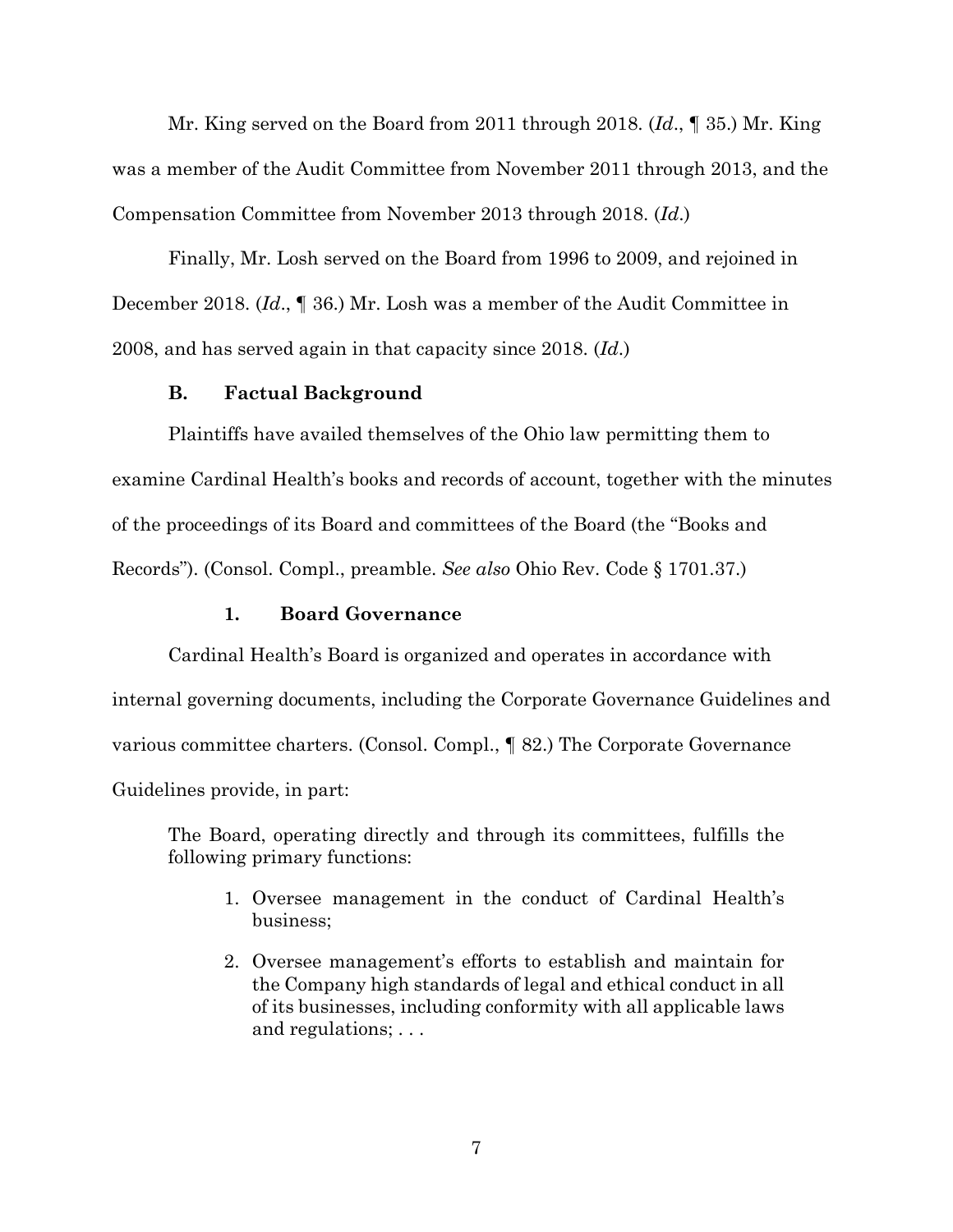- 3. Oversee management's efforts to protect the assets of Cardinal Health through the maintenance of appropriate accounting, financial reporting and financial and other controls;
- 4. Oversee the Company's policies and procedures for assessing and managing risk; [and]
- 5. Provide advice and counsel to senior management. . . .

(*Id*., ¶ 83.)

Pursuant to its Charter, the Audit Committee is charged with "assist[ing] the Board in monitoring . . . the Company's ethics and compliance program and compliance with legal and regulatory requirements [and] the Company's processes for assessing and managing risk." (*Id*., ¶ 87.) It carries out this task by reviewing regular reports from Cardinal Health's Chief Legal and Compliance Officer, and discussing significant risks with in-house counsel and management. (*Id*., ¶ 89.) Until the Ad Hoc Committee was established in 2018, the Audit Committee was the only Board committee expressly tasked with a regulatory compliance function. (*Id*., ¶ 87.)

The Compensation Committee annually reviews and approves corporate goals and objectives relevant to the CEO's compensation, evaluates the CEO's performance in light of those goals and objectives, and determines and approves the CEO's compensation based on the evaluation. (*Id*., ¶ 90.) The Compensation Committee is also responsible for overseeing the evaluation of, and reviewing and approving compensation for, Cardinal Health's other Section 16 officers.3 (*Id*.)

<sup>3</sup> As defined in 17 C.F.R. § 240.16a-1(f).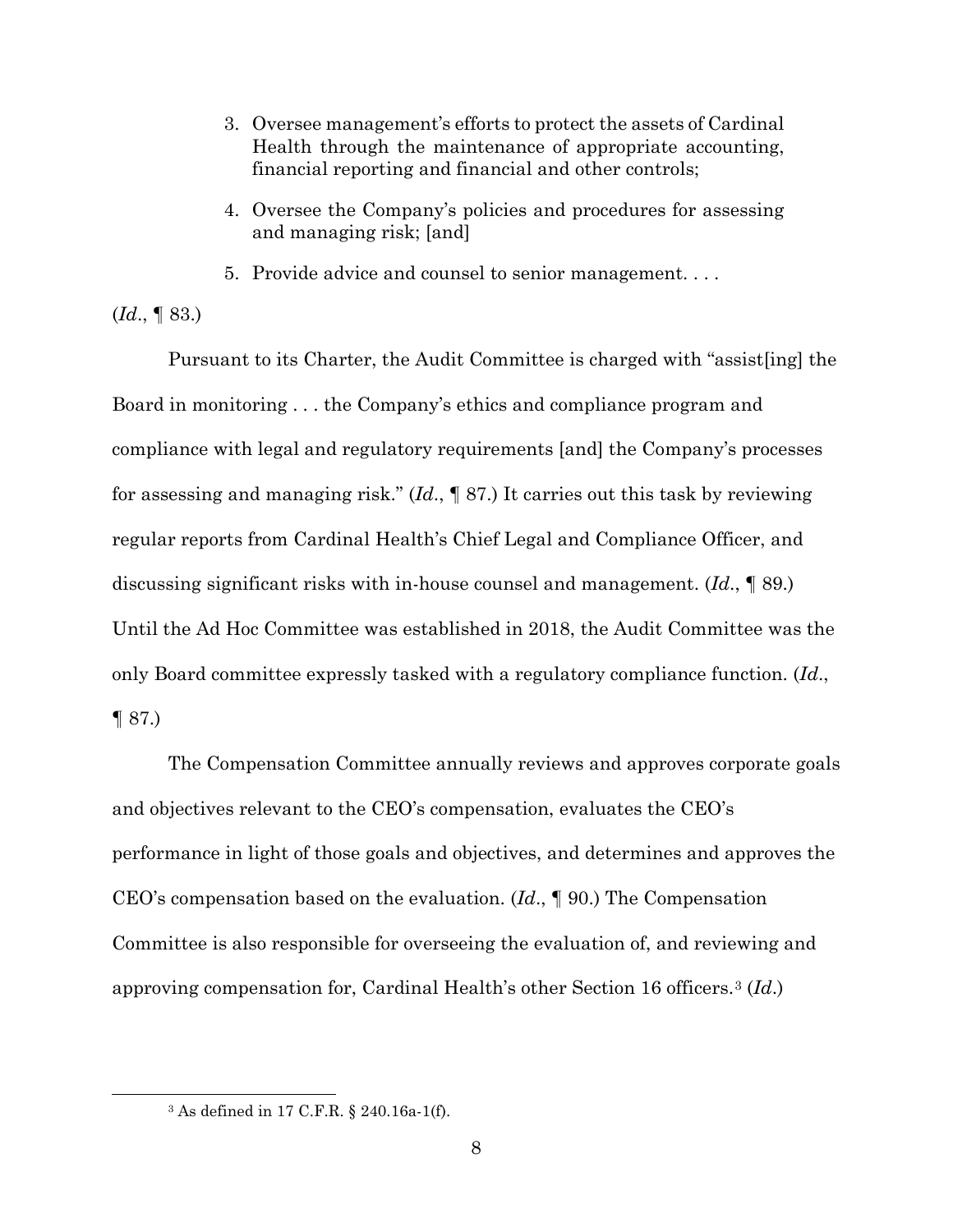#### **2. 2008 Settlement**

Autumn 2007 brought a flurry of DEA activity for Cardinal Health. First, on September 19, the DEA executed a civil warrant for inspection of Cardinal Health's distribution facility in Stafford, Texas. (*Id*., ¶ 93.) The warrant sought documents and information relating to Cardinal Health's distribution of hydrocodone. (*Id*.) The Audit Committee was apprised of the warrant three weeks later. (*Id*.)

Between November 28 and December 7, the DEA issued Orders to Show Cause and Immediate Suspensions of Registration for Cardinal Health's facilities in Lakeland, Florida; Auburn, Washington; and Swedesboro, New Jersey. (*Id*., ¶ 94.) The Orders allege that the facilities "constitute[d] an imminent danger to the public health and safety" for failure to maintain effective controls against diversion of controlled substances. (*Id*.) A special meeting of the Board was held on December 12, 2007, to discuss the Lakeland, Auburn, and Swedesboro Orders. (*Id*., ¶ 95.)

The following day, Cardinal Health's chief executive, financial, and legal officers met with DEA representatives. (*Id*., ¶ 96.) As a result of that meeting, Cardinal Health authorized a review of the company's anti-diversion practices at all distribution facilities. (*Id*.) Cardinal Health also began implementing "enhancements" to established anti-diversion and suspicious order monitoring programs, including "a computerized order monitor and control system." (*Id*.) The Audit Committee was apprised of this information in a meeting on January 14, 2008. (*Id*.)

In preparation for a January 31 meeting, the full Board received a report from the CFO detailing the Orders' impact on Cardinal Health's business and an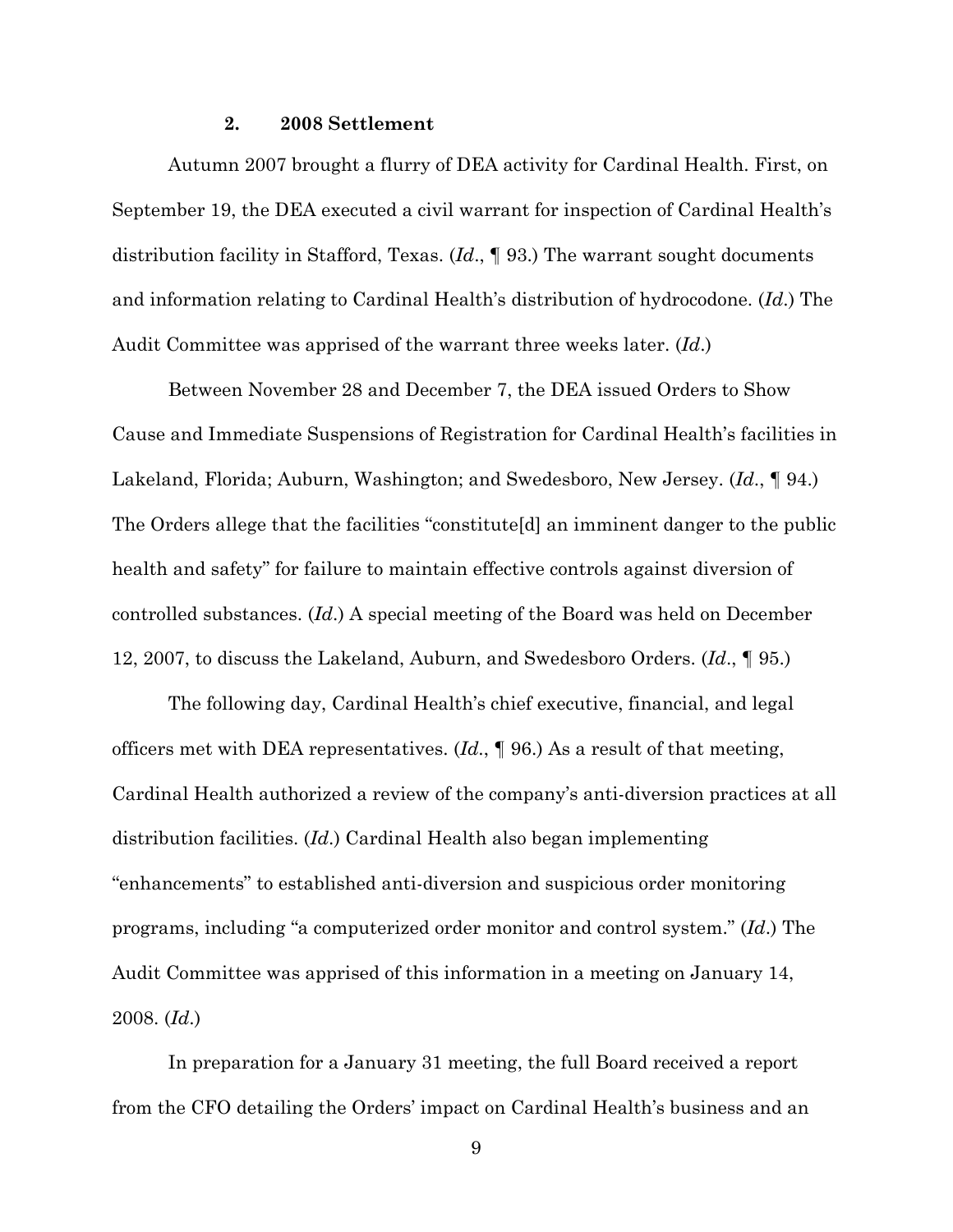"action plan" identifying various anti-diversion and suspicious order monitoring program enhancements. (*Id*., ¶¶ 98, 99.) The report was dated January 23, 2008. (*Id*., ¶ 98.)

On January 25, the DEA served Cardinal Health with an administrative subpoena, requesting documents relating to the company's CSA compliance. (*Id*., ¶ 101.) That same week, the DEA issued yet another Order to Show Cause—this time, pertaining to the Stafford facility. (*Id*.) Although the Order did not suspend the Stafford facility's license, Cardinal Health voluntarily suspended operation of the Stafford facility and ParMed Pharmaceuticals, Inc. (Cardinal Health's generic pharmaceutical telemarketing distribution arm) to enhance anti-diversion controls. (*Id*.)

The Board was alerted to the Stafford/ParMed voluntary suspension in February 2008, but was not made aware of the administrative subpoena until May 7, 2008. (*Id*., ¶¶ 101, 102, 105.) At the May 7 meeting, the Board was also provided a report on the progress of CSA compliance enhancement efforts (*Id*., ¶ 102) and a nascent Ohio Board of Pharmacy investigation into the company's Findlay, Ohio distribution facility (*Id*., ¶ 106). Specifically, the investigation centered around allegations that the Findlay facility "made suspicious sales" to a pharmacy in Dublin. (*Id*.)

On August 7, 2008, Cardinal Health and the DEA reached an agreement in principle to resolve the facility registration suspensions. (*Id*., ¶ 108.) The Audit Committee was made aware of the tentative agreement on August 18, 2008, but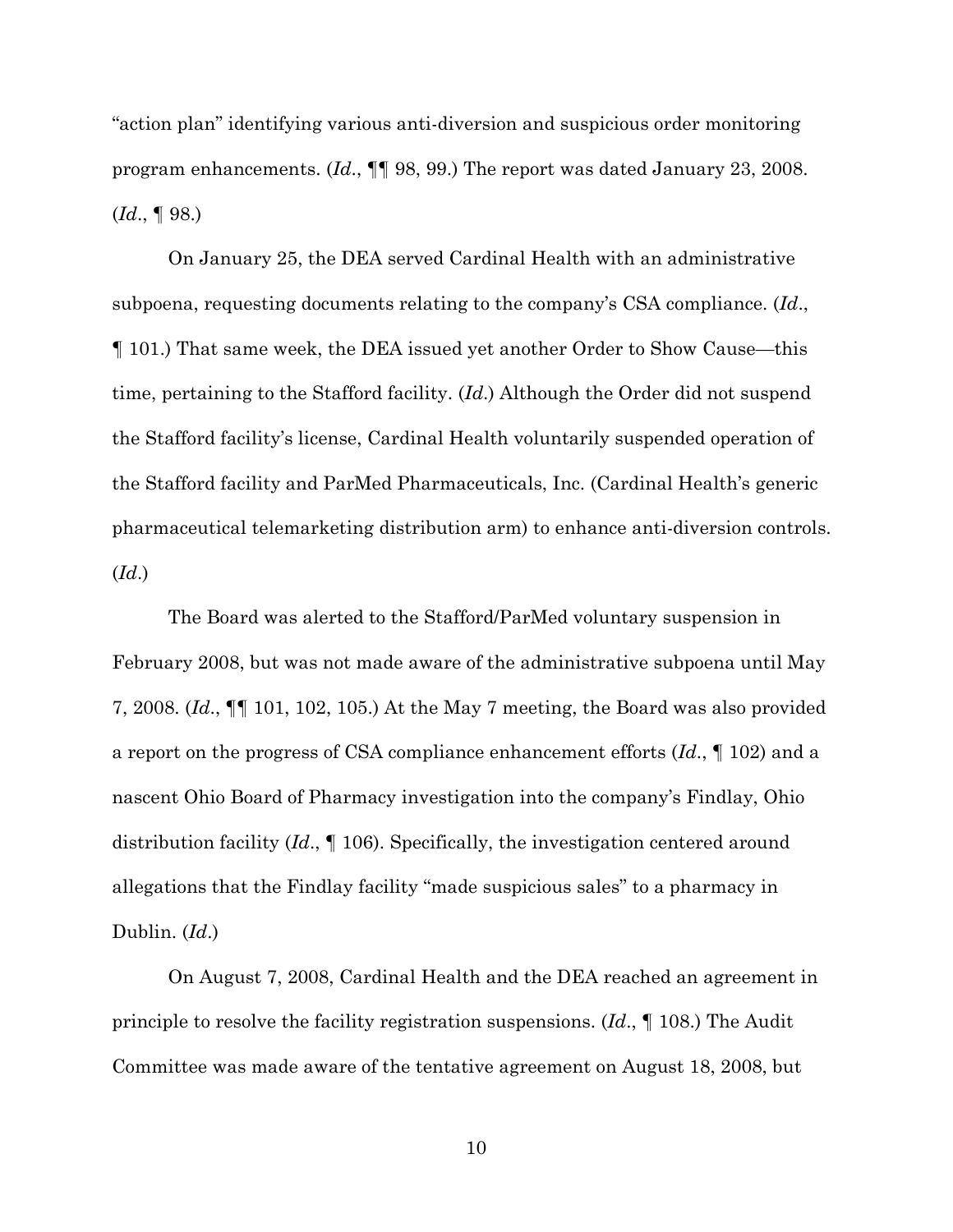there is no indication that the Board played an active part in negotiating the settlement. (*Id*.) The Settlement and Release Agreement and Administrative Memorandum of Agreement (the "2008 Settlement") was executed a few weeks later. (*Id*., ¶ 109. *See also* Mot. to Dismiss Ex. 1, ECF No. 43-1.)

The 2008 Settlement begins by reciting the circumstances surrounding the Auburn, Lakeland, Swedesboro, and Stafford Orders. (*Id*. *See also* Mot. to Dismiss Ex. 1, PAGEID # 1849.) It goes on to state that the DEA alleged Cardinal Health failed to maintain effective anti-diversion controls at three additional facilities— McDonough, Georgia; Valencia, California; and Denver, Colorado—and that Cardinal Health failed to report suspicious orders of controlled substances. (*Id*. *See also* Mot. to Dismiss Ex. 1, PAGEID # 1849–50.) In exchange for a release of claims for certain violations occurring prior to October 2008 and reinstatement of the suspended facility registrations, Cardinal Health was required to:

- Maintain a compliance program designed to detect and prevent diversion of controlled substances—including procedures for reviewing orders of controlled substances. Per those procedures, a Cardinal Health employee trained to detect suspicious orders should be required to review orders exceeding certain thresholds, or meeting other criteria, to determine whether the order should be marked as suspicious, not filled, and reported to the DEA;
- Provide DEA Headquarters with a monthly report of all sales of controlled substances;
- Inform DEA Headquarters of suspicious orders (as opposed to the local DEA Field Office, as is normal practice);
- Review distribution of oxycodone, hydrocodone, alprazolam, and phentermine to retail pharmacy customers and physicians for the preceding 18 months to identify customers whose purchases exceeded the thresholds in Cardinal Health's compliance program, and conduct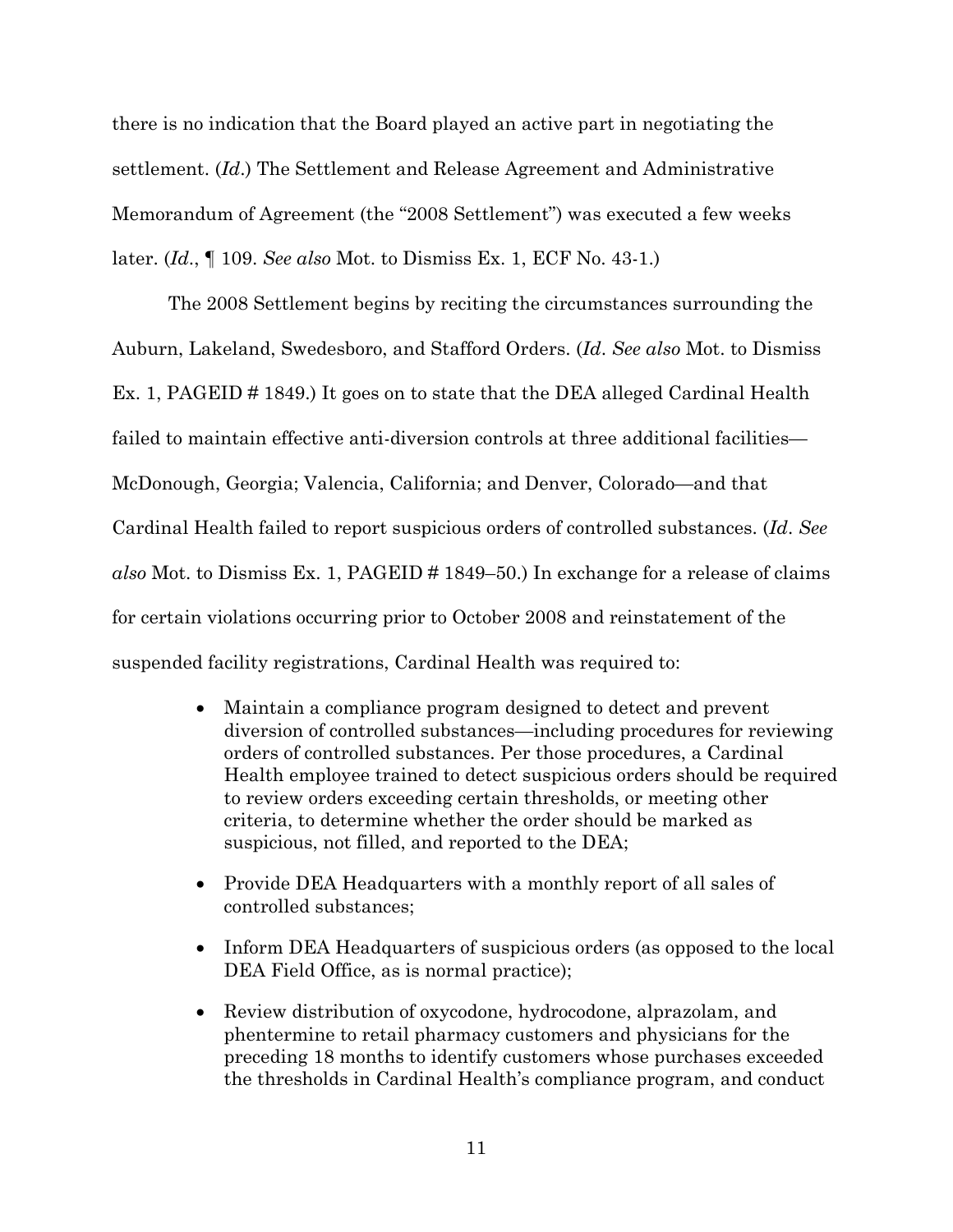an investigation as to each customer whose purchasing patterns were found to substantially deviate from the norm; and

• Pay \$34,000,000 to the United States.

(Mot. to Dismiss Ex. 1, PAGEID # 1850–52. *See also* Consol. Compl., ¶¶ 110, 111.) At the time, the \$34 million settlement payment was the largest ever associated with a DEA registration suspension. (Consol. Compl.,  $\P$  111.) The Board received a report on the 2008 Settlement at its November 5, 2008 meeting. (*Id*., ¶ 113.) However, the Books and Records reflect that the Board took no further action on the subject. (*Id*.)

### **3. 2012 Settlement**

Just six months after the 2008 Settlement, on April 23, 2009, the Audit Committee was alerted to yet another issue: The DEA had notified Cardinal Health that its compliance review of the Valencia facility was "unsatisfactory." (*Id*., ¶ 115.) Specifically, the DEA found that the Valencia facility failed to: maintain effective anti-diversion controls; detect and report suspicious orders; and meaningfully investigate new and existing customers' legitimate needs to purchase or order controlled substances. (*Id*.) The Board was also informed that Cardinal Health had already objected to the DEA's findings. (*Id*.) The Board did not take any additional action in response to this news. (*Id*., ¶ 116.)

At an August 2009 Board meeting, Craig Morford, Cardinal Health's new Chief Legal and Compliance Officer, provided an update on compliance efforts and reported that the company had designed and implemented an effective suspicious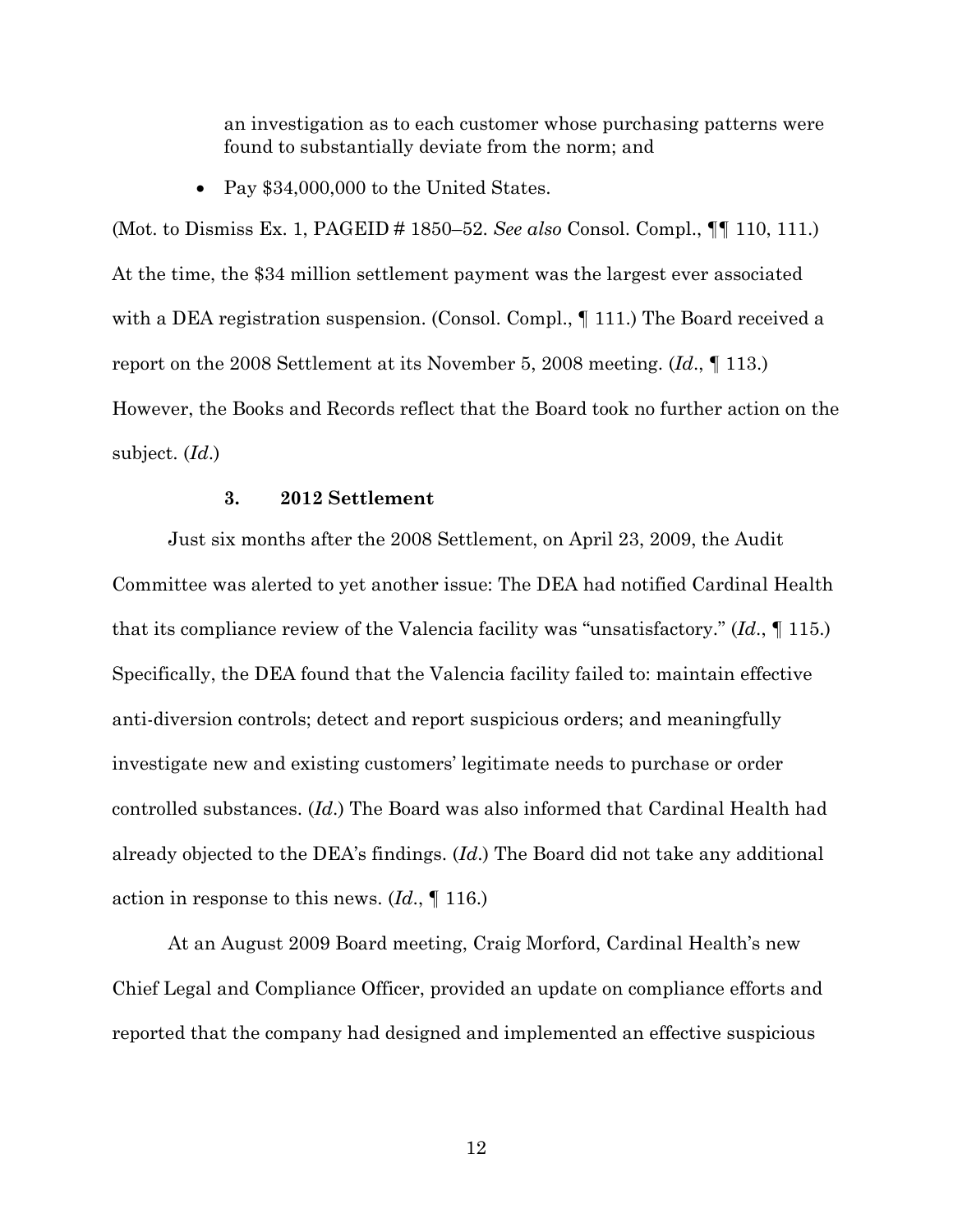order monitoring program. (*Id*.) According to Plaintiffs' review of the Books and Records, the Board did not press Mr. Morford on the subject. (*Id*., ¶ 117.)

In late December 2010, Cardinal Health acquired Kinray, Inc., a pharmaceutical distributor servicing the New York metropolitan area. (*Id*., ¶ 118.) In January 2011, Mr. Morford informed the Audit Committee that the "Kinray 100 day integration plan, including suspicious order monitoring, Standards of Business Conduct and policy and compliance training" was still in development. (*Id*.)

On July 7, 2011, Cardinal Health representatives attended a meeting at DEA Headquarters. (*Id*., ¶ 119.) During that meeting, the DEA advised Cardinal Health that it needed to examine its Florida customers, including retail chain pharmacies. (*Id*.) The Books and Records do not reflect if or when the Board was made aware of this meeting. (*Id*.)

Later that month, the Board received a memo from Mr. Morford outlining key initiatives and accomplishments for the fiscal year. (*Id*., ¶ 120.) The memo celebrated enhancements to the suspicious order monitoring program that "substantially decreased the number of false positives and reduced customer issues associated with unwarranted supply delays." (*Id*.) The memo did not discuss the new program's effectiveness at actually flagging suspicious orders. (*Id*.)

Mr. Morford subsequently provided additional detail on the monitoring program's performance, touting:

> • "[R]educed incidence of flagged events by 2,509, or 37%, when compared to FY10 thanks to the implementation of more accurate detection systems[;]"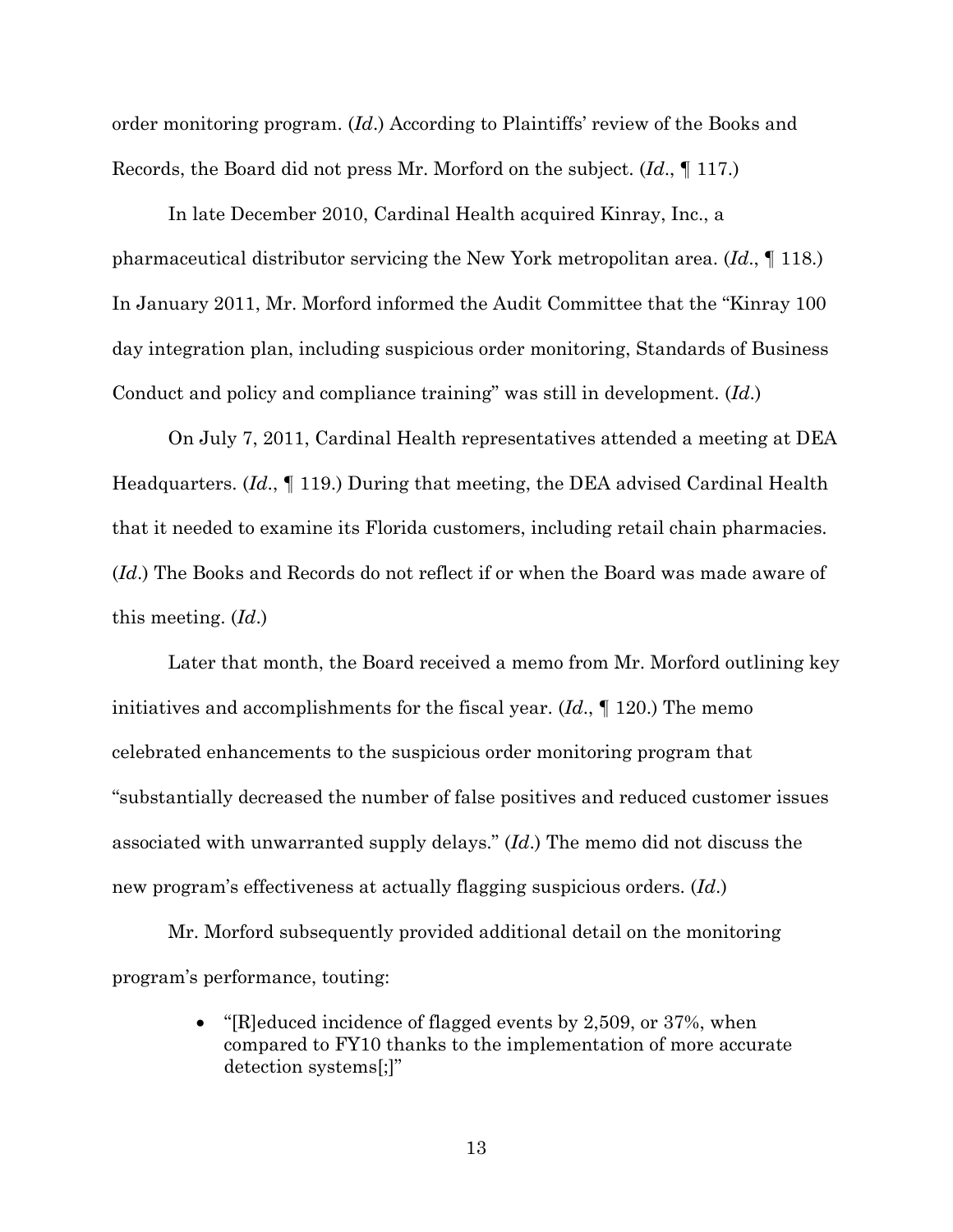- A total of 47 suspicious orders reported across all distribution facilities for fiscal year 2011 (an increase of 17 from the previous fiscal year); and
- A 40% decrease in the number of customers blocked from purchasing controlled substances.

(*Id*., ¶¶ 130–31.) The later report also disclosed four negative findings in routine DEA inspections of Cardinal Health facilities during fiscal years 2011 and 2012, and an additional six negative findings in Kinray facilities. (*Id*., ¶¶ 130, 132.)

On October 26, 2011, the DEA issued a warrant to inspect the Lakeland

facility and collect records pertaining to its distribution of controlled substances.

(*Id*., ¶ 125. *See also* Decl. of Joseph Rannazzisi, ¶ 74, D.D.C. No. 1:12-cv-185-RBW,

ECF No. 14-2.) The Board was notified of the warrant the following month. (*Id*.,

¶ 128.) The DEA's investigation resulted in an Order to Show Cause and Immediate

Suspension of Registration for the Lakeland facility, issued on February 2, 2012.

(*Id*., ¶ 136. *See also* Mot. to Dismiss Ex. 2, ECF No. 43-2, PAGEID # 1909–14.) The

Order alleges:

Despite the [2008 Settlement], the specific guidance provided to Cardinal by DEA, and despite the public information readily available regarding the oxycodone epidemic in Florida, Cardinal has failed to maintain effective controls against the diversion of controlled substances into other than legitimate medical, scientific, and industrial channels . . . .

Notwithstanding the large quantities of controlled substances ordered by Cardinal's top retail pharmacy customers, Cardinal failed to conduct meaningful due diligence to ensure that the controlled substances were not diverted into other than legitimate channels, including Cardinal's failure to conduct due diligence of its retail pharmacy chain customers. Furthermore, Cardinal failed to detect and report suspicious orders of oxycodone products by its pharmacy customers . . . . In addition, Cardinal's conduct described herein violated the provisions of the [2008 Settlement].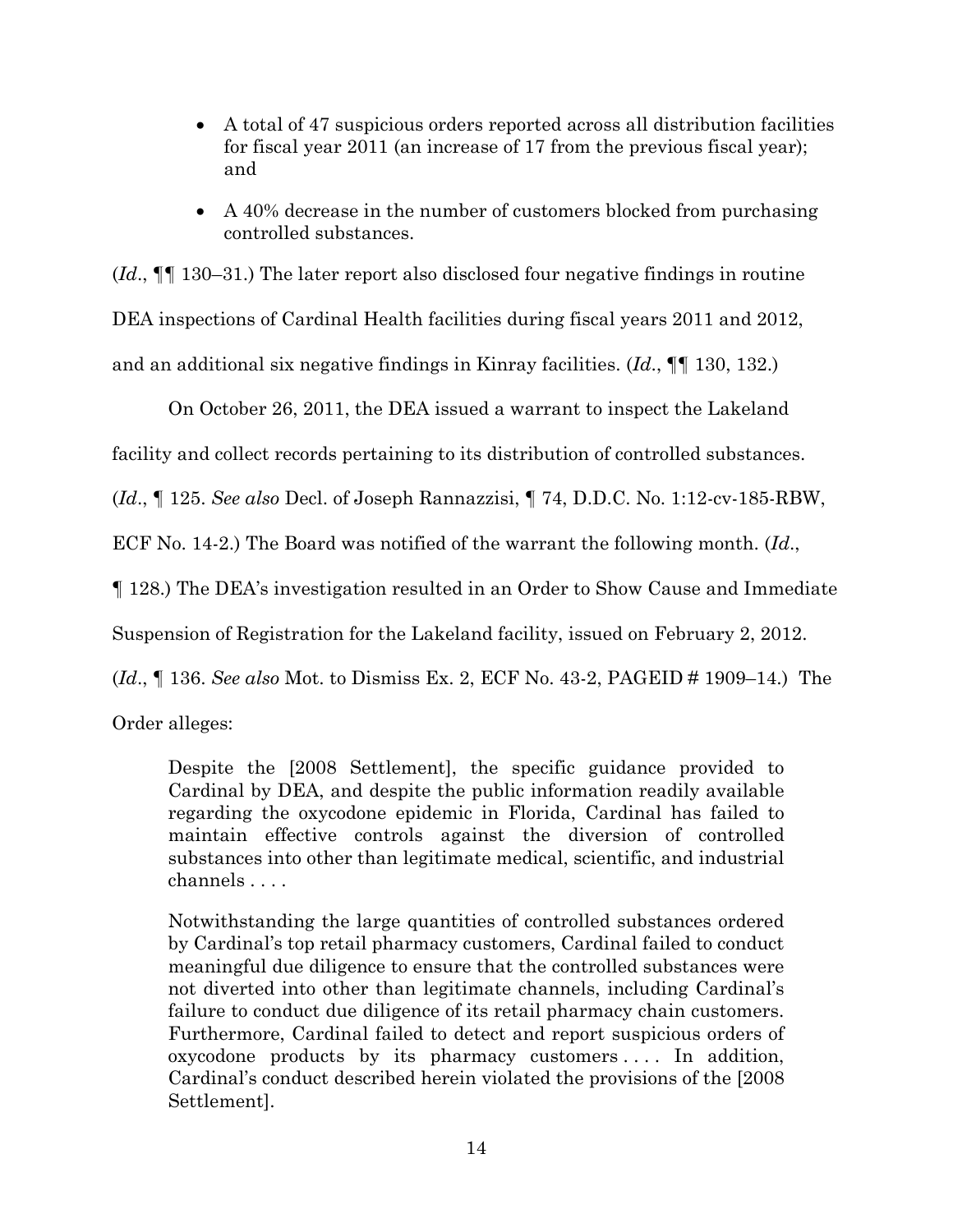(Mot to Dismiss Ex. 2, PAGEID # 1911–12. *See also* Consol. Compl., ¶ 136.) The DEA's allegations principally centered on the Lakeland facility's relationship with four Florida pharmacies, including two CVS locations, Gulf Coast Pharmacy, and Caremed Health Corporation. (Mot to Dismiss Ex. 2, PAGEID # 1911–12.) Its investigation had revealed: astronomical increases in orders from these four pharmacies in the preceding years; a regular practice on Cardinal Health's part of increasing the pharmacies' suspicious order triggering threshold; and an unwillingness by Cardinal Health to conduct on-site due diligence visits. (Consol. Compl., ¶¶ 137–49.) The day after the Lakeland Order was issued, Cardinal Health filed suit seeking to restrain the DEA from taking action against the Lakeland registration.4 (*Id*., ¶ 151.) The Audit Committee was informed of these developments on April 24, 2012, and the full Board received an update the following week. (*Id*.)

Ultimately, the Lakeland matter was resolved out of court, in an Administrative Memorandum of Agreement signed on May 15, 2012 (the "2012 Settlement"). (*Id*., ¶ 153. *See also* Mot. to Dismiss Ex. 2.) Under the 2012 Settlement, Cardinal Health was required to:

- Maintain a compliance program designed to detect and prevent diversion of controlled substances—including procedures for reviewing orders of controlled substances;
- Initiate procedures to ensure that any customer known or suspected to be diverting controlled substances would receive a site visit or anonymous site inspection by a Cardinal Health employee or other qualified third-party inspector;

<sup>4</sup> *Cardinal Health Inc. v. Holder*, Case No. 1:12-cv-185-RBW (D.D.C. 2012).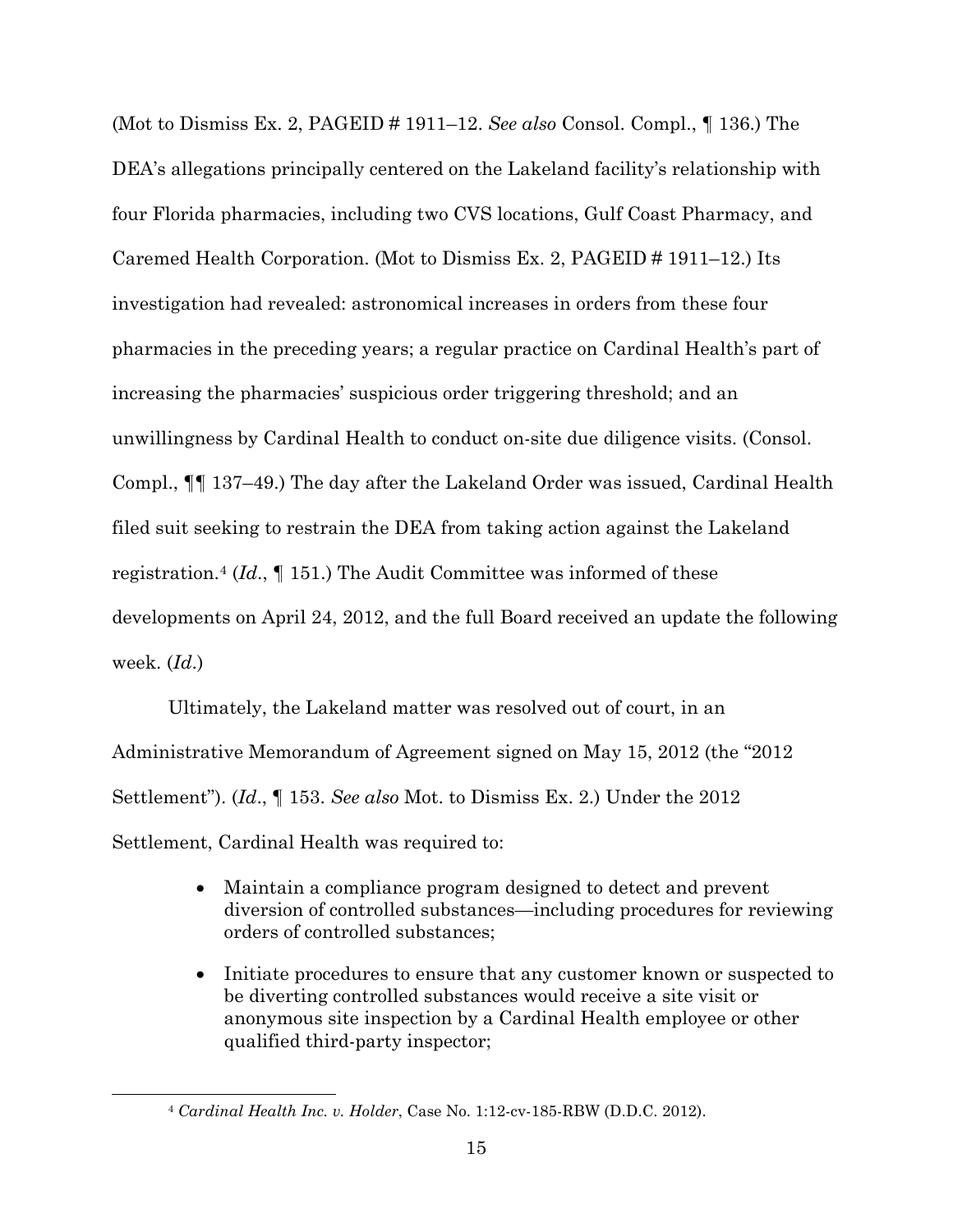- Review and enhance its processes for establishing and increasing thresholds—including requiring two-person concurrence before increasing thresholds for higher volume customers for specific drug classes;
- Create a Large Volume Tactical and Analytical Committee to review and make decisions regarding high volume customers;
- Generally enhance customer due diligence processes; and
- Continue to report sales and suspicious orders to DEA Headquarters.

(Mot. to Dismiss Ex. 2, PAGEID # 1900–01. *See also* Consol. Compl., ¶ 154.) Most notably, the 2012 Settlement required Cardinal Health to suspend controlled substances distribution from the Lakeland facility for two years. (Mot. to Dismiss Ex. 2, PAGEID # 1901. *See also* Consol. Compl., ¶ 154.) The suspension would be lifted in May 2014, provided that the company complied with the 2012 Settlement. (Mot. to Dismiss Ex. 2, PAGEID # 1902. *See also* Consol. Compl., ¶ 154.)

#### **4. Post-2012 Settlement**

The 2012 Settlement was followed by more lawsuits and investigations. On June 26, 2012, the Attorney General for the State of West Virginia filed suit seeking injunctive relief and money damages under West Virginia's version of the CSA, and further money damages for unfair trade practices, public nuisance, unjust enrichment, negligence, and antitrust claims. (Mot. to Dismiss Ex. 8, ECF No. 43-8. *See also* Consol. Compl., ¶ 159.) The Board was alerted to the West Virginia lawsuit the day after its filing. (Consol. Compl., ¶ 159.) In July 2012, Cardinal Health representatives attended a meeting with the DEA, where it was revealed that the company may yet face a penalty for failure to report suspicious orders, and that it was under investigation by four different U.S. Attorneys' Offices on allegations of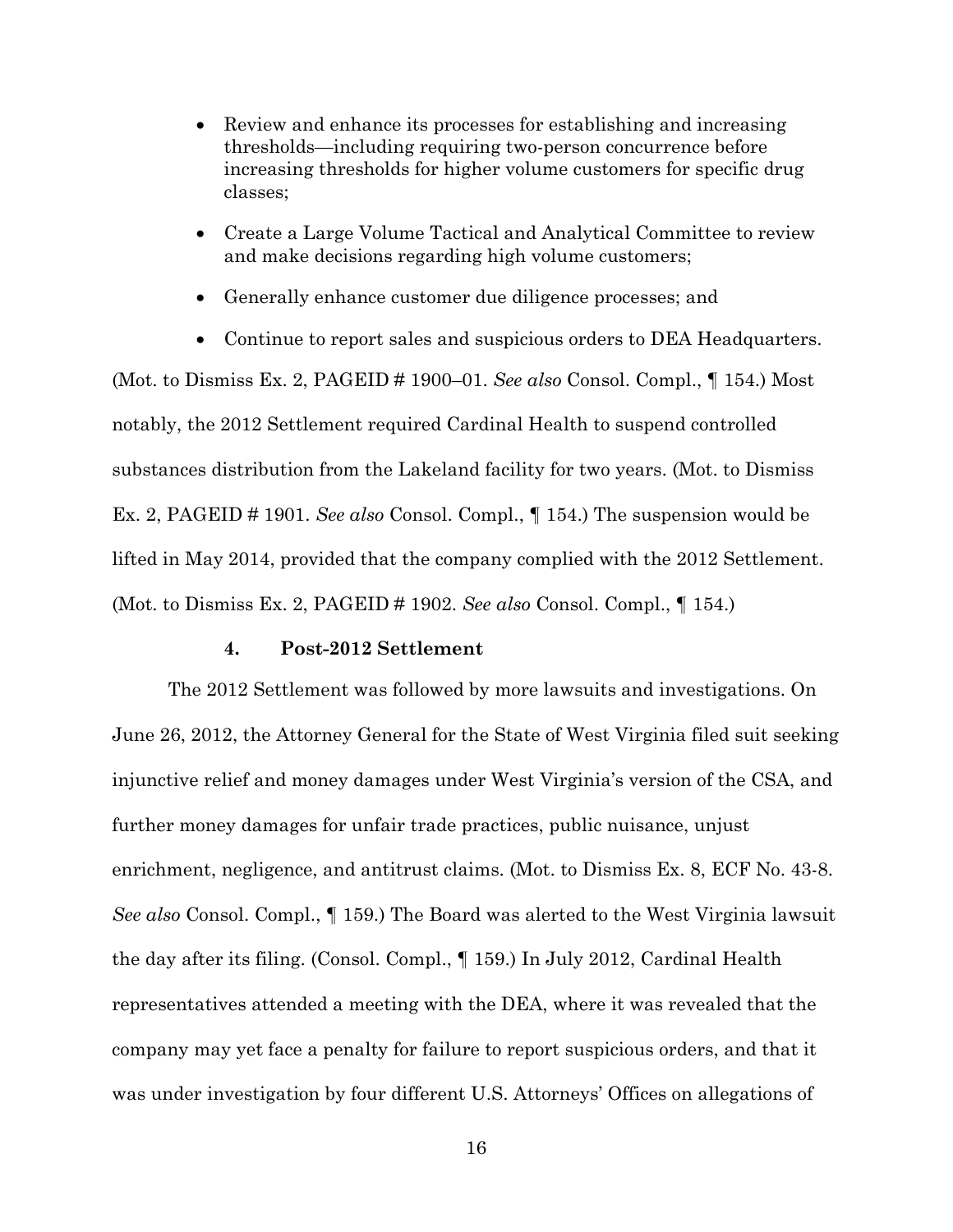other unlawful practices. (*Id*., ¶ 160.) The Audit Committee was informed of the meeting later that month. (*Id*.)

All the while, the Board continued to receive regular reports on compliance activities. (*Id*., ¶¶ 155, 156, 161.) Notably, in August 2012, Mr. Morford, Mr. Kaufmann (then serving as CEO of the Pharmaceutical segment), and outside counsel delivered a presentation to the Board on Cardinal Health's "Post-2007 Anti-Diversion Program." (*Id*., ¶ 155.) An apparent post-mortem on the 2012 Settlement, the report observed that Cardinal Health's post-2007 anti-diversion program "[f]ocused on reporting those customers we believed were truly suspicious" in order to "[a]void overwhelming DEA by over-reporting orders of interest," and that the company had "[v]iewed lack of negative feedback as positive guidance." (*Id*.) Reports otherwise were rosy and brief. (*Id*., ¶¶ 156, 161.) The Books and Records reveal no pushback, questioning, or demands on the part of the Board. (*Id*., ¶ 157.)

The next significant developments came in 2014. At the Board's May 7 meeting, Mr. Morford gave a presentation on the regulatory environment and compliance with the 2012 Settlement. (*Id*., ¶ 162.) The presentation represented that the company was in compliance with the 2012 Settlement. (*Id*.) It also gave a brief description of post-2012 anti-diversion efforts, without addressing those efforts' effectiveness. (*Id*.) At the same meeting, the Board was notified that the Maryland U.S. Attorney's Office had offered to settle its pending investigation for \$59.4 million. (*Id*.) The Board did not take any action in response to these updates. (*Id*.)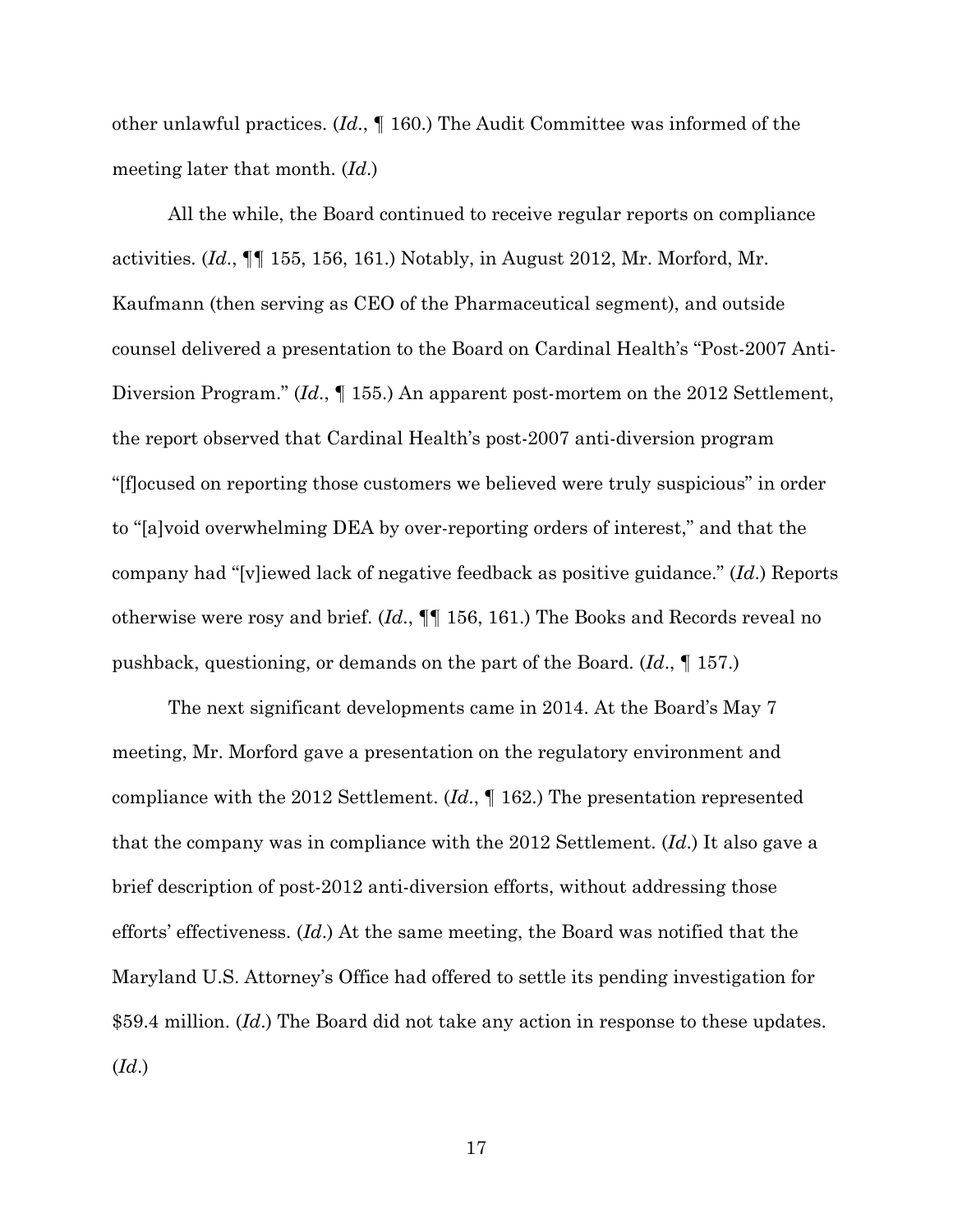At the next quarterly meeting, Mr. Morford discussed CSA compliance and the regulatory and litigation landscape, including an update on the West Virginia lawsuit. (*Id*., ¶ 163.) Mr. Morford's presentation noted that the company was conducting audits and gap assessments, continuing to enhance the compliance program, and continuing to monitor compliance with the 2012 Settlement. (*Id*.) Anti-diversion compliance issues were also discussed among the Audit Committee at an October 27 meeting. (*Id*., ¶ 164.) At that meeting, the Audit Committee discussed the company's \$26.5 million reserve for civil fines resulting from the DEA's ongoing investigation. (*Id*.)

Months passed. In August 2015, the Board received an update on CSA compliance in Mr. Morford's annual compliance report. (*Id*., ¶ 167.) Separately, the Audit Committee learned of continuing compliance deficiencies through an amended complaint filed in the West Virginia litigation. (*Id*., ¶ 168. *See also* Mot. to Dismiss Ex. 9, PAGEID # 2091, ECF No. 43-9.)

#### **5. 2016 Settlements**

CSA compliance next resurfaced in late-2016, when the Washington Post published two investigative reports that called into question pharmaceutical distributors'—including Cardinal Health's—role in the opioid epidemic. (*Id*., ¶ 171.) On October 22, the paper published "Investigation: The DEA Slowed Enforcement While the Opioid Epidemic Grew Out of Control." (*Id*.) Two days later, it published "Red Flags Didn't Halt Flow of Pills to Black Market." (*Id*.) The Board received copies of both articles in an investor relations packet the following week. (*Id*.)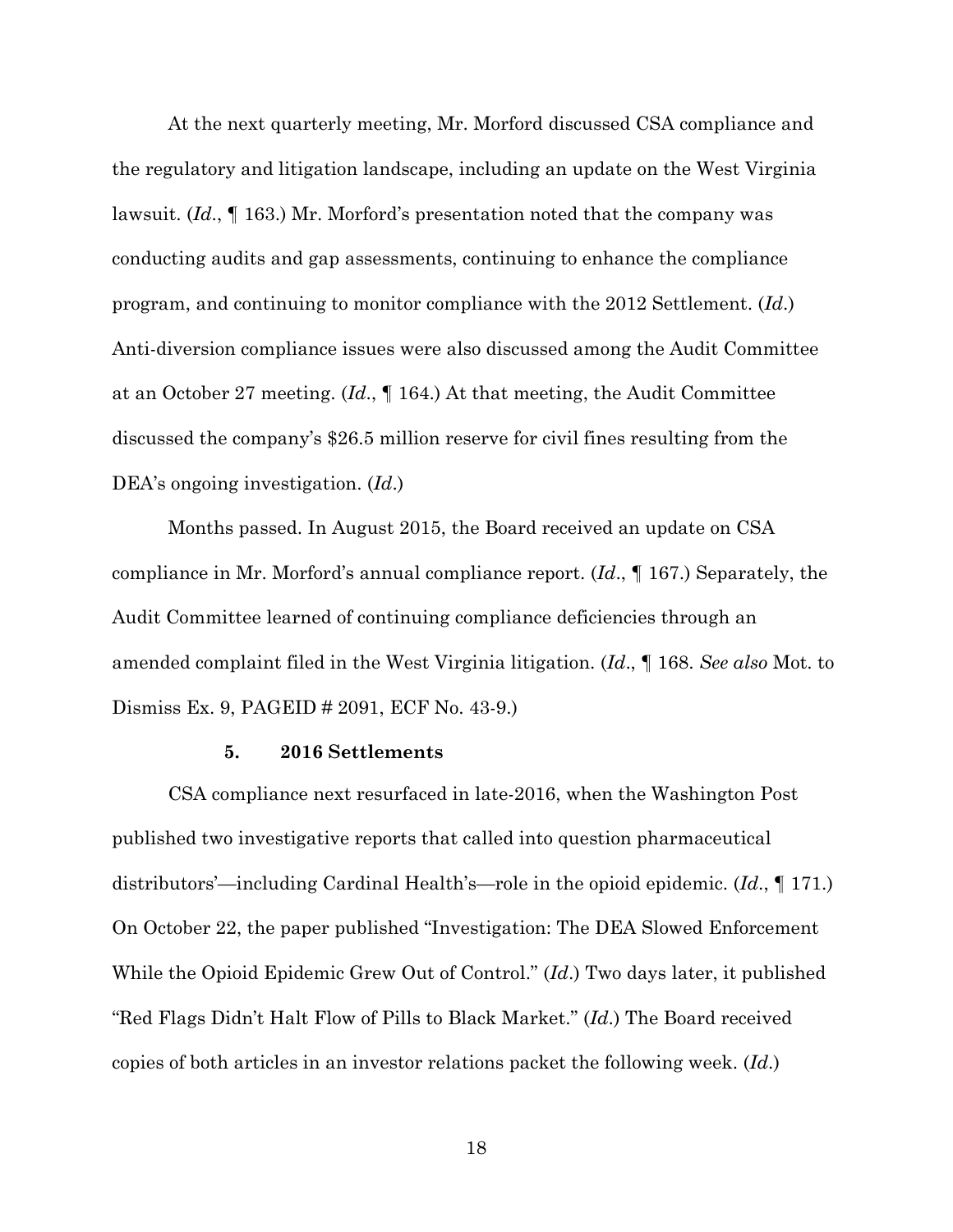On December 17, 2016, a similar article appeared in the West Virginia Gazette-Mail. (*Id*., ¶ 175.) In "Drug firms poured 780M painkillers into WV amid rise of overdoses," Eric Eyre reported on the role of distributors in the prescription drug crisis then crippling the state.5 (*Id*.)

Before the close of that year, Cardinal Health would enter into three settlement agreements, agreeing to pay significant sums to resolve claims surrounding its distribution of controlled substances. First, Cardinal Health entered into a December 20, 2016 Settlement Agreement with U.S. Attorney's Offices in Florida, Maryland, and Washington. (Mot. to Dismiss Ex. 3, ECF No. 43-3. *See also*  Consol. Compl., ¶ 176.) In that Agreement, Cardinal Health "admit[ted], accept[ed], and acknowledge[d] [its] responsibility for" failing to report suspicious orders from the Lakeland facility between January 1, 2009, and May 14, 2012. (Mot. to Dismiss Ex. 3, PAGEID # 1934.) The Agreement required Cardinal Health to pay \$34 million to resolve the civil investigations into the admitted and other alleged CSA violations dating back to January 2009. (*Id*., PAGEID # 1935–36.) Near simultaneously, the U.S. Attorney's Office for the Southern District of New York filed a complaint and consent order in federal court. (Mot. to Dismiss Exs. 6, 7, ECF Nos. 43-6, 43-7.) The complaint alleged that Kinray also failed to report suspicious orders between January 1, 2009, and May 14, 2012. (Mot. to Dismiss Ex. 7.) In the consent order, Kinray admitted to the violations and agreed to a \$10 million settlement payment. (Mot. to Dismiss Ex. 6. *See also* Consol. Compl., ¶ 177.) Next,

<sup>&</sup>lt;sup>5</sup> Mr. Eyre won a Pulitzer Prize in 2017 for his reporting in this and accompanying pieces. *See* https://www.pulitzer.org/winners/eric-eyre.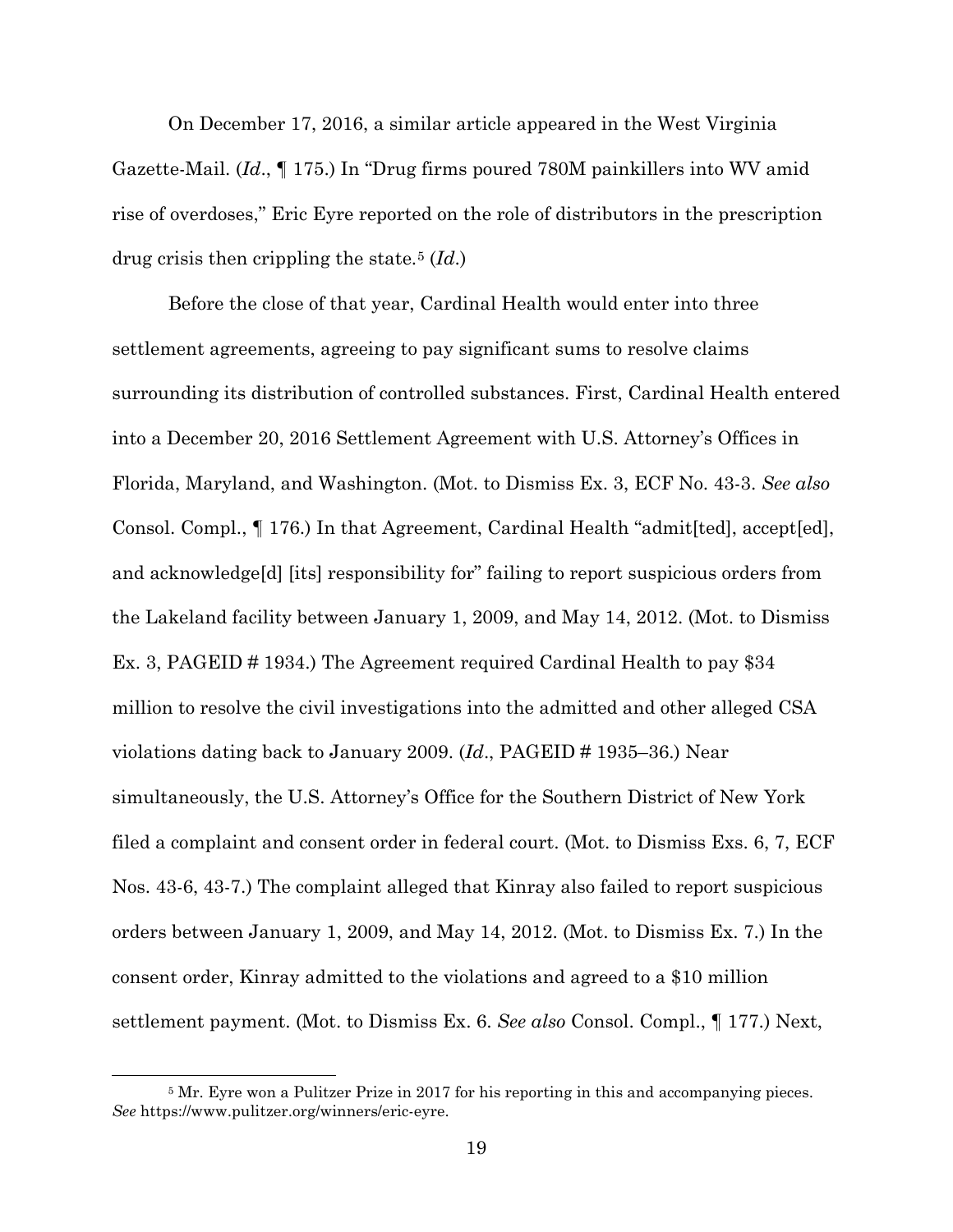the judge presiding over the West Virginia case announced that a settlement had been reached. (Consol. Compl., ¶ 178. *See also* Mot. to Dismiss Ex. 9.) The settlement required Cardinal Health to pay another \$20 million to dismiss the case. (Consol. Compl., ¶ 178.)

At their February 2017 meetings, the Audit Committee and the full Board briefly discussed the litigation updates—although, there is no indication that they discussed CSA compliance otherwise. (*Id*., ¶¶ 179, 180.)

### **6. Post-2016 Settlements**

The frenzy re-focused public attention on Cardinal Health. In March 2017, Senator Claire McCaskill, then-ranking member of the U.S. Senate Committee on Homeland Security and Government Affairs, initiated an inquiry into DEA antidiversion activity and asked, quite bluntly, whether the agency was sufficiently independent from the pharmaceutical industry to effectively carry out its enforcement mission. (*Id*., ¶ 181.) Cardinal Health also began to hear from institutional investors. The International Brotherhood of Teamsters sent a letter to the Board, asking it to take certain corporate compliance and governance measures to address its role in the opioid epidemic and curb losses. (*Id*.)

At meetings held in April 2017, the Board received an update on controlled substance regulation, including Cardinal Health's compliance program, "litigation landscape and defense strategy," and federal and state agency and legislative activity. (*Id*., ¶ 185.) The presentation did not include a discussion of the Cardinal Health compliance program's track-record or effectiveness. (*Id*.) It did, however, include extensive discussion of a public relations strategy for 'reorienting' the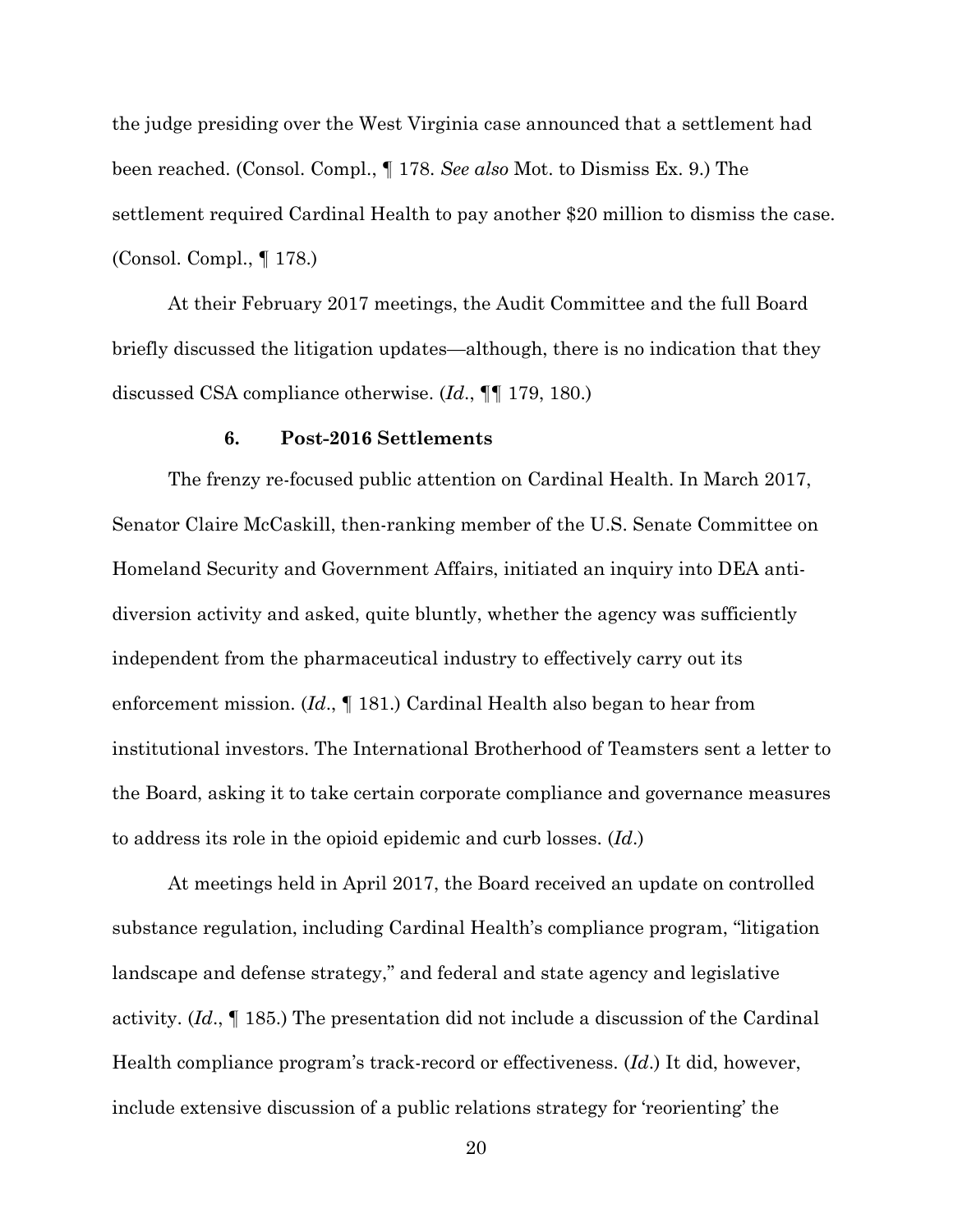narrative, which involved forming a media "war room," offering "aggressive counternarratives" on-background or off-the-record, engaging in "opportunistic outreach," and positioning Cardinal Health as "part of the solution." (*Id*.)

On May 9, 2017, the U.S. House of Representatives Energy and Commerce Committee initiated a bipartisan investigation into prescription opioid distribution. (*Id*., ¶ 186.) In July, Senator McCaskill sent a letter to Cardinal Health requesting information on its DEA registration suspensions, suspicious order notifications, compliance metrics, and executive compensation policies. (*Id*., ¶¶ 187, 188.) The Books and Records reflect that the Board was made aware of both congressional inquiries. (*Id*., ¶ 188.)

The Board received reports on government and public reaction to the opioid crisis, and the company's strategy for response, at meetings in August and November of 2017. (*Id*., ¶¶ 189, 190, 192, 193.) However, the minutes reflect that the Board still made no effort to determine whether Cardinal Health was in compliance with the CSA's requirements. (*Id*.)

Pressure on Cardinal Health reached a fever pitch around the turn of 2018. The Judicial Panel on Multi-District Litigation centralized opioid litigation in the Northern District of Ohio.6 (*Id*., ¶ 194.) Mr. Barrett stepped down as CEO. (*Id*., ¶ 195.) A coalition of shareholders, self-styled as the Investors for Opioid Accountability, sent a letter to Cardinal Health seeking changes to the company's governance practices in connection with the opioid crisis. (*Id*., ¶ 201.) And, in mid-

<sup>6</sup> *In re Nat'l Prescription Opioid Litig.*, MDL No. 2804.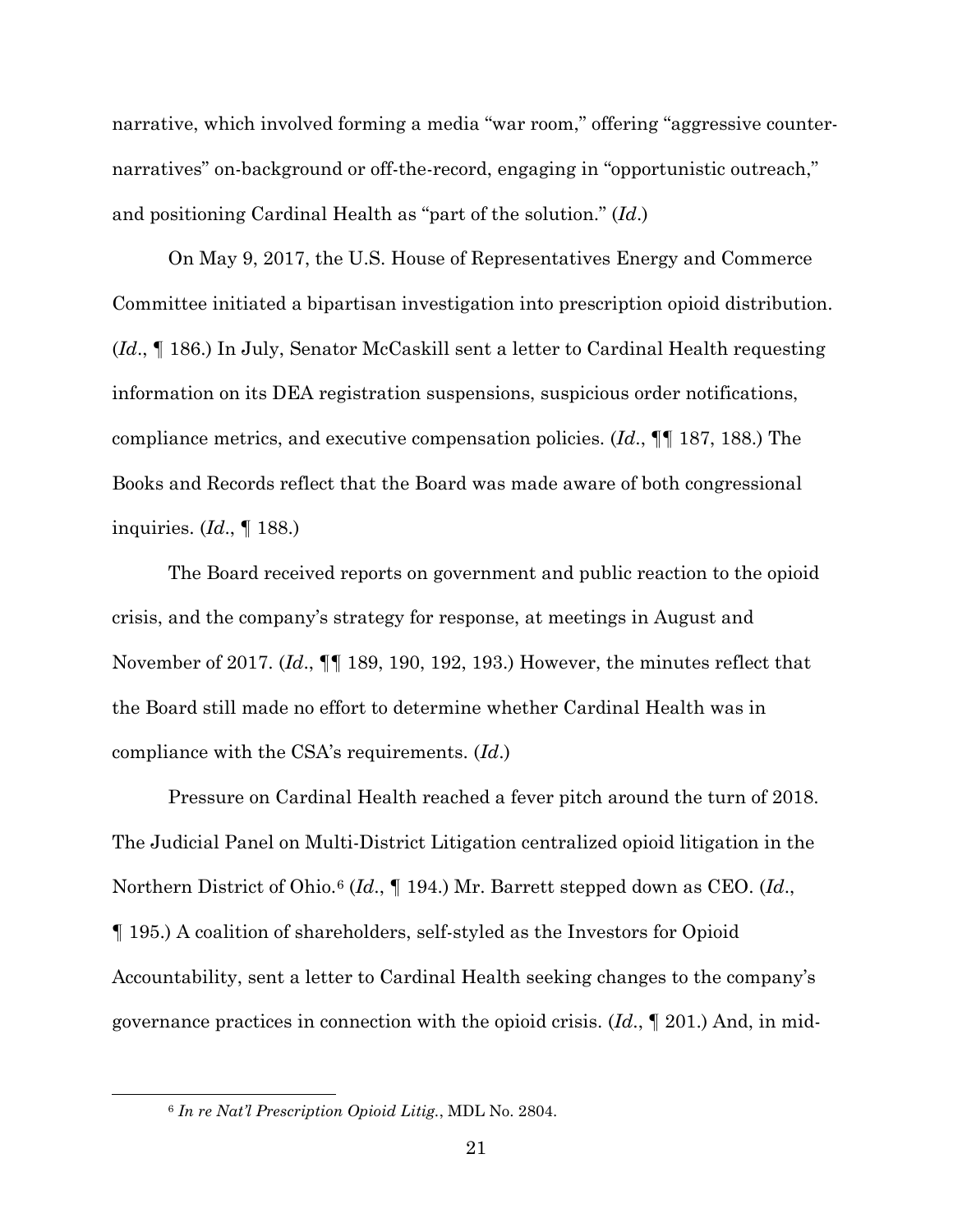February, the House Energy and Commerce Committee sent Cardinal Health a letter requesting information relevant to its inquiry, and commanding Mr. Barrett's appearance before it for testimony later that spring. (*Id*., ¶ 199.)

The Board received an update on the company's anti-diversion program and opioid litigation at its February 6, 2018 meeting. (*Id*., ¶ 196.) Notably, outside counsel also gave a presentation on the Board's fiduciary duties, "including the directors' duties of loyalty and care and the Board's duty to exercise oversight of the Company's response to the opioid epidemic." (*Id*.) Only then did the Board resolve to create a committee to "assist the Board in administering its oversight responsibilities for the Company's response to the opioid epidemic." (*Id.,* ¶ 197.) The Ad Hoc Committee was formally established on February 20, 2018, with the following charge:

[T]o assist the Board in its duty to engage with senior management and to oversee the company's response to the nationwide problem of prescription opioid abuse by (1) engaging with and overseeing the Company's senior executives and management regarding the Company's response to that problem and (2) providing advice, regular reports and recommendations to the Board in connection therewith[.]

(*Id*.) Messrs. Darden, Downey, and Kenny and Ms. Cox were appointed to the Ad

Hoc Committee. (*Id*., ¶ 198.)

The Ad Hoc Committee first met on March 9, 2018, when the members

discussed:

- Engagement with shareholders, including the Investors for Opioid Accountability;
- Opioid litigation, including status of the multi-district litigation and meetings between management and various state Attorneys General;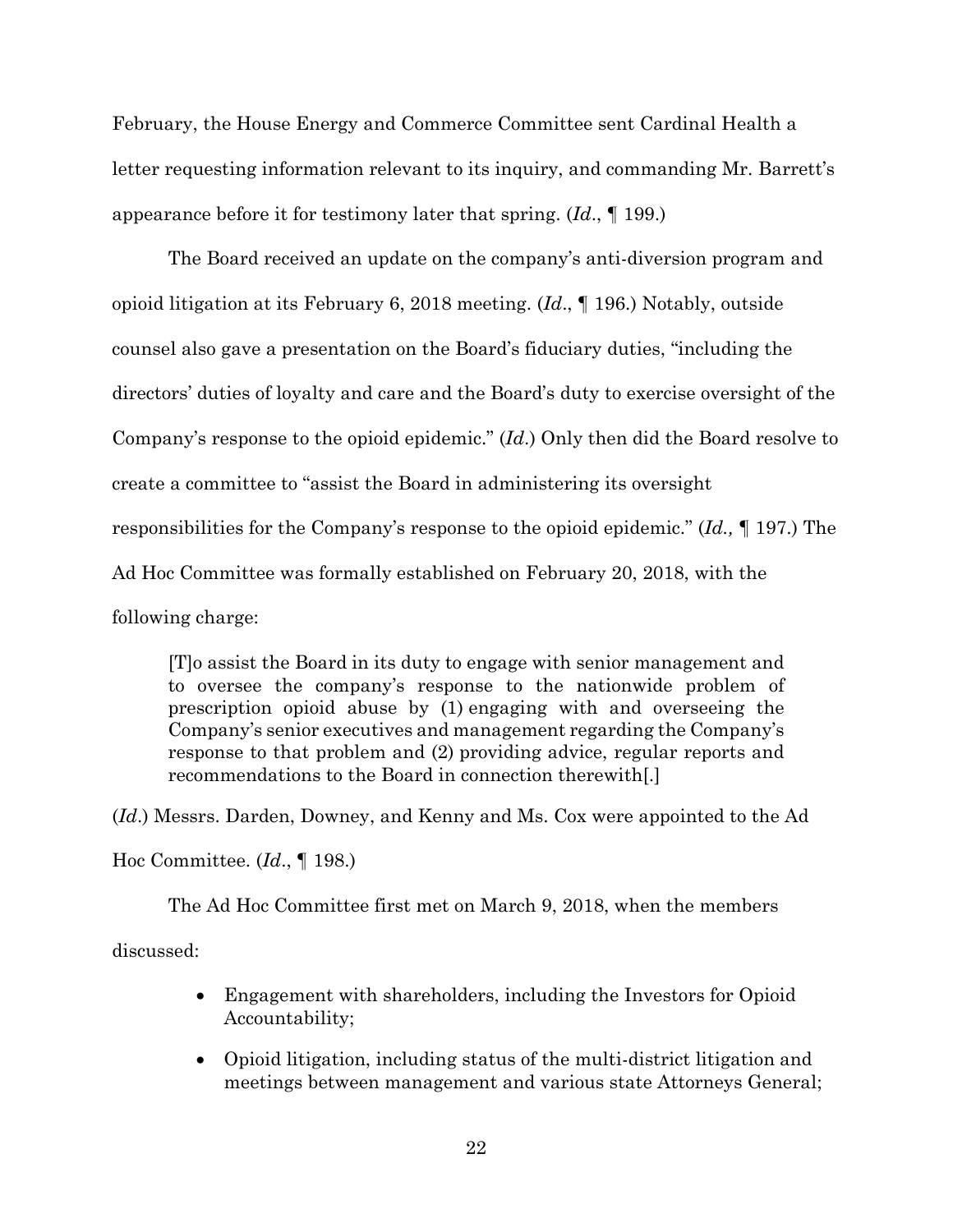• Government opioid initiatives at the Department of Justice and in state legislatures; and

• The pending House Energy and Commerce Committee investigation. (*Id*., ¶ 202.) The Ad Hoc Committee also discussed the company's anti-diversion program, but the Books and Records (at least in their redacted form) do not reveal any examination of the performance or effectiveness of the program. (*Id*.)

The Ad Hoc Committee met again on April 9, 2018, when management revealed that, due to "system errors," 9,409 suspicious orders dating back to 2012 had not been reported. (*Id*., ¶ 203.) The full Board was informed of the unreported suspicious orders two days later. (*Id*.) According to Plaintiffs, the Books and Records show that no member of the Board "questioned any aspect of management's 'investigation and analysis' or . . . asked how these 'system errors' could . . . have existed since 2012" in light of the reported enhancements to the compliance program. (*Id*., ¶ 205.) On April 25, 2018, Cardinal Health disclosed to House Energy and Commerce Committee investigators that 14,131 suspicious orders had gone unreported since 2012. (*Id*.)

Mr. Barrett testified before the House Energy and Commerce Committee on May 8, 2018. (*Id*., ¶ 206.) The Ad Hoc Committee met that same day and again discussed the unreported suspicious orders. (*Id*., ¶ 207.) The Ad Hoc Committee next convened on June 4, 2018, when they learned that Cardinal Health had received a request for information from the DEA, that "as a part of continuous enhancement of Cardinal Health's anti-diversion and regulatory reporting functions, a cross-functional team will review related business, EIT, and audit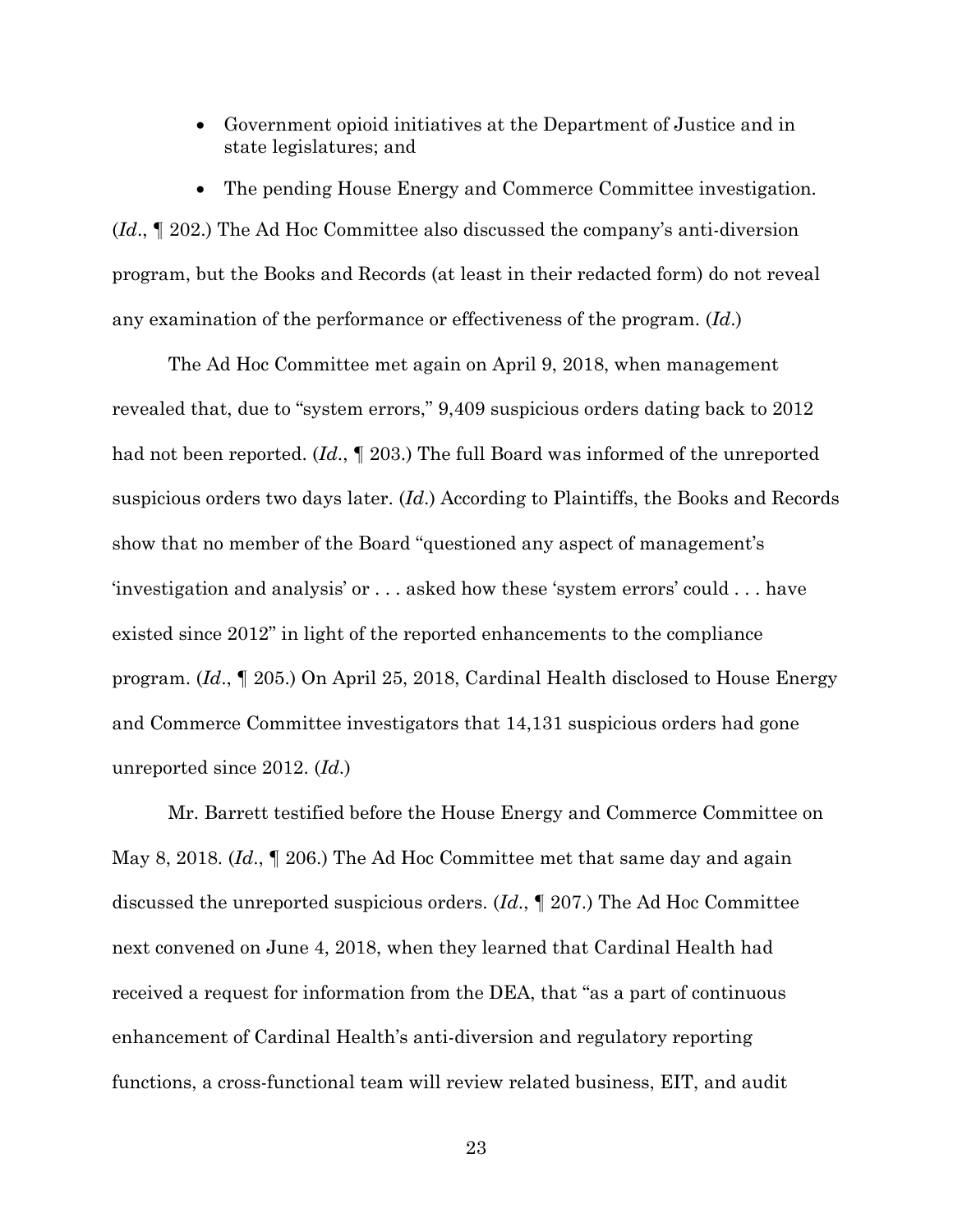processes," and that management had formed a Steering Committee to lead the effort. (*Id*., ¶ 208.)

On July 12, 2018, Senator McCaskill's report (the "McCaskill Report") was published. (*Id*., ¶ 209.) The McCaskill Report alleged that Cardinal Health and its peers had "consistently failed to meet their reporting obligations over the [preceding] ten years." (*Id*., ¶ 210.) The McCaskill Report found "ongoing problems" with suspicious order reporting, and a dearth of information on Cardinal Health's customer diligence process. (*Id*.) Further, the McCaskill Report alleges that Cardinal Health actually reported to the DEA only one-fifth of the suspicious orders it told Congress it had reported. (*Id*.)

The House Energy and Commerce Committee's report (the "Energy and Commerce Report") followed in December. (*Id*., ¶ 213.) The Energy and Commerce Report also found compliance deficiencies. For example, the two-person review process required as part of the 2012 Settlement was not reflected in Cardinal Health's written policies until 2016, and the company's documentation supporting increases in suspicious order thresholds was often incomplete or inconsistent. (*Id*., ¶¶ 214, 215.)

In the intervening months, the Board had received updates on the McCaskill Report, the unreported suspicious orders matter, the company's anti-diversion program, and the work of the Steering Committee. (*Id*., ¶¶ 211, 212.) The Ad Hoc Committee was briefed on the Energy and Commerce Report the day it was published. (*Id*., ¶ 217.) The Ad Hoc Committee later noted management's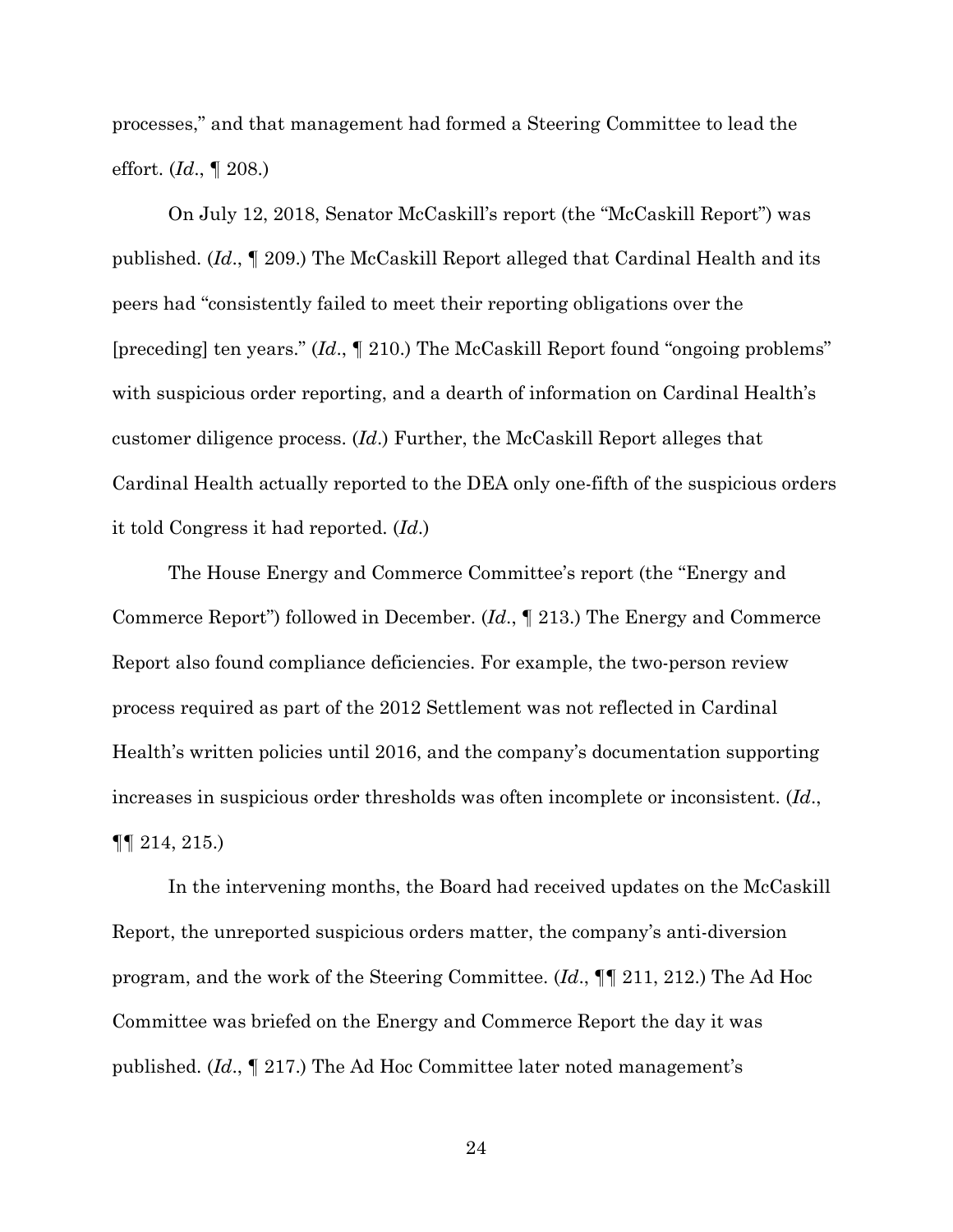"observations" on the Energy and Commerce Report and "directed management to continue its approach regarding the anti-diversion program continual improvement process." (*Id*., ¶ 218.)

### **C. Procedural Background**

Ms. Cohen's original complaint was filed on June 14, 2019 (ECF No. 1), followed by Mr. Anderson's on December 13, 2019 (2:19-cv-5442, ECF No. 1), and Mr. Splaine's on January 13, 2020 (2:20-cv-203, ECF No. 1). The three cases were consolidated on January 28, 2020, under the caption *In re Cardinal Health, Inc. Derivative Litigation*. (ECF No. 31.)

The Consolidated Complaint, filed on March 12, 2020 (ECF No. 35), alleges that the Individual Defendants breached their fiduciary duties by failing to exercise oversight over the company's CSA compliance (Count I) and committed corporate waste (Count II). (Consol. Compl.,  $\P\P$  248–59.) Defendants' Motion to Dismiss then followed. (ECF No. 43.) Defendants argue that Plaintiffs' Consolidated Complaint must be dismissed for failure to state a claim under Rule 12(b)(6) owing to Plaintiffs' failure to comply with the pre-suit demand requirements set forth in Rule 23.1. (*See generally* Mot. to Dismiss.)

### **II. STANDARD OF REVIEW**

Federal Rule of Civil Procedure 8(a) requires a plaintiff to plead each claim with sufficient specificity to "give the defendant fair notice of what the ... claim is and the grounds upon which it rests." *Bell Atl. Corp. v. Twombly*, 550 U.S. 544, 555 (2007) (internal quotations omitted). A complaint which falls short of the Rule 8(a) standard may be dismissed if it fails to state a claim upon which relief can be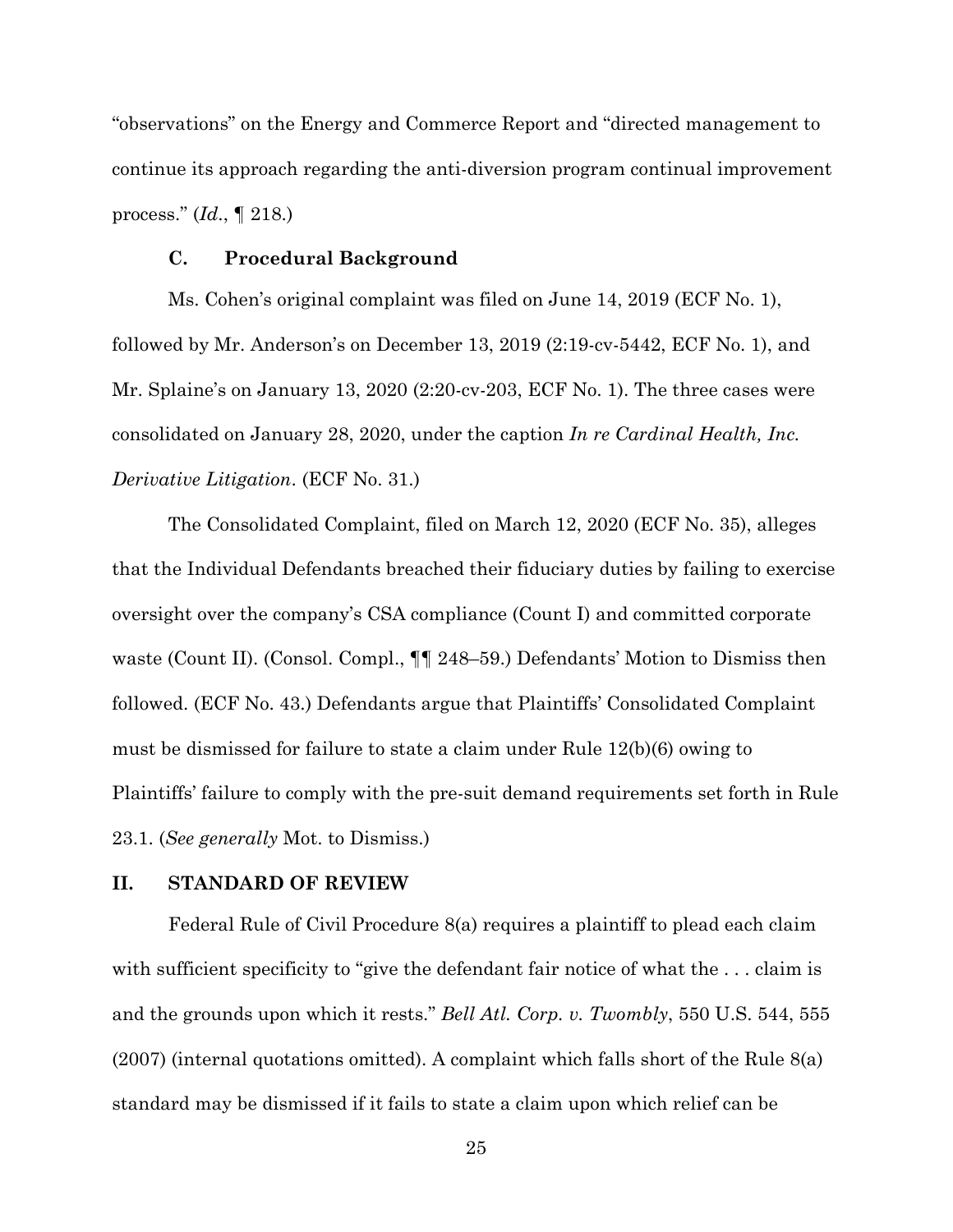granted. Fed. R. Civ. P. 12(b)(6).

To survive a motion to dismiss, a complaint must contain sufficient factual matter, accepted as true, to state a claim to relief that is plausible on its face. A claim has facial plausibility when the plaintiff pleads factual content that allows the court to draw the reasonable inference that the defendant is liable for the misconduct alleged. The plausibility standard is not akin to a probability requirement, but it asks for more than a sheer possibility that a defendant has acted unlawfully. Where a complaint pleads facts that are merely consistent with a defendant's liability, it stops short of the line between possibility and plausibility of entitlement to relief.

*Ashcroft v. Iqbal*, 556 U.S. 662, 678 (2009) (internal citations and quotations

omitted). The complaint need not contain detailed factual allegations, but it must include more than labels, conclusions, and formulaic recitations of the elements of a

cause of action. *Directv, Inc. v. Treesh*, 487 F.3d, 471, 476 (6th Cir. 2007).

"Threadbare recitals of the elements of a cause of action, supported by mere

conclusory statements, do not suffice." *Iqbal,* 556 U.S. at 678 (citing *Twombly,* 550

U.S. at 555).

A shareholder derivative action must also satisfy the heightened pleading standard set forth in Rule 23.1(b)(3), which requires a complaint to "state with particularity: (A) any effort by the plaintiff to obtain the desired action from the directors . . . ; and (B) the reasons for not obtaining the action or not making the effort." Fed. R. Civ. P. 23.1(b)(3). This standard "differs substantially" from ordinary notice pleading. *See McCall v. Scott*, 239 F.3d 808, 815 (6th Cir. 2001) (quoting *Brehm v. Eisner*, 746 A.2d 244, 254 (Del. 2000)) *amended on denial of rehearing*, 250 F.3d 997 (6th Cir. 2001). "If [p]laintiffs do not comply with the requirements of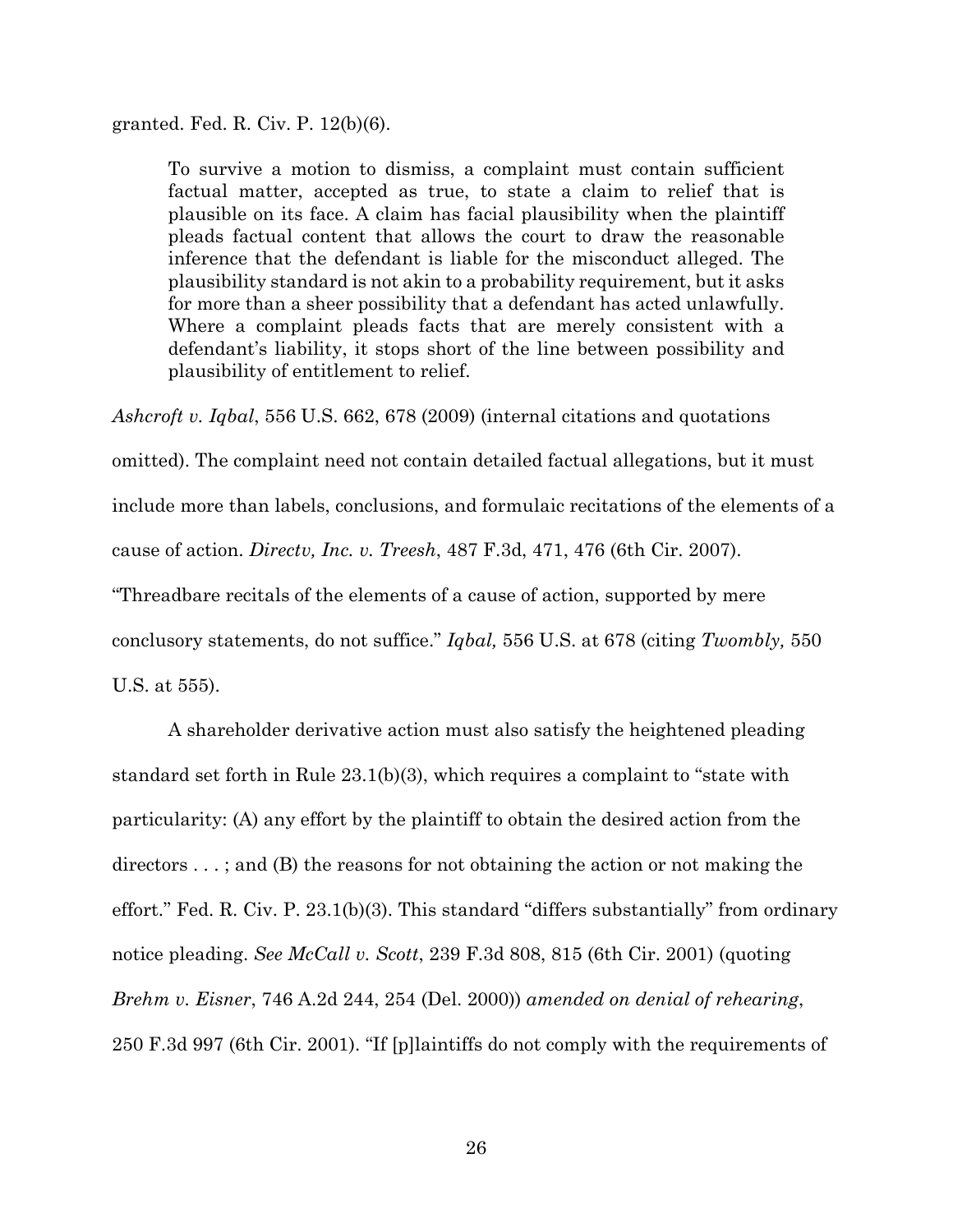Rule 23.1, they do not have standing to bring suit." *In re Ferro Corp. Derivative Litig. ("Ferro II")*, 511 F.3d 611, 617 (6th Cir. 2008).

### **III. ANALYSIS**

Defendants argue that Plaintiffs lack standing to bring their derivative action because they failed to make a pre-suit demand on the Board, and the Consolidated Complaint does not state with particularity that demand was excused. (Mot. to Dismiss, 8.) When derivative claims are brought under federal law, courts look to the law of the state of incorporation—here, Ohio—to determine whether presuit demand is excused. *See McCall*, 239 F.3d at 815. The Ohio Rules of Civil Procedure also require a complaining shareholder to allege with particularity its efforts to obtain the desired action from the board or its reasons for failing to do so. Ohio Civ. R. 23.1. Under Ohio law, "[t]he board of directors has the primary authority to file a lawsuit on behalf of the corporation." *Drage v. Procter & Gamble*, 694 N.E.2d 479, 482 (Ohio Ct. App. 1997). *See also* Ohio Rev. Code § 1701.59(A). Although a shareholder may demand that the board bring suit on behalf of the corporation, "no shareholder has an independent right to bring suit *unless* the board refuses to do so *and* that refusal in wrongful, fraudulent, or arbitrary, or is the result of bad faith or bias on the part of the directors." *Drage*, 694 N.E.2d at 482 (emphasis added).

Failure to make a pre-suit demand is excusable, however, when a plaintiff can demonstrate that demand would have been futile. *Id*. "Futility means that the directors' minds are closed to argument and that they cannot properly exercise their business judgment in determining whether the suit should be filed. It is not enough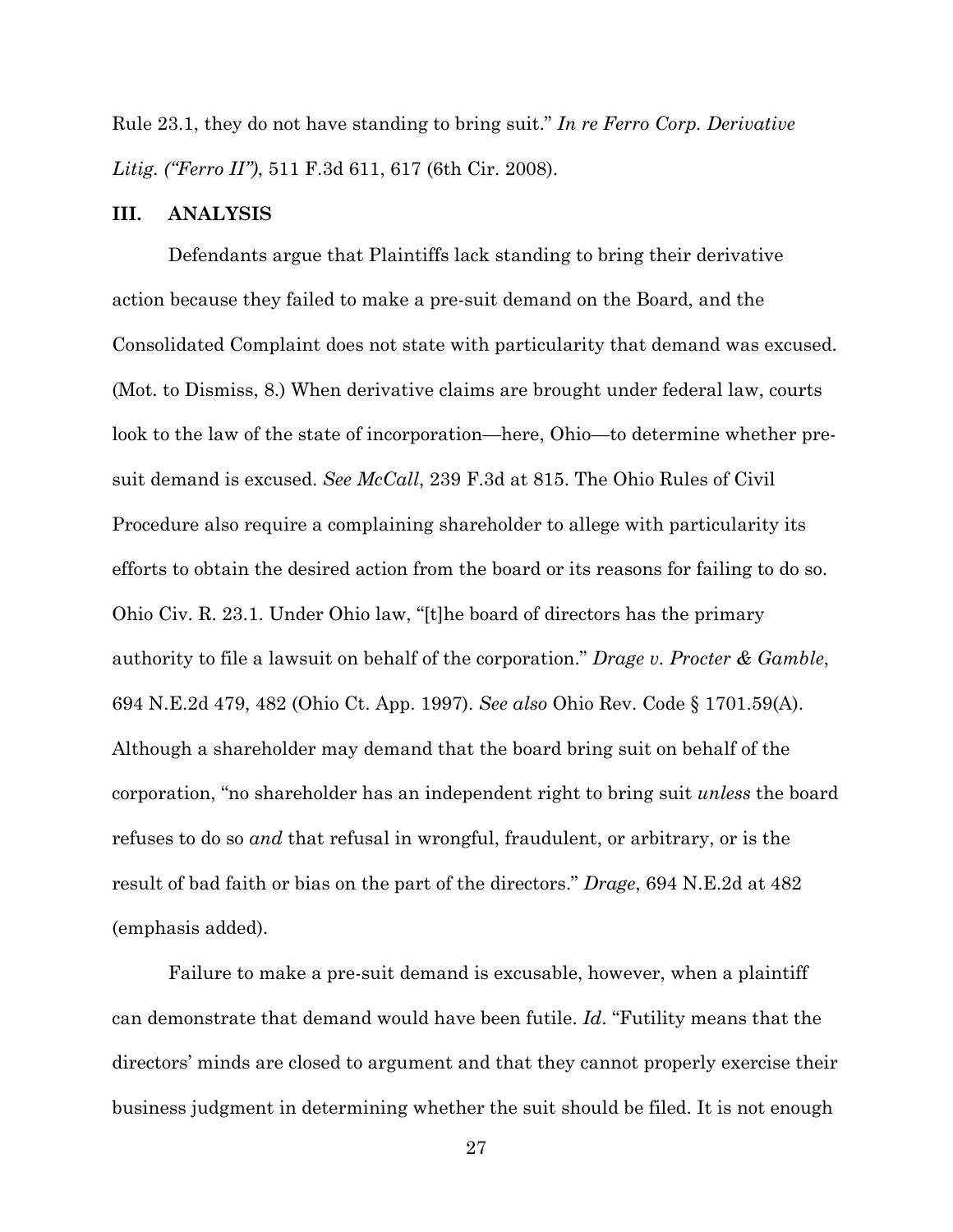to show that the directors simply disagree with a shareholder about filing a suit." *Id.*, 694 N.E.2d at 482–83. "Establishing demand futility under Ohio law 'is not an easy task.'" *In re Keithley Instruments, Inc. Derivative Litig.*, 599 F. Supp. 2d 875, 889 (N.D. Ohio 2008) (quoting *In re Ferro Corp. Derivative Litig*. *("Ferro I")*, No. 1:04-cv-1626, 2006 WL 2038659, at \*5 (N.D. Ohio Mar. 21, 2006)). "Ohio law presumes that any action taken by a director on behalf of the corporation is taken in good faith and for the benefit of the corporation." *Davis v. DCB Fin. Corp.*, 259 F. Supp. 2d 664, 670 (S.D. Ohio 2003). So, to allege futility with particularity, "the plaintiff must point to facts which show that the presumed ability of the directors to make unbiased, independent business judgments about whether it would be in the corporation's best interests to file the action does not exist in [the particular] case." Id. Said another way, "a plaintiff must plead facts creating a reasonable doubt that a majority of the board of directors is capable of making a disinterested and independent decision about whether to initiate litigation." *In re Gas Nat., Inc.*, No. 1:13-cv-2805, 2015 WL 3557207, at \*7 (N.D. Ohio June 4, 2015) (citing *Keithley*, 599 F. Supp. 2d at 890). *See also McCall*, 239 F.3d at 816 (applying the similar *Rales* test, under Delaware law, to determine whether demand is excused for fiduciary duty claims arising out of board inaction).7

Plaintiffs here allege that, through the more than ten-year period covered in the Consolidated Complaint, "the Books and Records paint a consistent picture of

<sup>7</sup> "Ohio courts routinely look to Delaware case law for guidance in deciding corporate law issues generally, and demand futility issues specifically." *Keithley*, 599 F. Supp. 2d at 888 n. 10 (citing *Drage*, 694 N.E.2d 479).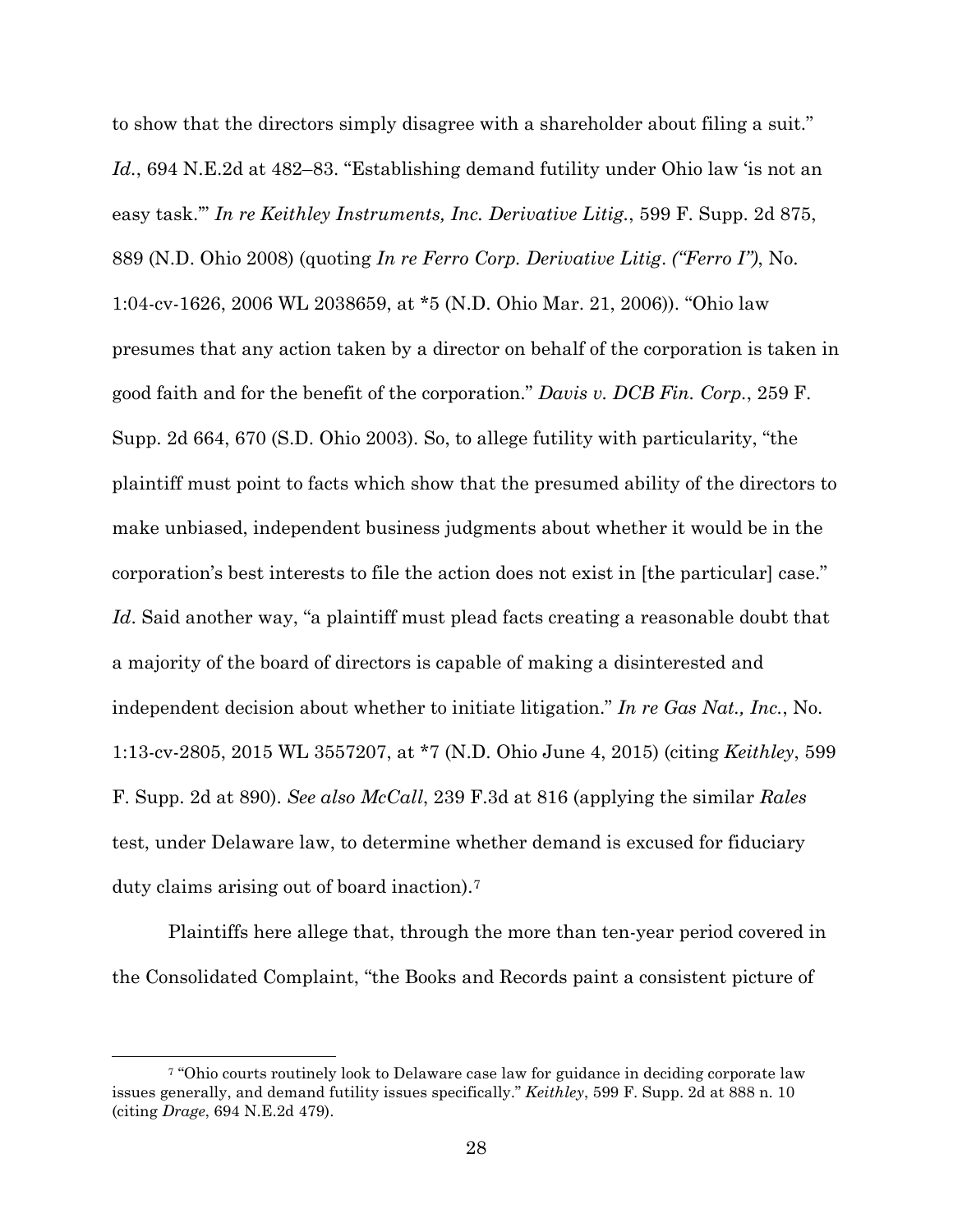the Board's passive receipt of information rather than the directors' active engagement, questioning and monitoring of the effectiveness of the Company's antidiversion controls." (Consol. Compl., ¶ 117.) In other words, Plaintiffs challenge the Board's *in*action in response to red flags they allege should have spurred *affirmative* action in overseeing management and the CSA compliance program. In cases like this one, which allege board inaction and failure of oversight, a board is considered incapable of making a disinterested and independent decision about whether to initiate litigation—and demand, therefore, considered futile—"only if the 'particularized allegations of the complaint present a substantial likelihood of liability' for a majority of the board, and not simply the 'mere threat of personal liability.'" *Stanley v. Arnold ("Stanley I")*, No. 12-cv-482, 2012 WL 5269147, at \*5 (S.D. Ohio Oct. 23, 2012) (Black, J.) (quoting *Keithley*, 599 F. Supp. 2d at 890 (internal quotation marks omitted)) *aff'd Stanley v. Arnold ("Stanley II")*, 531 F. App'x 695 (6th Cir. 2013). Directors of an Ohio corporation face personal liability only if shown by clear and convincing evidence that they acted with reckless disregard for the corporation's best interest, or with deliberate intent to cause injury to the corporation. Ohio Rev. Code § 1701.59(E). In failure of oversight cases, liability hinges on whether the directors "ignore 'red flags' that actually come to their attention, warning of compliance problems." *Forsythe v. ESC Fund Mgmt. Co. (U.S.), Inc.*, 2007 WL 2982247, at \*7 (Del. Ch. Oct. 9, 2007) (citing *Stone v. Ritter*, 911 A.2d 362, 370 (Del. 2006)).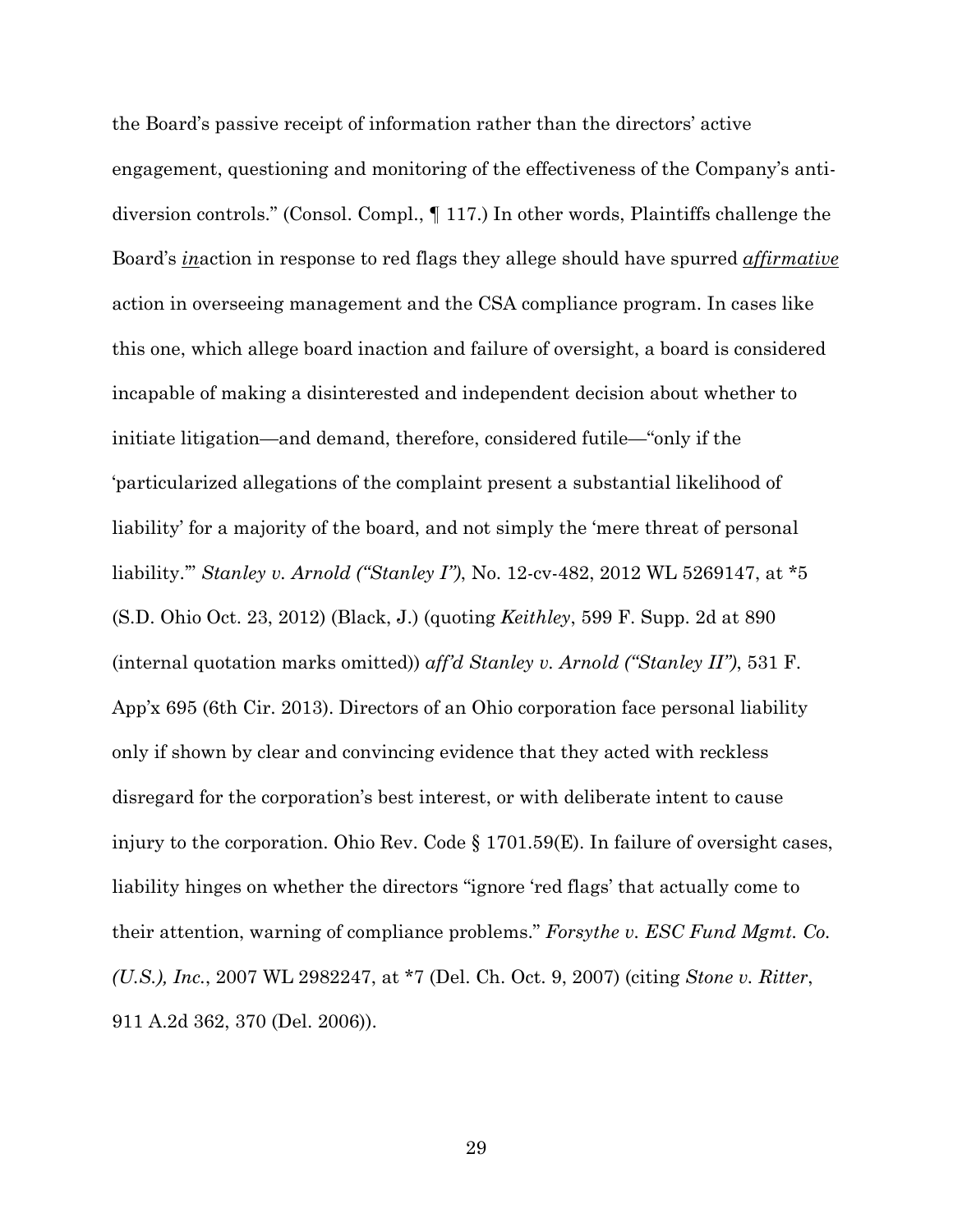Demand futility is determined as of the date an action was first filed. *See Ferro II*, 511 F.3d at 621. As of the filing of this case, the Board consisted of Ms. Arnold, Ms. Cox, Mr. Darden, Mr. Downey, Ms. Hemingway Hall, Mr. Johri, Mr. Kaufmann, Mr. Kenny, Ms. Killefer, and Mr. Losh (together, the "Demand Board"). (Consol. Compl., ¶ 240.) The Court must, therefore, determine whether the Consolidated Complaint alleges particularized facts that present a substantial likelihood of liability as to five or more members of the Demand Board.

# **A. The Consolidated Complaint sufficiently alleges demand futility as to Count I.**

**1. The Consolidated Complaint plausibly alleges that Arnold, Cox, Darden, Downey, and Kenney (the Demand Board members who were on the Board at the time of the 2012 Settlement) acted with reckless disregard for the corporation's best interest by failing to take action on CSA compliance.** 

Plaintiffs maintain that the Consolidated Complaint contains sufficient particularized factual allegations, drawn from the Books and Records, to plausibly establish that the Individual Defendants had actual knowledge that Cardinal Health was operating with deficient CSA compliance programs and recklessly failed to exercise oversight or question management's representations. In some cases, courts perform a director-by-director analysis to determine whether a majority of the board is alleged to be sufficiently disinterested to consider a litigation demand in good faith. However, courts have discretion to perform that analysis in the manner best suited to the unique facts of the case at hand. *See In re Pfizer Inc. S'holder Derivative Litig.*, 722 F. Supp. 2d 453, 461 (S.D.N.Y. 2010) (citing *Grobow*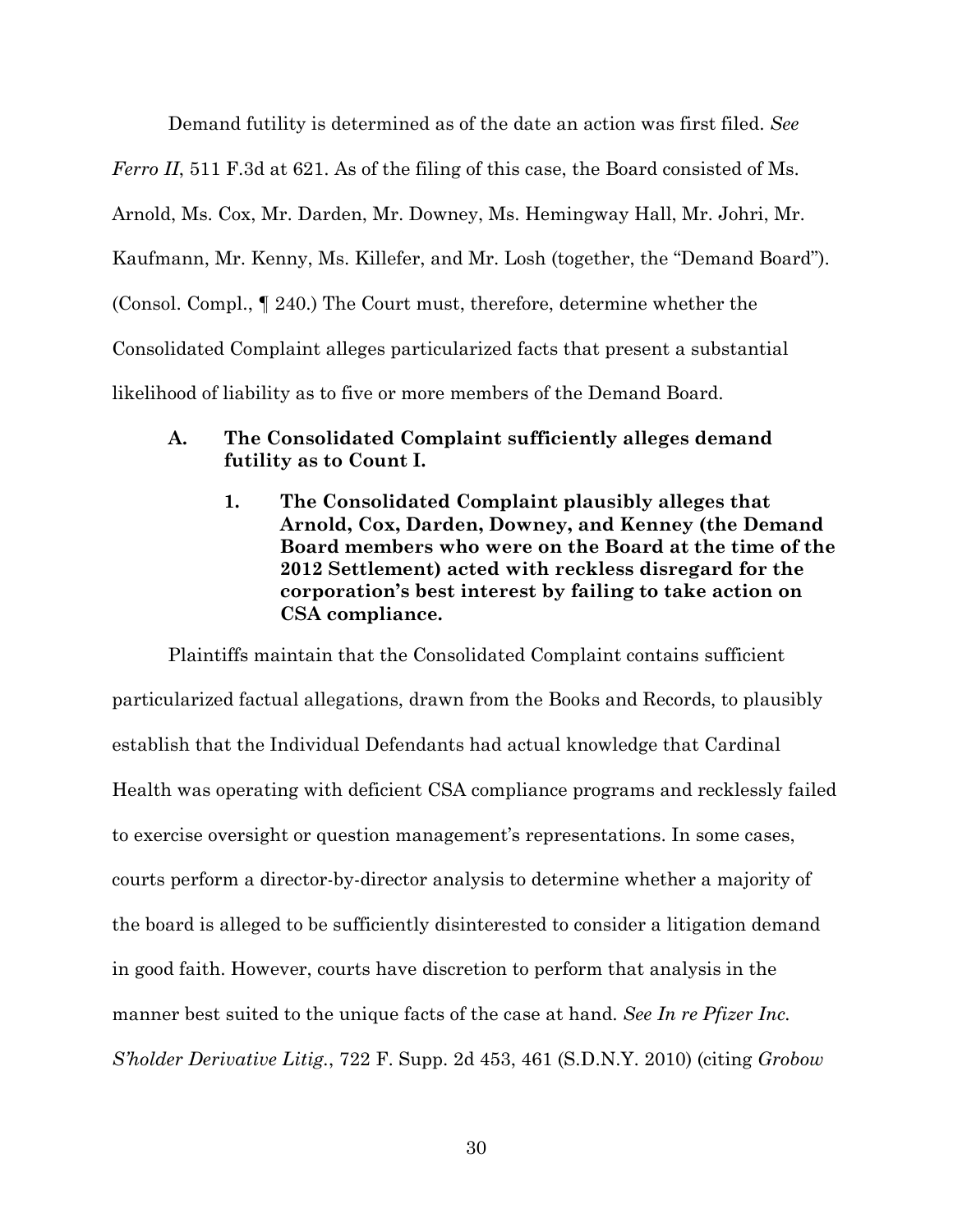*v. Perot*, 539 A.2d 180, 190 (Del. 1988) *overruled on other grounds by Brehm*, 746 A.2d 244). Here, a director-by-director analysis is not necessary.

The first red flag is, undoubtedly, the 2008 Settlement. At that point, the Board8 was on notice that CSA noncompliance could pose an existential threat to Cardinal Health's core business. The DEA had suspended the registration of four Cardinal Health distribution facilities, and greenlit operations only after the company agreed to make changes to its compliance programs—including sending suspicious orders directly to DEA headquarters, improving processes for suspicious order threshold setting, and conducting increased customer due diligence—and paid an impressive \$34 million in penalties. So, three years later, when Mr. Morford presented with celebration that flagged events had *decreased* and *fewer* customers were blocked from purchasing controlled substances, the Board<sup>9</sup> should have questioned whether those results were truly indicative of compliance with the 2008 Settlement. As it turns out, they were not.

The day after Mr. Morford's October 25, 2011 presentation, a DEA warrant was issued to inspect the Lakeland facility. The resulting 2012 Settlement underscored the importance of CSA compliance to Cardinal Health's Pharmaceutical segment by suspending operations at the Lakeland facility for two

<sup>8</sup> As of the 2008 Settlement, the Board included Ms. Arnold, Mr. Darden, Mr. Kenny, and Mr. Losh.

<sup>9</sup> As of the October 2011 presentation, the Board included Ms. Arnold, Ms. Cox, Mr. Darden, Mr. Downey, and Mr. Kenny.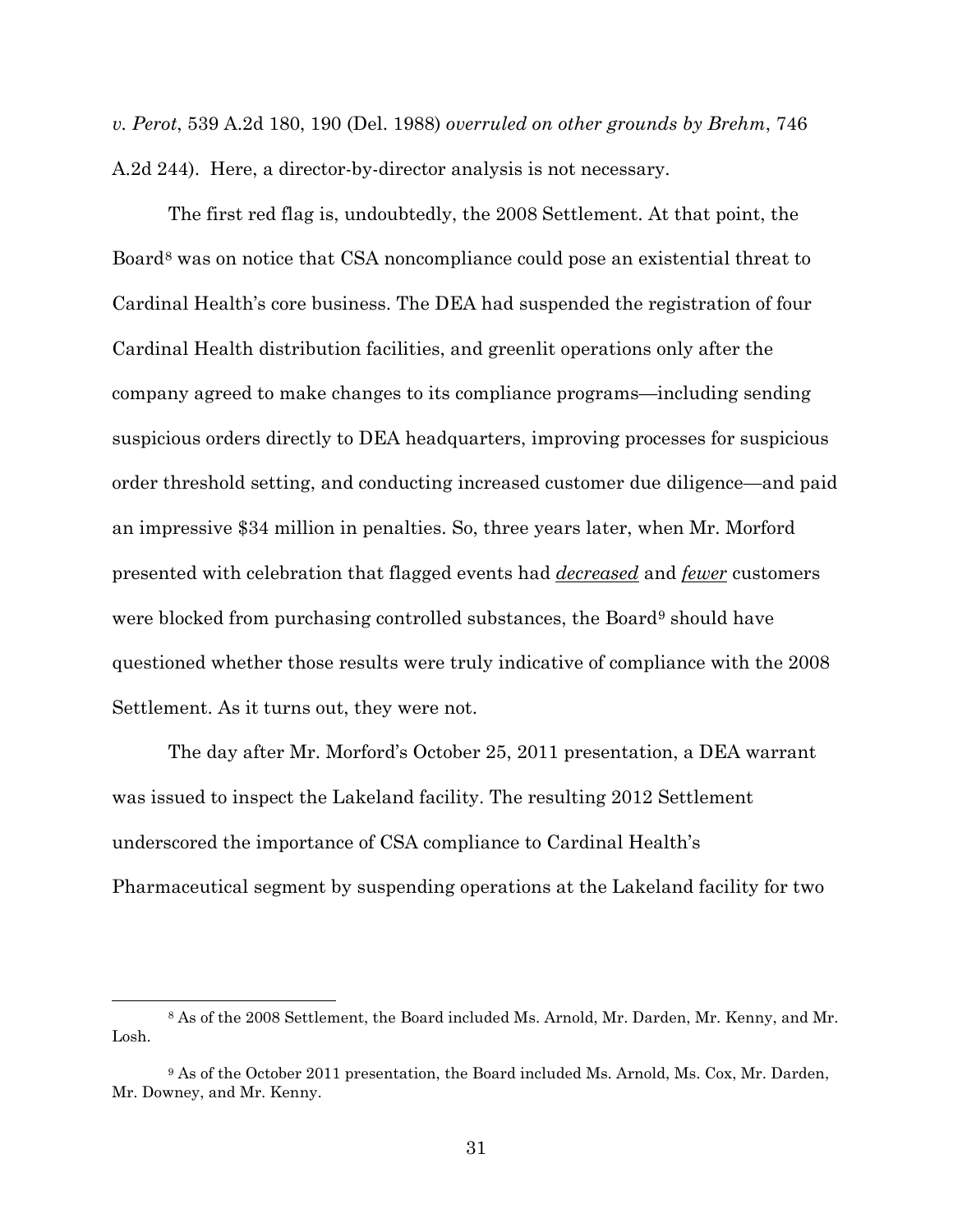years. It should have also signaled to the Board10 that management needed additional support, or oversight, to ensure CSA compliance within Cardinal Health. The 2012 Settlement stated in black-and-white that Cardinal Health had not done what it needed to do after the 2008 Settlement, and demanded even more stringent compliance program enhancements in familiar areas like suspicious order threshold setting and customer due diligence. Still, the Board remained passive when it came to CSA compliance.

At the February 2017 meeting, the Board<sup>11</sup> was briefed on the chaotic final weeks of 2016, in which Cardinal Health agreed to pay a total of \$64 million to settle investigations with four United States Attorneys' Offices and a lawsuit from the State of West Virginia, on top of being featured in headline exposés. The news was met with more silence from the Board: not a single member pressed management to ensure that noncompliance was a thing of the past, or that the compliance program was operating as the law would intend it.

Soon, both chambers of the United States Congress took an interest in Cardinal Health. But the Books and Records reveal that compliance updates dove no deeper into the effectiveness and efficient operation of the CSA compliance program—and the Board did not demand otherwise. Revelations the following year

<sup>10</sup> As of the 2012 Settlement, the Board included Ms. Arnold, Ms. Cox, Mr. Darden, Mr. Downey, and Mr. Kenny.

<sup>11</sup> As of the February 2017 meeting, the Board included Ms. Arnold, Ms. Cox, Mr. Darden, Mr. Downey, Mr. Hemingway Hall, Mr. Kenny, and Ms. Killefer.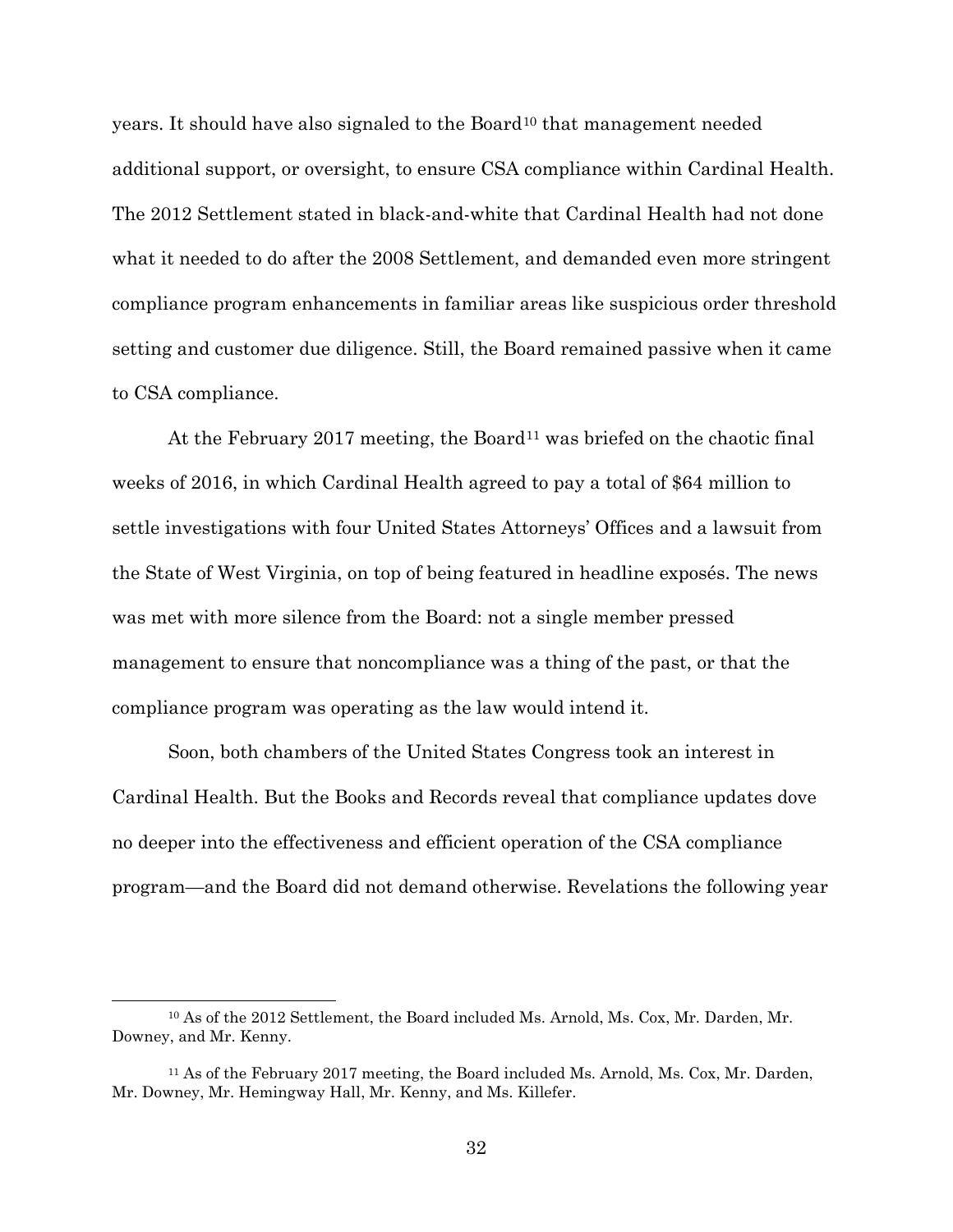made clear to everyone, including the Board,  $12$  that CSA compliance remained a weakness at Cardinal Health: many thousands of suspicious orders had gone unreported for years; customer due diligence processes were not well-documented; and suspicious order threshold setting was inconsistently administered.13

The Consolidated Complaint plausibly alleges a substantial likelihood of liability on Count I as to Ms. Arnold, Ms. Cox, Mr. Darden, Mr. Downey, and Mr. Kenny.14 "[T]he magnitude and duration of the alleged wrongdoing is relevant in determining whether the failure of the directors to act constitutes a lack of good faith." *McCall*, 239 F.3d at 823. These Individual Defendants were on the Board at the time of the 2012 Settlement and should have been particularly hawkish about ensuring that Cardinal Health's CSA compliance program was fulsome and effective. *Cf. Pfizer*, 722 F. Supp. 2d at 455 (noting the appropriate impact of prior settlements on a company's sensitivity to regulatory compliance). Further, they should have confronted management reports with robust skepticism, after their representations about compliance with the 2008 Settlement were discovered to be inaccurate. *Cf. In re McKesson Corp. Derivative Litig.*, No. 17-cv-01850-CW, 2018 WL 2197548, at \*9 (N.D. Cal. May 14, 2018). *See also* Ohio Rev. Code

<sup>12</sup> With the exception of Mr. Losh, who rejoined the Board in December 2018, the entire Demand Board was seated at the time the unreported suspicious orders were made known and the two congressional reports published.

<sup>&</sup>lt;sup>13</sup> As opposed to constituting red flags themselves (at least in this instance), these 2018 revelations serve as evidence that previous red flags were ignored.

 $14$  This finding is dispositive, in light of their number. Although there may be other Individual Defendants who are not sufficiently disinterested to consider a pre-suit demand for the same or other reasons (*e.g.*, Mr. Kaufmann by virtue of his employment by Cardinal Health), the Court need not and does not address them.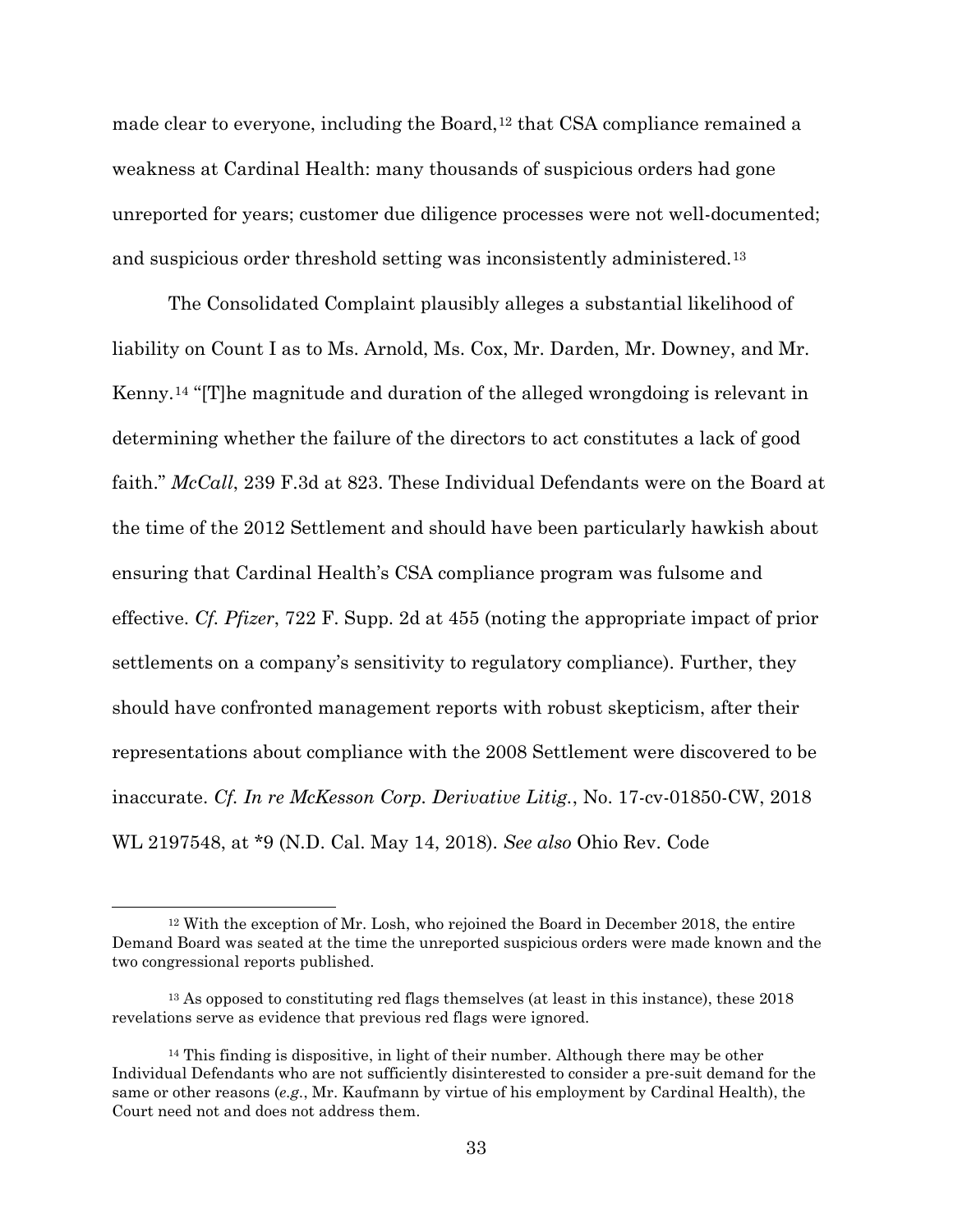§ 1701.59(D)(2). Their failure to engage on the issue of CSA compliance, while receiving regular and clear indications that the problem persisted, supports an inference that these Individual Defendants acted, at the least, with reckless disregard for Cardinal Health's best interests.

### **2. Defendants' arguments in opposition are unavailing.**

Defendants offer several arguments in support of their position that Plaintiffs failed to satisfy their heightened pleading standard. (*See generally*, Mot. to Dismiss.) First, Defendants argue that issue preclusion prevents this Court from finding that the Individual Defendants who were also defendants in two 2012 shareholder derivative complaints face a substantial likelihood of liability for conduct discussed in those suits. (*Id*., 9.) Second, Defendants argue that Plaintiffs' claims are time-barred with respect to any act or omission before June 14, 2015, which includes all conduct underlying the 2008, 2012, and 2016 Settlements with the DEA. (*Id*., 11.) Third, Defendants argue that the Consolidated Complaint fails because it does not allege that the Individual Defendants gained any personal advantage from the alleged wrongdoing or had actual knowledge of any red flags, and because it advances allegations against the Individual Defendants as a group, as opposed to identifying their individual roles in the alleged wrongdoing. (*Id*., 12.) Fourth and finally, Defendants argue that the allegations in fact show that the Individual Defendants fulfilled their fiduciary duties.15 (Reply, 8.) Each of these arguments is unavailing.

<sup>15</sup> Although this argument is presented as an extension of the third, the Court will address it separately.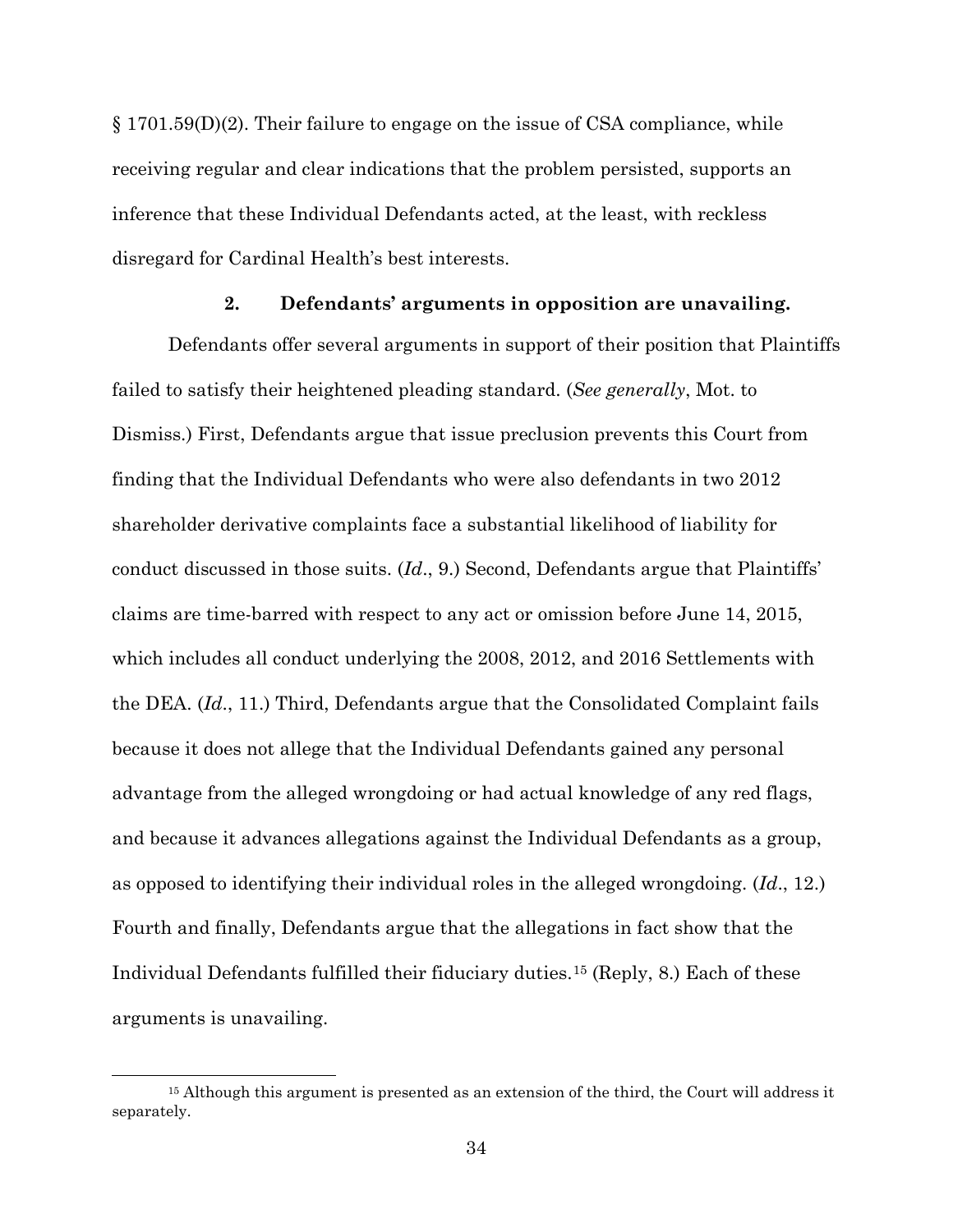# **a. Defendants' issue preclusion argument is meritless.**

Defendants first argue that, to the extent Count I seeks to hold the

Individual Defendants liable for the 2008 and 2012 Settlements, issue preclusion

estops Plaintiffs from their pursuit. The Sixth Circuit has explained:

Issue preclusion, often referred to as collateral estoppel, "precludes relitigation of issues of fact or law actually litigated and decided in a prior action between the same parties and necessary to the judgment, even if decided as part of a different claim or cause of action." *Gargallo v. Merrill Lynch, Pierce, Fenner & Smith, Inc.*, 918 F.2d 658, 661 (6th Cir. 1990). Four requirements must be met before issue preclusion applies:

(1) the precise issue must have been raised and actually litigated in the prior proceedings; (2) the determination of the issue must have been necessary to the outcome of the prior proceedings; (3) the prior proceedings must have resulted in a final judgment on the merits; and (4) the party against whom estoppel is sought must have had a full and fair opportunity to litigate the issue in the prior proceeding.

*Cobbins v. Tenn. Dep't of Transp.*, 566 F.3d 582, 589–90 (6th Cir. 2009) (citing *N.A.A.C.P., Detroit Branch v. Detroit Police Officers Ass'n*, 821 F.2d 328, 330 (6th Cir. 1987)).

*Georgia-Pacific Consumer Prods. LP v. Four-U-Packaging, Inc.*, 701 F.3d 1093, 1098

(6th Cir. 2012) (internal footnote omitted).

Defendants' issue preclusion argument centers around two decisions in

shareholder derivative complaints, brought after the 2012 Settlement, seeking to

hold certain Cardinal Health directors and officers liable for breaches of their

fiduciary duties: this Court's decision in *Stanley I*, 2012 WL 5269147; and the

Delaware County Court of Common Pleas decision in *Himmel v. Barrett*, No.

12CVA060663, 2013 WL 4719080 (Ohio Ct. Com. Pl. July 9, 2013). Both courts held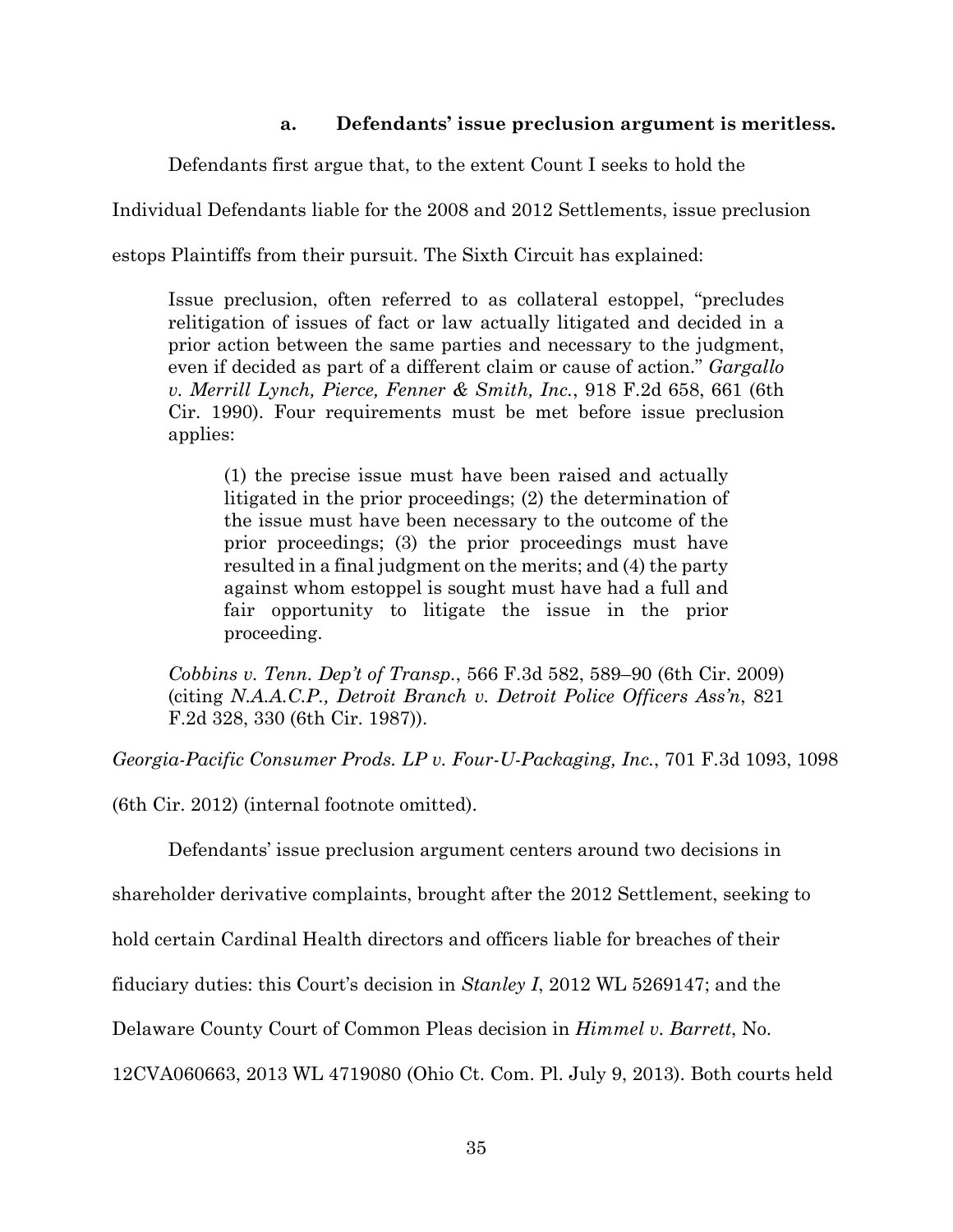that the plaintiffs failed to adequately allege demand futility. *Himmel*, 2013 WL 4719080, at \*5 (finding that the plaintiff's allegations were not sufficiently particular and therefore failed to both "state a claim for demand excusal" and "satisfy the requirements of Ohio Rule of Civil Procedure 23.1"); *Stanley I*, 2012 WL 5269147, at \*7 ("In considering the totality of the circumstances, Plaintiff has failed to state adequately that making a demand on the Board was futile, and Plaintiff has failed to state adequately that half the Board is substantially likely to be personally liable."); *see also Stanley II*, at 696 ("The district court dismissed his verified complaint for lack of standing under Federal Rule of Civil Procedures 23.1 due to his failure to 'state with particularity' the reasons for failing to make a presuit demand of Cardinal's board of directors."). While this Court has misgivings<sup>16</sup> about extending these decisions (which assess the adequacy of the pleadings *filed in those cases*) to preclude Plaintiffs from arguing that their own Consolidated Complaint adequately alleges demand futility, Defendants cite case law indicating that they may. *See Nathan v. Rowan*, 651 F.2d 1223 (6th Cir. 1981); *Arduini v. Hart*, 774 F.3d 622 (9th Cir. 2014); *In re Sonus Networks, Inc. S'holder Derivative Litig.*, 499 F.3d 47 (1st Cir. 2007); *Cal. State Teachers' Ret. Sys. v. Alvarez*, 179 A.3d

<sup>16</sup> In *In re Wal-Mart Stores, Inc. Del. Derivative Litig.*, the Chancery Court explained that issue preclusion in demand futility cases, in combination with the "fast-filer" phenomenon—"where counsel handling cases on a contingent basis have significant financial incentive to race to the courthouse in an effort to beat out their competition and seize control of a case, often at the expense of undertaking adequate due diligence [i.e., a books and records request]"—can rob subsequent shareholders of the opportunity to file well-investigated derivative complaints. 167 A.3d 513 (Del. Ch. 2017). The Chancery Court went on to propose that issue preclusion should not bar subsequent attempts to plead demand futility after a Rule 23.1 dismissal. The proposal was rejected by the Delaware Supreme Court in *Alvarez*, 179 A.3d 824 (Del. 2018). Nonetheless, this Court agrees with Chancellor Bouchard that the law as it stands can lead to "troubling" and unjust results.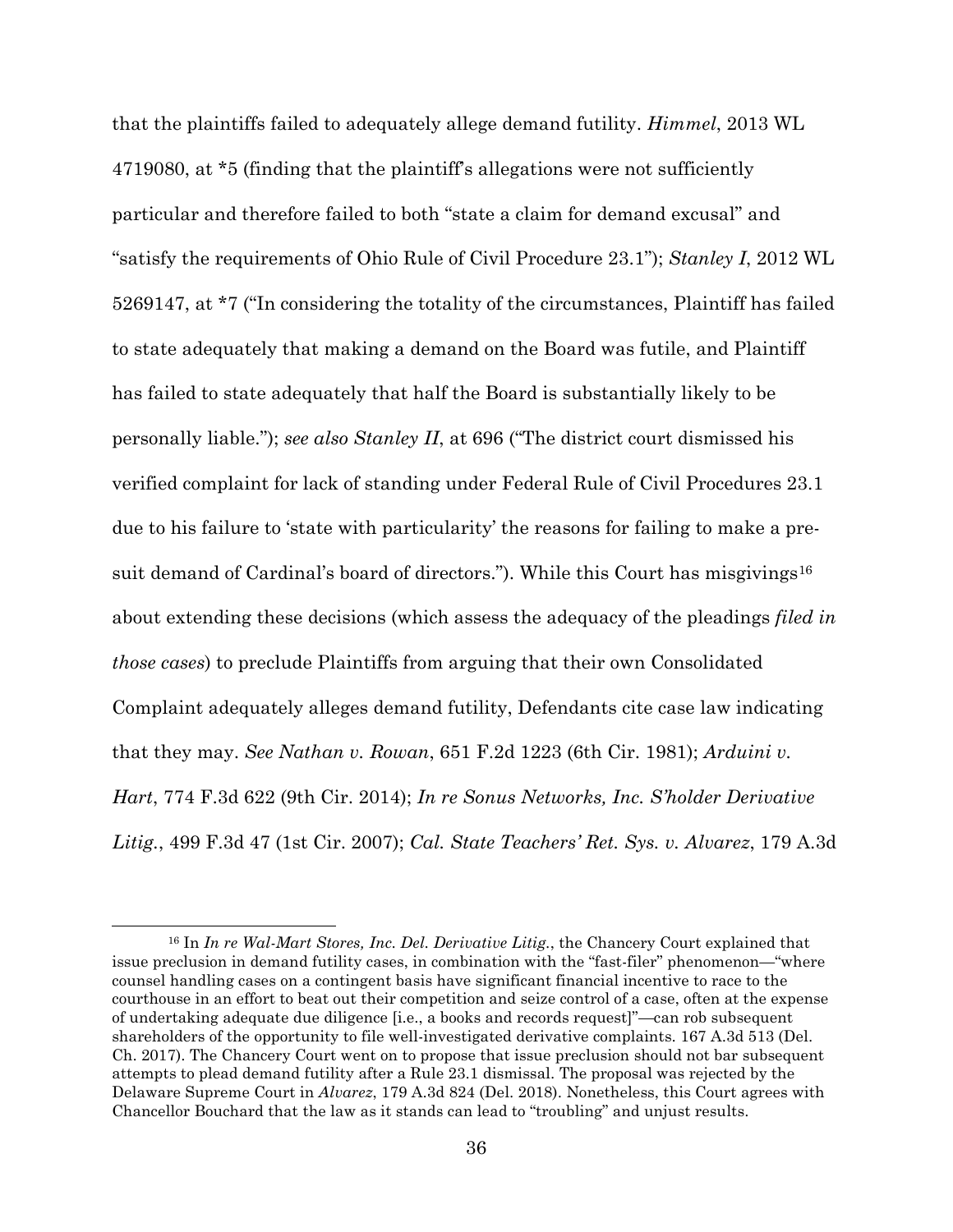824 (Del. 2018). However, the Consolidated Complaint in this case includes seven additional years of allegations that occurred after the *Stanley* and *Himmel* complaints. Although the 2008 and 2012 Settlements of course have not changed, the events of intervening years illuminate the fact and consequence of the Board's inadequate response to those settlements. In other words, the 2012 Settlement is now a red flag whereas, in *Stanley* and *Himmel*, it principally evidenced the alleged breach and damages resulting therefrom. As a result, this Court's determination of demand futility hinges on the Board's failure to act after the 2012 Settlement—and after the *Stanley* and *Himmel* cases were filed. *See* III.A.1., *supra*. Accordingly, the *Stanley I* and *Himmel* decisions cannot be said to decide the precise issue now before the Court—*i.e.*, whether a majority of the Demand Board could have considered a pre-suit demand in good faith.

# **b. Plaintiffs' claims for recovery are not clearly timebarred.**

Next, Defendants argue that a four-year statute of limitations applies (*see* Ohio Rev. Code § 2305.09), and bars recovery against the Individual Defendants for any action or inaction before June 19, 2015—including all conduct covered by the 2008, 2018, and 2016 Settlements with the DEA. As a result, Defendants reason that Plaintiffs cannot satisfy their burden to show a substantial likelihood of personal liability against the Individual Defendants and, therefore, demand failure is not excused. The Court does not disagree with the logic. *See Keithley*, 599 F. Supp. 2d at 901 ("If, as a matter of law, based on the running of the applicable statute of limitation or repose, the individual [director] faced no possibility of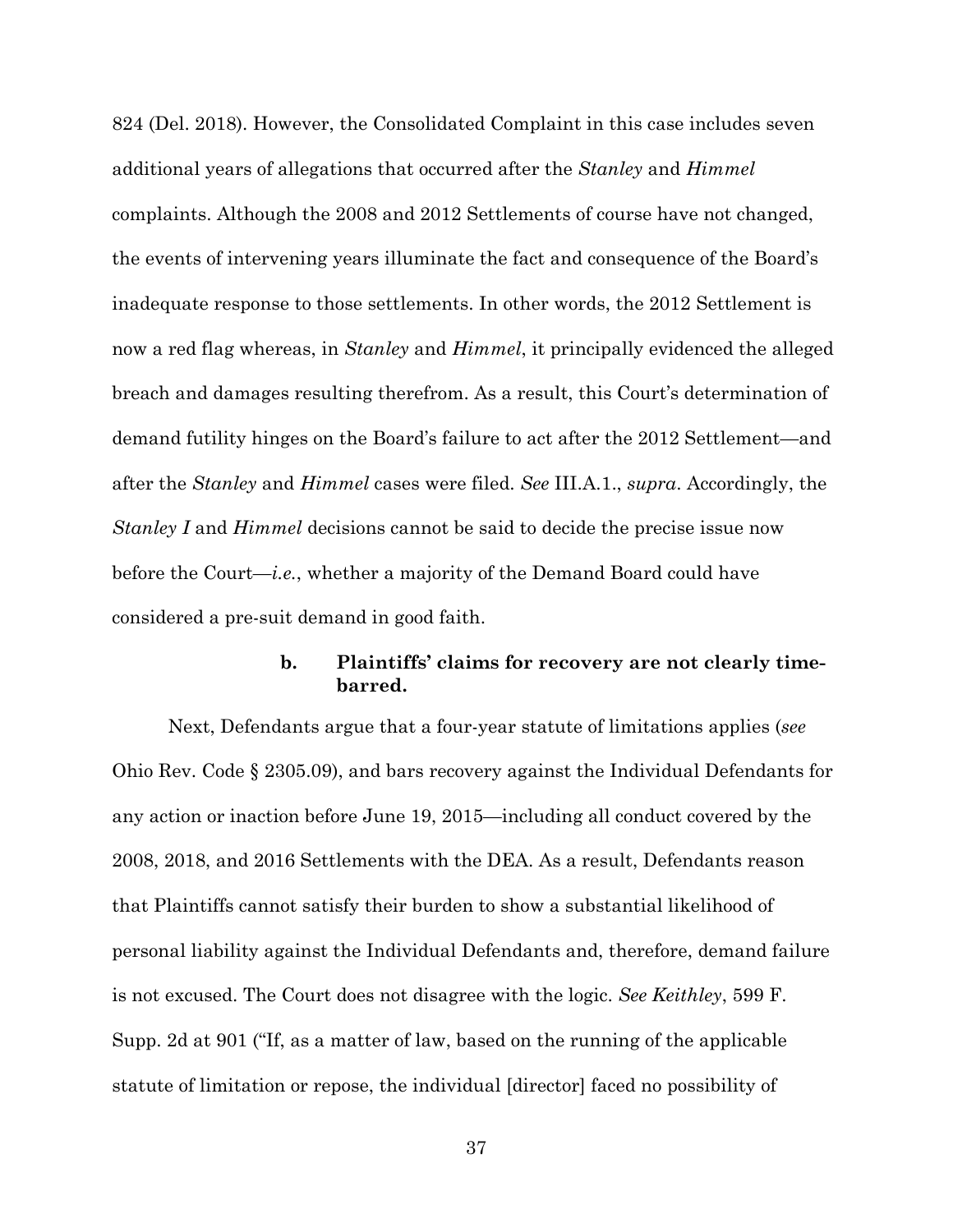liability because any claims against the individual were time-barred, then surely the individual cannot be said to face a 'substantial likelihood' of liability."). However, it is far from apparent that *any and all* alleged failures to act fall outside the limitations period. The Consolidated Complaint may well establish breaches occurring within the limitations period. For example, the West Virginia Attorney General's August 2015 amended complaint, the 2016 Washington Post and West Virginia Gazette-Mail articles, the mountain of unreported suspicious orders discovered in 2018, and the McCaskill and House Energy and Commerce Committee Reports are all alleged to indicate continued, large-scale compliance failures by Cardinal Health. The Court declines to "parse" Plaintiffs' claim any further at this stage. *See Cataldo, U.S. Steel Corp.*, 676 F.3d 542, 547 (6th Cir. 2012).

Plaintiffs suggest that the continuing violations doctrine may toll the statute of limitations in this action. (Mem. in Opp'n, 19 (citing *In re Nat'l Prescription Opiate Litig.*, No. 1:17-md-2804, 2019 WL 41924296, at \*13 (N.D. Ohio Sept. 4, 2019) (declining to reject invocation of continuing violations doctrine at summary judgment stage when plaintiffs maintain that the injury was caused by a "decadeslong . . . scheme").) The Court disagrees. Plaintiffs allege a series of similar violations occurring over many years, but have not sufficiently alleged that a "longstanding and demonstrable policy" drove those violations. *See Wigington v. Metro. Nashville Airport Auth.*, 374 F.Supp.3d 681, 692–93 (M.D. Tenn. Mar. 20, 2019) (citing *Nat'l R.R. Passenger Corp. v. Morgan*, 536 U.S. 101, 114 (2002)). Nevertheless, the pre-limitations period allegations are relevant to the extent that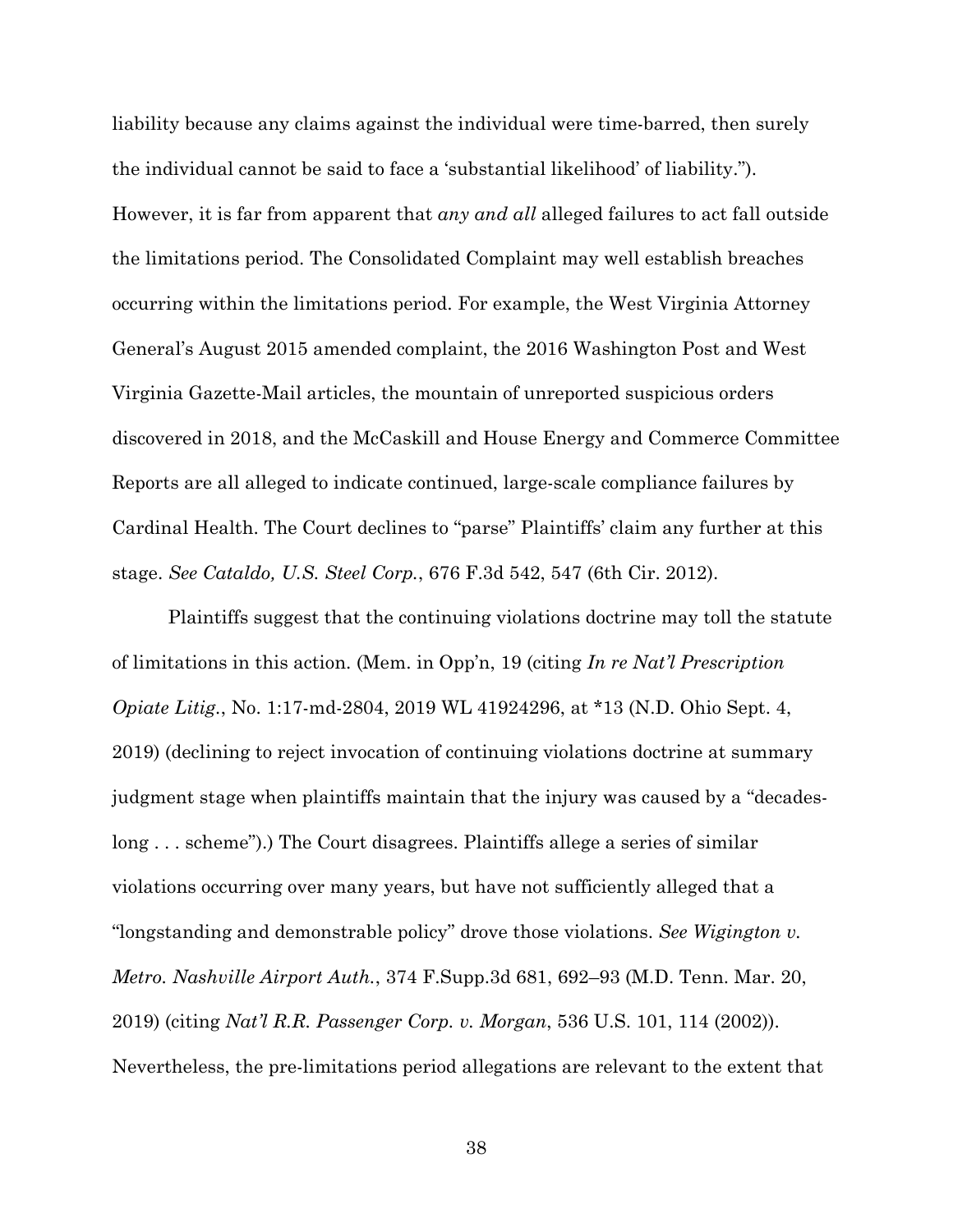they show Individual Defendants' knowledge of: the red flags that arose over the years; the compliance program's continued and ongoing failure to prevent familiar red flags from resurrecting; and the significant potential cost to Cardinal Health and its business for continued CSA compliance violations. *See Lebanon Cty. Employees' Ret. Fund v. AmerisourceBergen Corp.*, C.A. No. 2019-0527-JTL, 2020 WL 132752 (Del. Ch. Jan. 13, 2020) (listing possible permissible uses of information outside of the statute of limitations in shareholder derivative actions).

## **c. The Consolidated Complaint sufficiently alleges specific facts showing that the Individual Defendants had actual knowledge of red flags.**

Defendants next take aim at the sufficiency of the factual allegations in the Consolidated Complaint. They argue that the Consolidated Complaint neither alleges that the Individual Defendants had actual knowledge of any red flags nor that the Individual Defendants had anything to gain by engaging in the alleged wrongdoing, and that the Consolidated Complaint improperly 'lumps together' all of the Individual Defendants, as opposed to offering individualized allegations.

As to the first contention, the Consolidated Complaint indeed alleges specific facts showing that the Individual Defendants had actual knowledge of red flags related to CSA compliance. The allegations reference no fewer than 53 specific instances in which the Board or one of its relevant committees met to discuss, or was otherwise notified of important information related to, compliance risks or issues in Cardinal Health's distribution of prescription opioids. (Consol. Compl., ¶¶ 93, 95, 96, 98, 99, 102, 105, 106, 108, 113, 115, 118–20, 128, 130–32, 151, 159, 160, 162–65, 167–71, 180, 182, 184, 189, 192, 193, 196, 197, 199, 202, 203, 209, 211,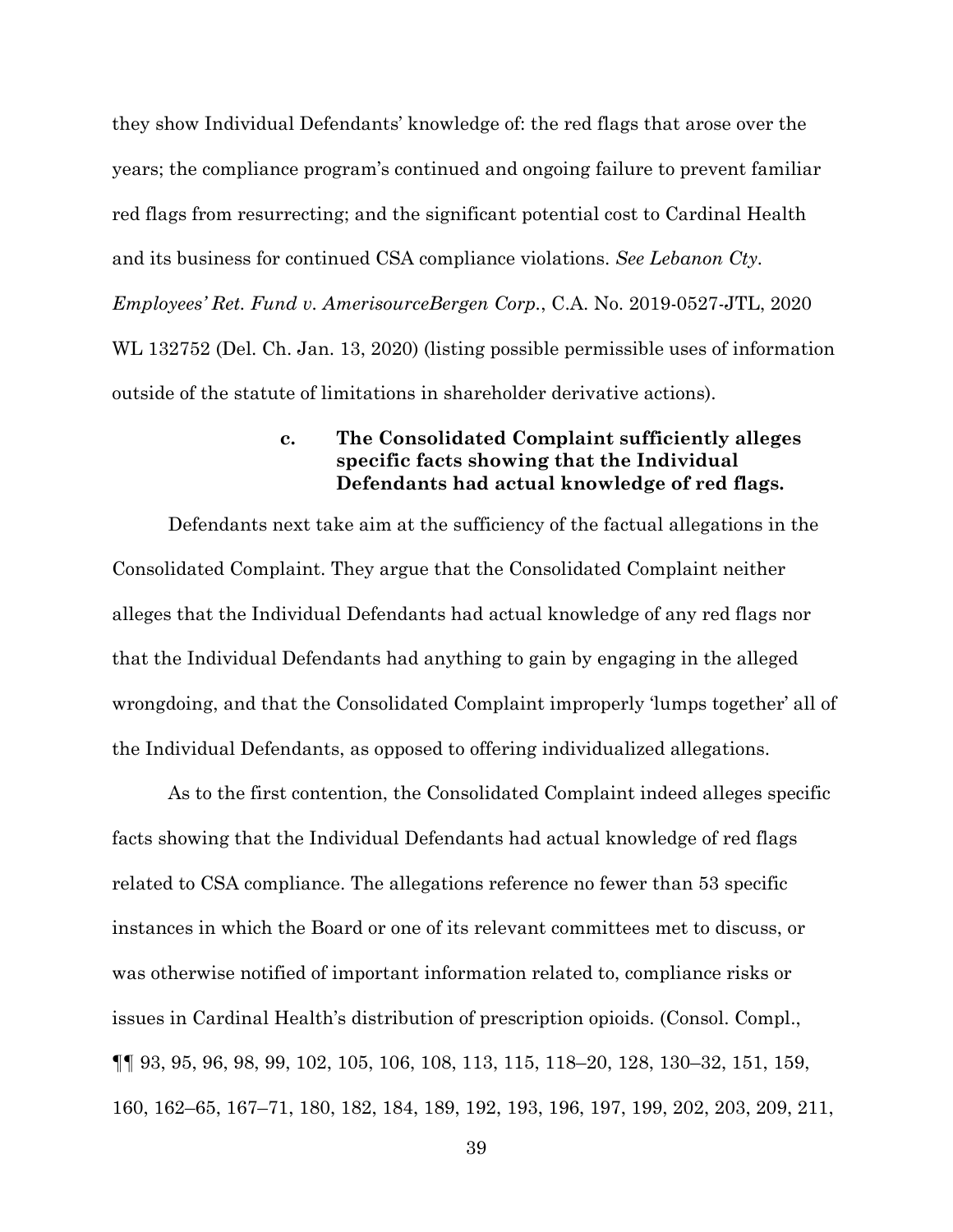212, 217–19.) Unlike the complaint filed in *Stanley*, the allegations here are specific and supported by Cardinal Health's Books and Records. *See Stanley I*, 2012 WL 5269147, at \*6. *See also* Mot. to Dismiss Ex. 5. Ranging from the October 12, 2007 report to the Audit Committee (then staffed by Mr. Kenny) on the Stafford warrant, to the October 25, 2011 Morford memo to the Board (which then included Ms. Arnold, Mr. Barrett, Ms. Cox, Mr. Darden, Mr. Downey, Mr. Kenny, and Mr. King) trumpeting the compliance program enhancements' success at *reducing* flagged events and blocked suspicious orders, to the August 5, 2016 meeting at which the Board (which then included Mr. Anderson, Ms. Arnold, Mr. Barrett, Ms. Cox, Mr. Darden, Mr. Downey, Ms. Hemingway Hall, Mr. Jones, Mr. Kenny, Ms. Killefer, and Mr. King) received annual compliance reports and presentations from Mr. Morford and Senior Vice President of Ethics and Compliance Hollie Foust, to the November 4, 2016 investor relations packets distributed to the Board (same composition as August 5, 2016) containing the spotlight reporting from the Washington Post on the role of distributors in the opioid crisis, the Consolidated Complaint alleges specific facts which, accepted as true, make abundantly clear that the Individual Defendants had actual knowledge of red flags related to Cardinal Health's CSA compliance.

Defendants also argue that the Consolidated Complaint fails to rebut the "heightened" presumption that outside directors of an Ohio corporation can consider a pre-suit demand in good faith. Here, Defendants over-read the law. It is true that this Court stated in *Stanley I*: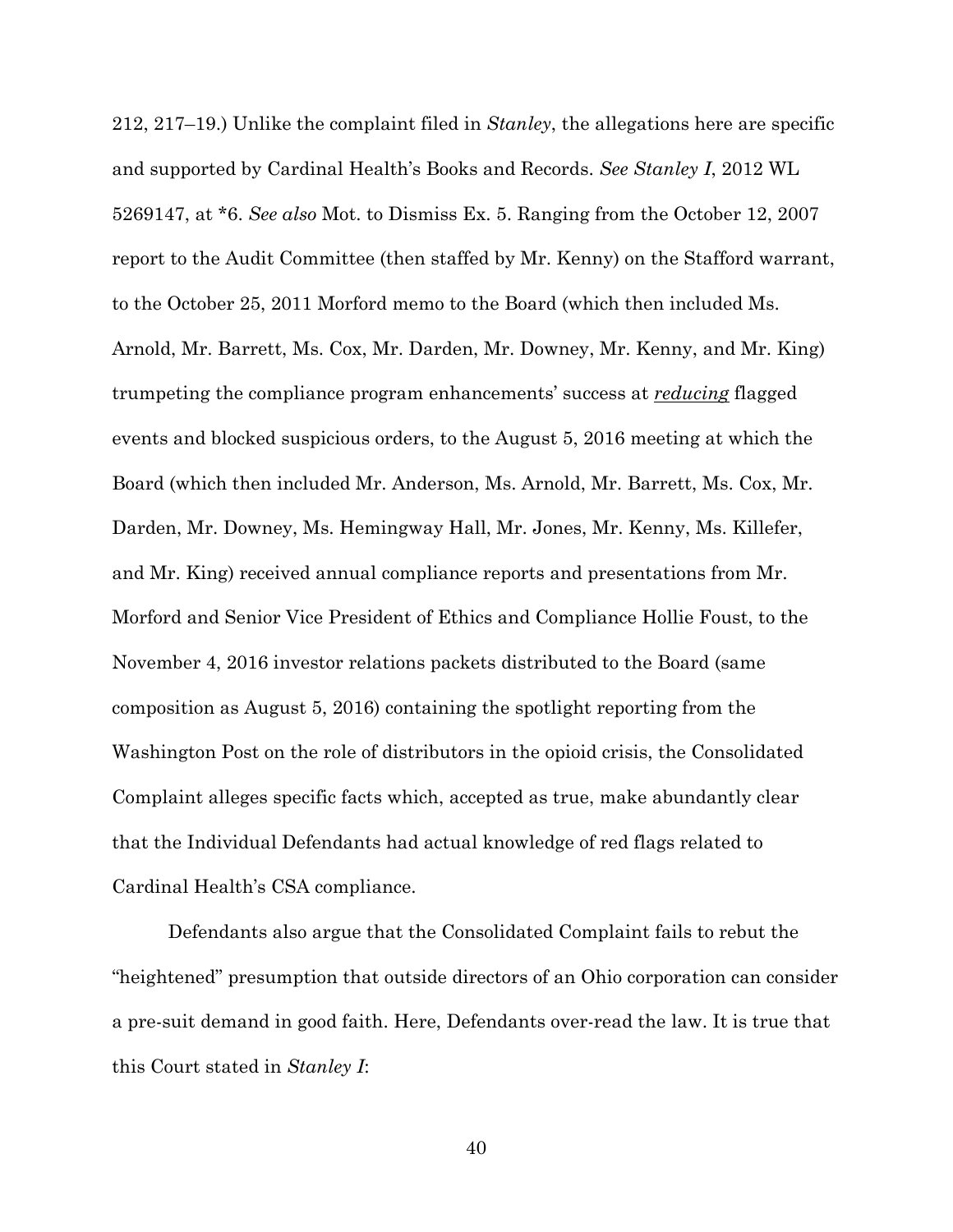[B]ecause the vast majority of the current Board (eleven of twelve) is composed of outside directors, there is a heightened presumption that the Board could have considered a demand in good faith.

2012 WL 5269147, at \*7.17 However, the presumption that attaches under Ohio law is singular: A director is presumed capable of "mak[ing] an unbiased, independent business judgment about whether it would be in the corporation's best interests to sue some or all of the other directors." *Drage*, 694 N.E.2d at 483. The *Stanley I* Court simply pointed out that a common factor that strikes against the presumption of independence (employment) did not apply in that case.

Defendants go on to make hay of the Consolidated Complaint's silence with respect to the Individual Defendants' "motive to act or fail to act" in violation of their fiduciary duties. (Mot. to Dismiss, 13.) They cite *Davis*, in which this Court noted—in a laundry list of reasons why that plaintiff failed to plead demand

<sup>17</sup> Although the *Stanley I* Court cites "*Drage*, 694 N.E.2d at \*2" as "recognizing [a] heightened presumption that a board acted in good faith where a majority of [the] board consists of outside directors[,]" that citation appears to be in error. Neither does the case contain a page \*2, nor does it stand for the cited proposition. The *Himmel* Court cites to a "*Drage*, 49 Ohio St. 3d 604" in support of the same notion that a "heightened presumption" that the board could have independently considered a pre-suit demand applies when the board has a majority of outside directors. But this citation also appears to be in error. Stating simply "This appeal is dismissed, *sua sponte*, as having been improvidently allowed[,]" the cited decision cannot possibly support the assertion. Apparently recognizing the confusion, Defendants themselves do not cite *Drage* as support. (*See* Mot. to Dismiss, 13.)

It is possible, though far from clear, that both cases intended to reference the 1988 opinion in *Drage v. Ameritrust Corp*. There, an Ohio appeals court considering the propriety of a boardapproved stock buyback, cites Delaware law recognizing that the business judgment rule's presumption of good faith is bolstered when a majority of the board is made up of outside directors. No. 55772, 1988 WL 113631, at \*2 (Ohio Ct. App. Sept. 29, 1988) (citing *Moran v. Household Int'l, Inc.*, 500 A.2d 1346, 1356 (Del. 1985)). *See also In re FedEx Corp. S'holder Derivative Litig*., Case Nos. 08-2284 and 08-2369, 2009 WL 10700362, at \*12 (W.D. Tenn. July 30, 2009) (citing *Grobow*, 539 A.2d at 190). Delaware law on demand futility expressly incorporates its business judgment rule. *See Drage v. Procter & Gamble*, 694 N.E.2d 479, 486 (Ohio Ct. App. 1997) (citing *Grobow*, 539 A.2d at 186). Nonetheless, "Ohio has not expressly adopted the test used by the Delaware courts in determining whether demand is excused based on allegations that the directors failed to exercise proper business judgment." *Id*.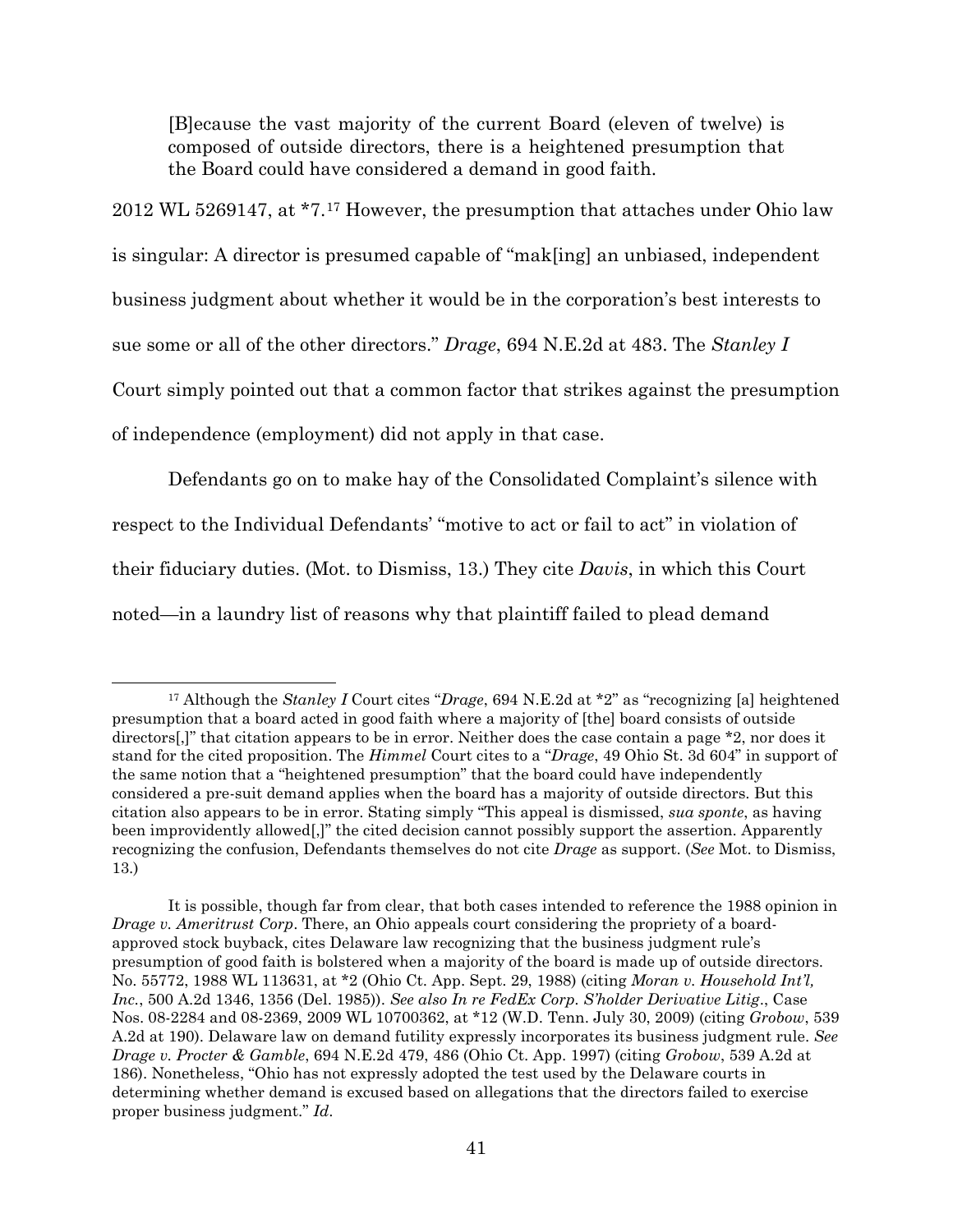futility—that the complaint "does not allege that any of the directors gained any personal advantage from the [alleged wrongdoing] or had some other self-serving bias against any challenge to [the wrongdoing]." 259 F. Supp. 2d at 671. However, Plaintiffs rightly note in response that they have no obligation to allege a motive. *See In re Walt Disney Co. Derivative Litig*., 906 A.2d 27, 66–67 (Del. 2006) (noting, in discussion of duty of good faith, that cases of fiduciary misconduct "have arisen when corporate directors have no conflicting self-interest in a decision, yet engage in misconduct that is more culpable than simple inattention or failure to be informed of all facts material to the decision"). *Cf. In re Cardinal Health Inc. Securities Litig*., 426 F. Supp. 2d 688, 726 (S.D. Ohio 2006) (Marbley, C.J.) (noting in context of securities fraud claim that "motive and opportunity are not substitutes for a showing of recklessness") (quoting *PR Diamonds, Inc. v. Chandler*, 91 F. App'x 418, 434 (6th Cir. 2004)). *Davis* itself indicates that an allegation of personal pecuniary gain or self-interest is but one of many possible components of a sufficient complaint.18 Defendants' argument otherwise is not persuasive.

<sup>18</sup> The full paragraph in which Defendants' citation appears is illuminating:

Plaintiff has also failed to allege facts showing that [] demand would be futile. He alleges that the action cannot be prosecuted by the directors "because they have participated in, caused and acquiesced in the wrongs alleged herein" and that a demand to file suit would thus require the directors to sue themselves. He also alleges that the directors "are adversely interested and involved in the deliberate concealment of financial data as alleged herein." However, the complaint contains only broad, conclusory allegations of misrepresentation, breach of fiduciary duty, and failure to follow proper accounting procedures against the directors as a group. He alleges no facts, beyond pure speculation, as to what items were included in the write down. He does not identify what role, if any, that the individual board members had in the write down. He does not allege facts showing that all of the board members were involved in the alleged misconduct, so that none of them would be capable of acting independently on behalf of the corporation. He does not allege that any of the directors gained any personal advantage from the write down or had some other self-serving bias against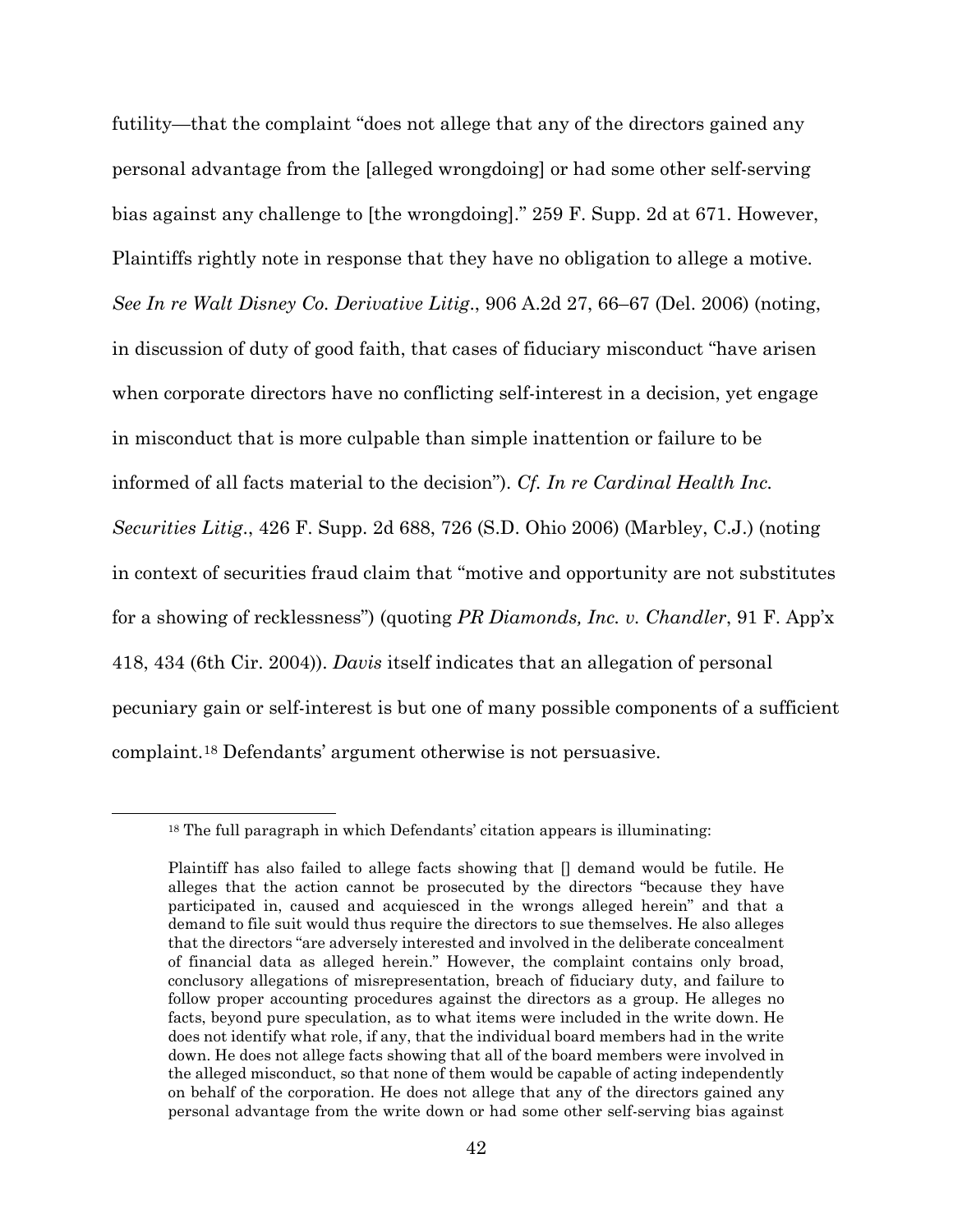The Court also finds no error in the Consolidated Complaint's reference to the Individual Defendants as a group, as opposed to individually. Defendants note that the Court in *Stanley I* remarked that complaint failed in part because it "lump[ed] together the directors instead of directing specific allegations at specific individuals." 2012 WL 5269147, at \*7. However, as already established, the complaint in *Stanley I* was not supported by the Books and Records and was, therefore, unsurprisingly vague in this regard. But, when read as a whole, the Consolidated Complaint in this case specifically alleges which of the Individual Defendants received notice of red flags, which are implicated in alleged failures to act, and at which points in time. Plaintiffs are not required to encumber their pleading by reciting the names of each Individual Defendant who comprised the Board or any committee at the time period relevant to each paragraph. *Cf. Pfizer*, 722 F. Supp. 2d at 461 (citing *Grobow*, 539 A.2d at 186). Their summary of the Individual Defendants' Board service, in combination with the allegations drawn from the Books and Records that the Board or a committee received information and collectively failed to act or ask questions in response, is sufficient.

# **d. The Court cannot infer that the Individual Defendants properly responded to red flags.**

Finally, Defendants argue that the Consolidated Complaint's factual allegations do not show that the Board engaged in wrongful inaction, but instead

any challenge to the write down. The facts contained in plaintiff's complaint are insufficient to establish that all of the directors of DCB are incapable of exercising an independent and unbiased business decision on whether to challenge any aspects of the write down in court.

*Davis*, 259 F. Supp. 2d at 671 (citations to the record omitted).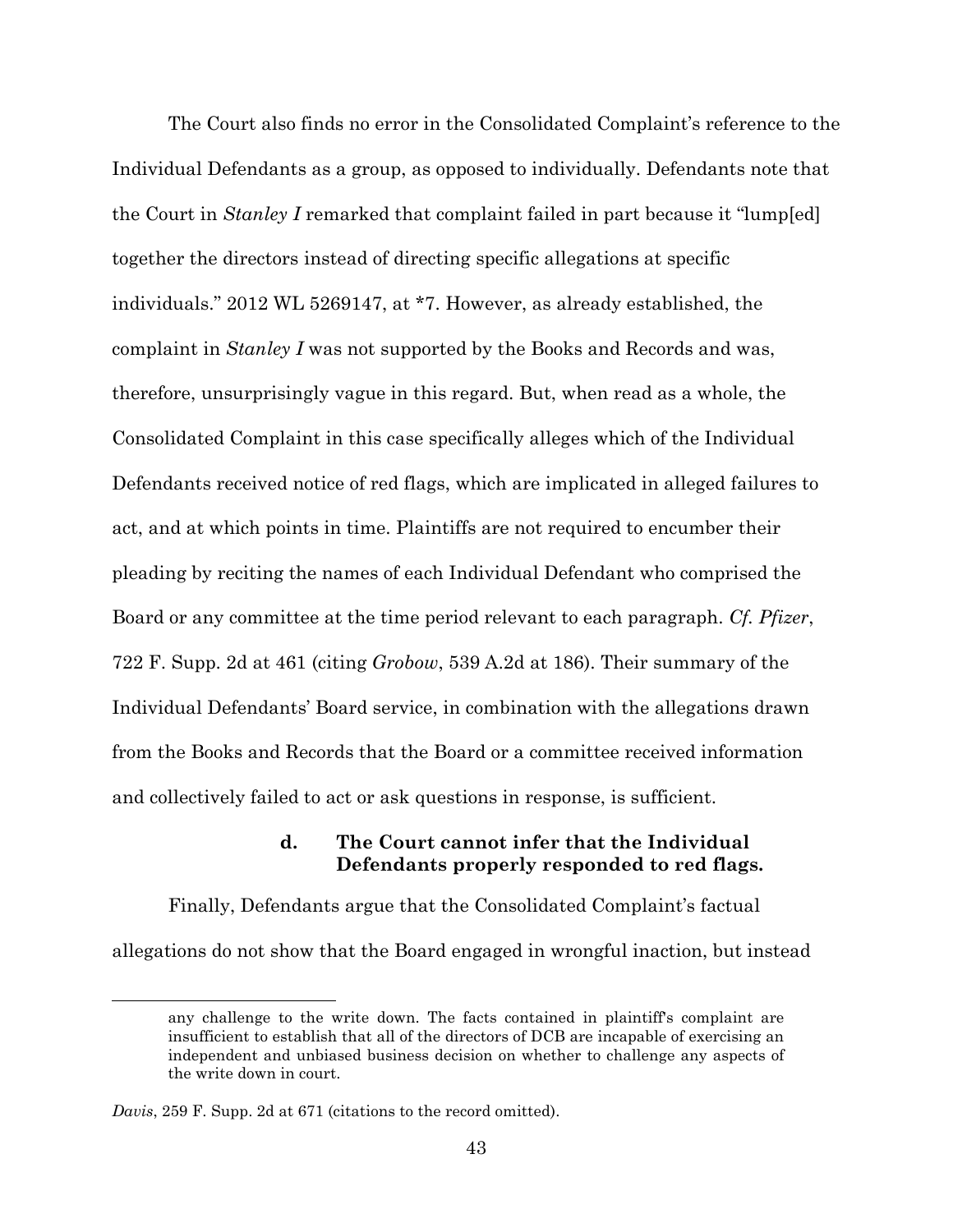"show that the [Board] responded to 'red flags' when presented." (Reply, 8.) The evidence may bear out that the Individual Defendants acted in accordance with their fiduciary duties, but all reasonable inferences must be drawn in favor of Plaintiffs at this stage in the litigation. *See Gavitt*, 835 F.3d at 640. And the allegations in the Consolidated Complaint lend themselves as easily to the inference that the Board failed to act in the face of red flags, as any otherwise. *See McCall*, 239 F.3d at 821 (reversing district court's conclusion that "one could reasonably expect" hospital system's billing to be higher than average due to its size, instead of improper billing practices, as failure to draw reasonable inference in favor of plaintiffs). *See also Shaev v. Baker*, No. 16-cv-5541-JST, 2017 WL 1735573, at \*14 (N.D. Cal. May 4, 2017) (rejecting defendants' argument that reports to the board of misdeeds by employees across the company led it to believe oversight controls were performing as intended as a "hypothetical explanation for their conduct" not entitled to judicial inference on motion to dismiss) (internal citations omitted).

# **B. The Consolidated Complaint fails to establish a reasonable doubt as to the disinterestedness of a majority of the Demand Board with respect to Count II.**

Count II of the Consolidated Complaint alleges that the Individual Defendants engaged in waste of corporate assets by paying excessive compensation to executives during a period of repeated compliance failures.19 "[U]nder Ohio law, corporate waste . . . [is one way] in which fiduciary duty can be breached, not [a]

<sup>19</sup> The Consolidated Complaint also alleges that the Individual Defendants' failure to curb compliance violations that resulted in substantial fines, litigation liability, and attorney fees constituted waste. However, in light of Ohio law's treatment of corporate waste as a breach of fiduciary duty, that claim is duplicative of the injury alleged in Count I.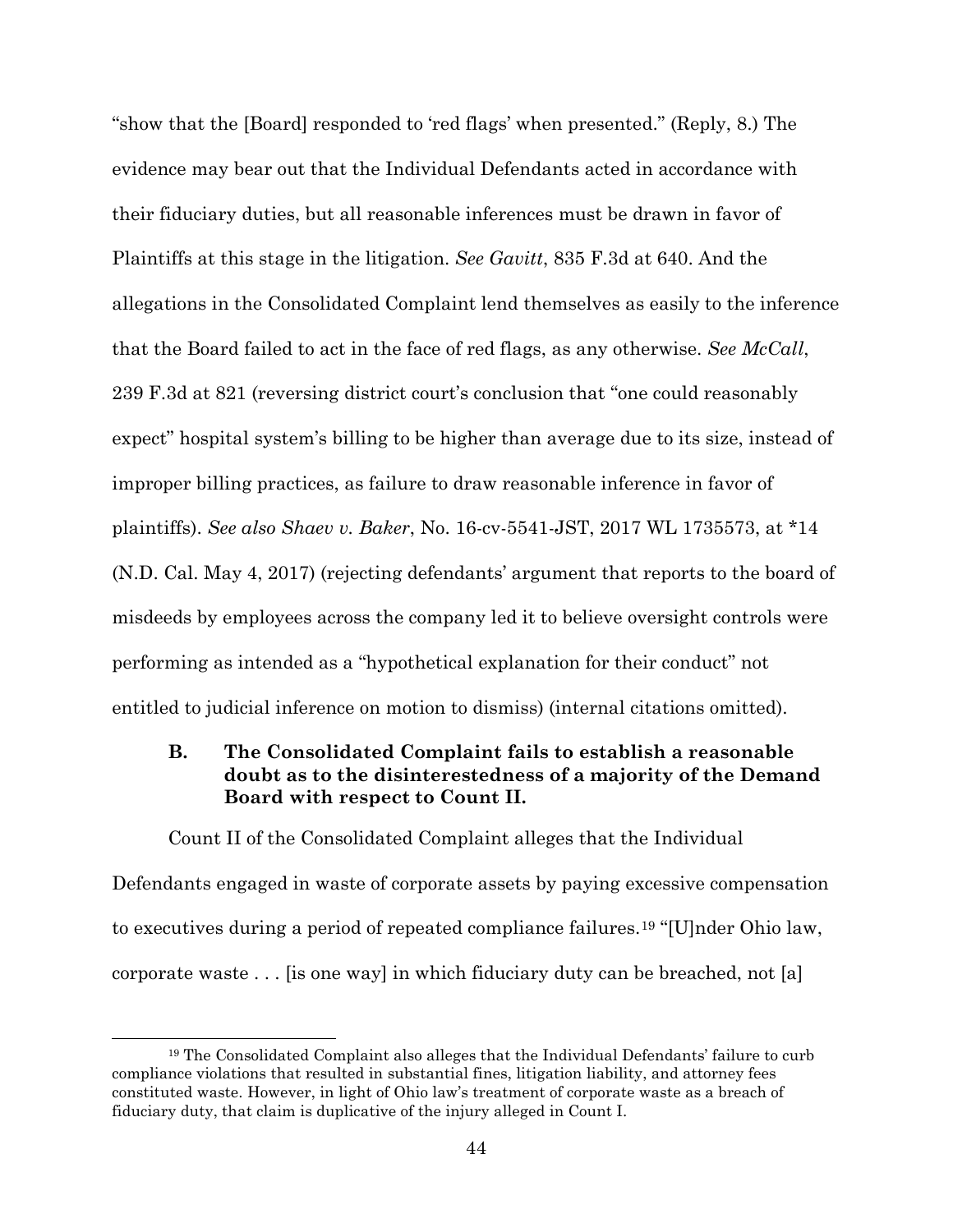separate cause[] of action independent of a fiduciary breach." *Keithley*, 599 F. Supp. 2d at 903 (citing *Prodan v. Hemeyer*, 610 N.E.2d 600 (Ohio Ct. App. 1992)). Therefore, Plaintiffs must again show demand futility by alleging particularized facts presenting a substantial likelihood that a majority of the Demand Board acted in reckless disregard for the best interest of the company, or with the deliberate intent to cause injury to it—this time, in approving executive compensation. *Id*.

Numbers have a way of transforming a complex issue into one that can be felt and grasped. It is certainly thought-provoking to see the numbers representing Cardinal Health executives' compensation in such close proximity to those representing the lives and livelihoods lost to opiate addiction. (*See* Consol. Compl., ¶¶ 25, 32, 55–59.) Nevertheless, Plaintiffs have failed to allege specific facts showing that a majority of the Demand Board faces a substantial likelihood of liability for approving improper or excessive compensation. Aside from noting that Ms. Arnold, Ms. Cox, Mr. Darden, Ms. Hemingway Hall, Mr. Jones, Mr. Kenny, Ms. Killefer, and Mr. King have each served on the Compensation Committee at some point since 2008, the Consolidated Complaint is void of detail about Compensation Committee meetings and discussions, compensation plans, performance metrics and targets, market data, or even annual rates and changes in compensation. That some of the Individual Defendants were members of the committee tasked with approving officers' compensation during periods of CSA non-compliance, alone, is insufficient. *See Monday v. Meyer*, No. 1:10-cv-1838, 2011 WL 5974664, at \*7 (N.D. Ohio Nov. 29, 2011) ("Courts repeatedly reject allegations of membership on committees, and